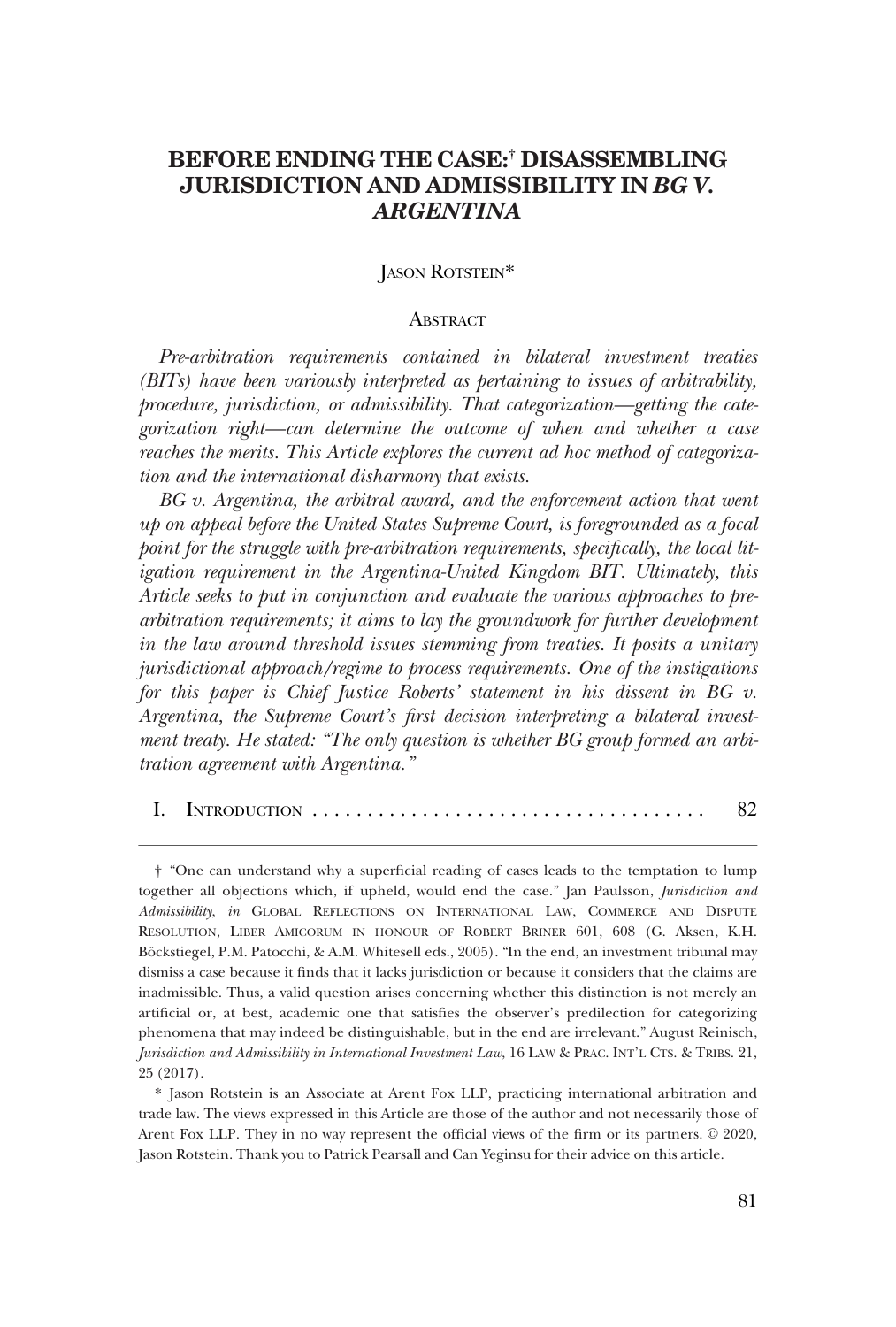<span id="page-1-0"></span>

| Н.   | THE IMPORTANCE AND CONSEQUENCES OF A DECISION ON           |     |
|------|------------------------------------------------------------|-----|
|      | JURISDICTION VERSUS A DECISION ON ADMISSIBILITY AND THE    |     |
|      |                                                            | 84  |
|      | A.                                                         | 84  |
|      | 1.                                                         | 85  |
|      | Relative Ordering<br>2.                                    | 85  |
|      | 3.                                                         | 86  |
|      | The Award: The Right Decision for the Wrong Reasons?<br>В. | 88  |
| III. | THE DEFINITION OF JURISDICTION AND ADMISSIBILITY AND THE   |     |
|      | SUPREME COURT'S DECISION IN BG V. ARGENTINA: TOWARD A      |     |
|      | BRIGHTER-LINE TEST OR HEURISTIC?                           | 94  |
|      | Division and Definition: Stating A Difference<br>A.        | 94  |
|      | The Supreme Court's Decision: More Confusion<br>В.         | 99  |
|      | 1. The Majority's Reasoning                                | 99  |
|      | Analysis of Sources: International Arbitration<br>2.       |     |
|      |                                                            | 102 |
|      | Toward a Brighter-Line Test<br>3.                          | 108 |
| IV.  | WITHOUT DISTINCTION: FLOUTING AND SIDESTEPPING             |     |
|      | JURISDICTION, ANALYZING TRADEOFFS                          | 112 |
| V.   | CONCLUSION: THE PRESUMPTION OF A JURISDICTIONAL REGIME     | 115 |

## I. INTRODUCTION

Threshold issues are a hard-fought battle in investment arbitration because of the stakes involved and the costs of litigation.<sup>1</sup> Nevertheless, two categories of preliminary issues—jurisdiction and admissibility—are blended, blurred, and confused.2 Frequently misunderstood is the relative value and ordering of jurisdiction and

<sup>1.</sup> *See* Jan Paulsson, *Jurisdiction and Admissibility*, *in* GLOBAL REFLECTIONS ON INTERNATIONAL LAW, COMMERCE AND DISPUTE RESOLUTION, LIBER AMICORUM IN HONOUR OF ROBERT BRINER 601, 602-03 (G. Aksen, K.H. Böckstiegel, P.M. Patocchi, & A.M. Whitesell eds., 2005); Friedrich Rosenfeld, *Arbitral Praeliminaria – Refections on the Distinction between Admissibility and Jurisdiction after BG v. Argentina*, 29 LEIDEN J. INT'L L. 137, 137 (2016).

<sup>2. &</sup>quot;If a tribunal has elected to make a preliminary ruling on issues relating to its jurisdiction or the admissibility of claims, then such issues must be determined conclusively by the tribunal in its preliminary decision." ZACHARY DOUGLAS, THE INTERNATIONAL LAW OF INVESTMENT CLAIMS 134 (2009). Admissibility is not only a preliminary issue. It also concerns the "alleged failure of new claims to remain within the scope of the initial notice" and whether "additional claims may be raised once the initial pleadings have been submitted." Paulsson, *supra* note 1, at 609.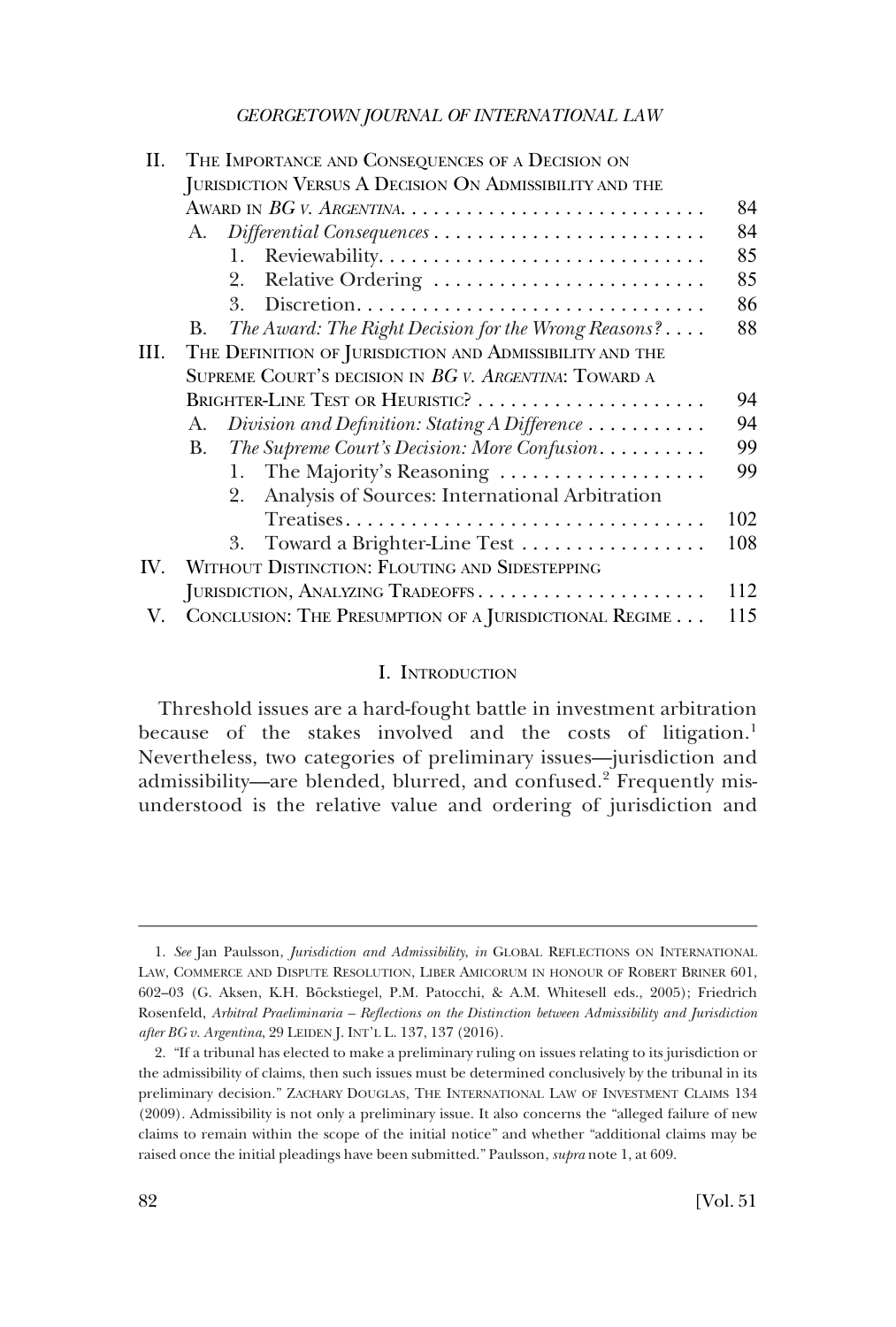admissibility and the fundamental difference between the terms.<sup>3</sup> The U.S. Supreme Court's decision in *BG v. Argentina* typifies the ground for controversy and debate—and what happens when the importance of the terms in international investment law goes unrecognized and the rules governing power and control are not observed.<sup>4</sup>

"[T]he frst decision in its [the Supreme Court's] history on the interpretation of a bilateral investment treaty" demonstrates: (1) the importance and consequences of the distinction between jurisdiction and admissibility; (2) the need for a brighter-line rule or shorthand dividing line; and (3) why institutions such as the Supreme Court have avoided or sidestepped the distinction, contributing to inconsistency and incoherence in international law.5

It is necessary to foreground the importance of the question—the admissibility of jurisdiction and admissibility as choice or distinction for the economic cooperation between host states and investors.<sup>6</sup> Preliminarily, it concerns the expectations and reliance interests of the parties.7 This Article attempts to balance and mediate between the ad hoc method of dealing with these threshold issues, which has led to inconsistency—"subjective decision-making process[es] [of arbitral tribunals] that disappointed litigants may consider unprincipled"—and international law concepts such as fair and equitable treatment, access to and the administration of justice, procedural due process and good faith—and whether such principles should ever remain entirely separate and distinct from questions of jurisdiction and admissibility.<sup>8</sup>

<sup>3.</sup> Obtaining or surviving dismissal based on jurisdiction as compared with admissibility goes to the fundamental quantifcation of the case. The distinction is critical and this explains why jurisdiction and admissibility are often pitted against each other.

<sup>4.</sup> *See* Rosenfeld, *supra* note 1, at 152–53 ("the parties, exercise power and control over the grant of jurisdiction;" "the arbitral tribunal, exercises power and control over the decision on admissibility;" "[i]n BG v. Argentina the majority of the US Supreme Court has taken a distorted view on the distribution between power and control.").

<sup>5.</sup> Rosenfeld, *supra* note 1, at 138.

<sup>6.</sup> *See, e.g*., JESWALD SALACUSE, THE LAW OF INVESTMENT TREATIES 252–54 (2d ed. 2015) (discussing investment treaties in the context of "legitimate economic expectations" of the parties and "making economic life more calculable or predictable").

<sup>7.</sup> *See id*. at 253–54 ("Investor expectations are fundamental to the investment process. It is the investor's expectations with respect to the risks and rewards of the contemplated investment that have a crucial infuence on the investor's decision to invest. . . . Thus, when a state has created certain expectations through its laws and acts that have led the investor to invest, it is generally considered unfair for the state to take subsequent actions that fundamentally deny or frustrate those expectations.").

<sup>8.</sup> *Id*. at 251, 253.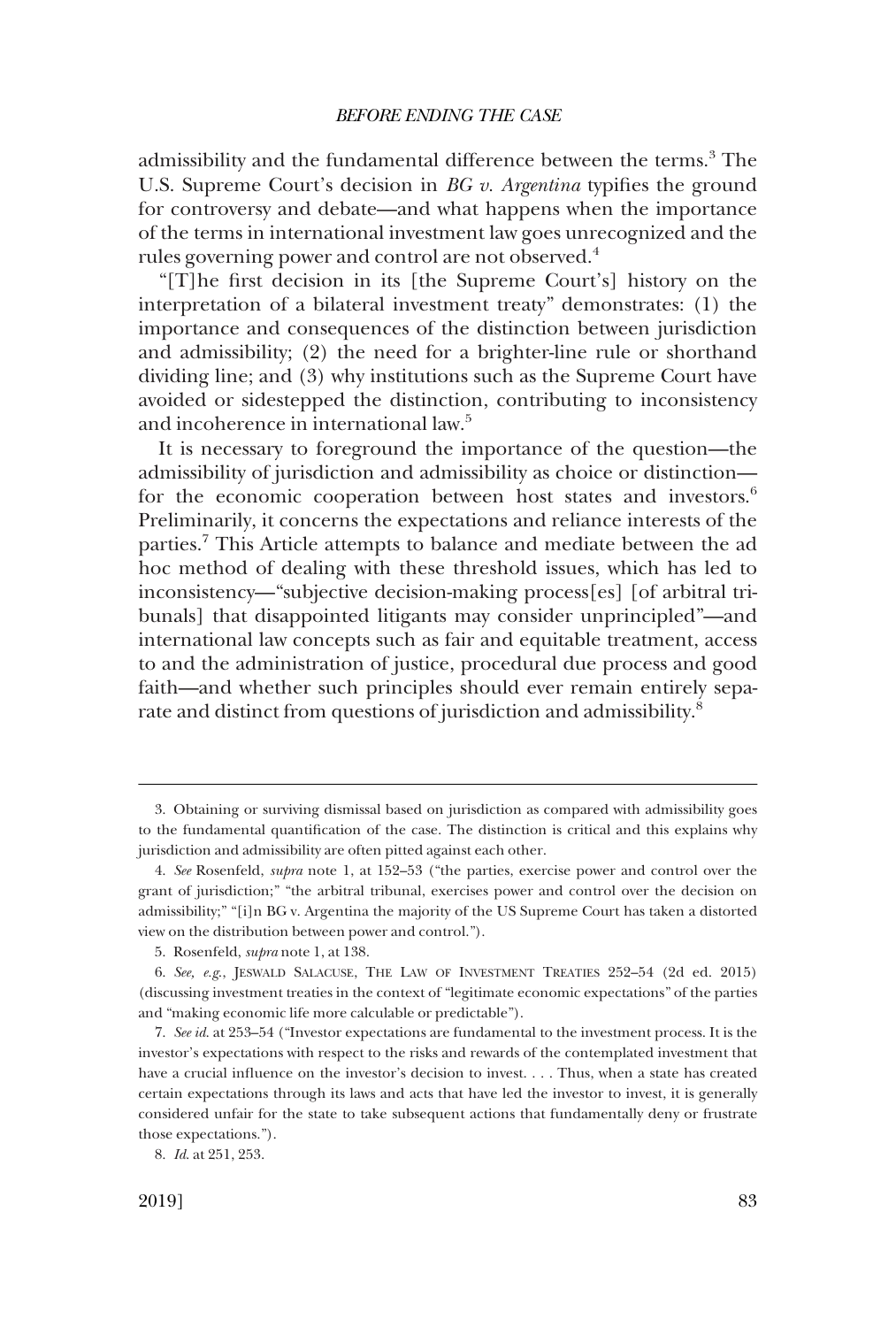<span id="page-3-0"></span>Section II of this Article considers the difference between a decision on jurisdiction and that of admissibility and the nature of the decision in the *B.G. v. Argentina* arbitral award, a decision that later bothered the U.S. Supreme Court because the tribunal obscured the distinction. Section III analyzes the Supreme Court's review of *BG v. Argentina*, and the signifcance of the sources used in its decision for the jurisdiction/ admissibility distinction. It ends with providing an alternative and clearer path to deciding the issue raised by the situation of a party's non-compliance with the local litigation requirement. Section IV analyzes the tradeoffs of a system where there is greater uniformity in the interpretation of pre-condition requirements to arbitration contained in an investment treaty. Section V concludes with some fnal observations on the investment regime as a jurisdictional regime and re-affrms the importance of *BG v. Argentina* as focalizing the issue of jurisdiction and admissibility.

II. THE IMPORTANCE AND CONSEQUENCES OF A DECISION ON JURISDICTION VERSUS A DECISION ON ADMISSIBILITY AND THE AWARD IN *BG V. ARGENTINA*<sup>9</sup>

The distinction between jurisdiction and admissibility matters because of the relative importance of these issues in a case and of the concepts to each other. Section A considers the differential consequences. Section B considers the decision on the jurisdiction/admissibility dichotomy in the *B.G. v. Argentina* award and its consequences.

## A. *Differential Consequences*

The relative importance of issues relating to jurisdiction and admissibility cannot be overstated. These issues "concern the existence, scope and exercise of adjudicative power by the arbitral tribunal."10 As seen in *BG v. Argentina*, the jurisdiction/admissibility distinction determines the road to the merits, whether the merits are reached, and valuation of the case.11 Before approaching the fundamental defnitional

*See generally* BG Grp. PLC v. Republic of Argentina, Final Award (UNCITRAL Arbitral Trib. 9. 2007) [hereinafter BG Award], [https://www.italaw.com/sites/default/fles/case-documents/](https://www.italaw.com/sites/default/files/case-documents/ita0081.pdf)  [ita0081.pdf](https://www.italaw.com/sites/default/files/case-documents/ita0081.pdf).

<sup>10.</sup> DOUGLAS, *supra* note 2, at 77.

<sup>11.</sup> The *BG v. Argentina* saga exemplifes this point. *See generally* BG Award, *supra* note 9. *Contra*  Veijo Heiskanen, *Me´nage a` trois? Admissibility and Competence in Investment Treaty Arbitration*, ICSID REV. – FOREIGN INV. L.J. 231, 234, 242 (2013) ("understanding of the relationships between these three concepts [jurisdiction, admissibility, and competence] may not be outcome-determinative in the context of arbitral decision-making, it may nonetheless inform the way in which we approach our respective tasks as counsel and arbitrator"). Valuation is particularly relevant to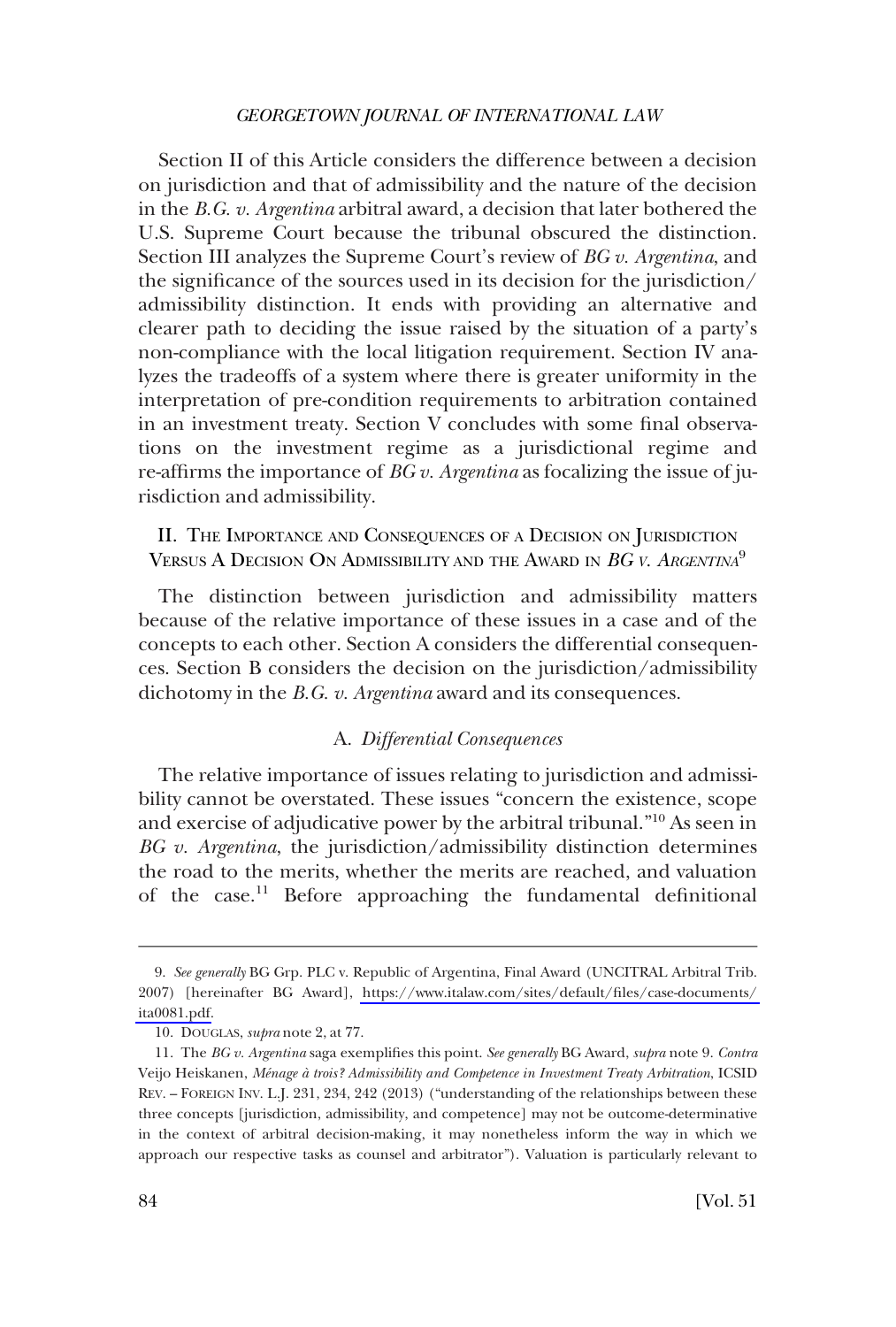<span id="page-4-0"></span>difference, it is important to understand jurisdiction and admissibility relationally through the lens of: (1) reviewability, (2) relative ordering, and (3) arbitral discretion.

#### 1. Reviewability

A characteristic feature of international arbitration is that arbitral tribunals fnally decide objections as to admissibility, whereas a decision on jurisdiction is subject to review by a supervisory body.<sup>12</sup> In the context of investor arbitration, "the investor or the host state has the opportunity of contesting the arbitral tribunal's decisions with respect to the existence of its [the tribunal's] adjudicative power (jurisdiction), but not to the exercise of that adjudicative power (admissibility or the merits)."13 Review of the arbitral tribunal's decision is obtained "before *ad hoc* committees in the case of ICSID [International Center for the Settlement of Investment Disputes] proceedings or before national courts [at the seat of arbitration for set-aside or annulment] in the case of non-ICSID [*ad hoc*] arbitrations."14 It is therefore frequently argued "that reviewing bodies should have the power to reclassify a tribunal's categorization in order to avoid its attempted 'immunization from review.'"15

#### 2. Relative Ordering

Both a decision on admissibility and jurisdiction can end a case, but issues of admissibility are addressed after jurisdiction is established.<sup>16</sup>

12. *See e.g*., Paulsson, *supra* note 1, at 604–05, 608 ("a dominant feature of arbitration is that jurisdictional decisions are reviewable, but not others").

13. DOUGLAS, *supra* note 2, at 141.

14. August Reinisch, *Jurisdiction and Admissibility in International Investment Law*, 16 LAW & PRAC. INT'L CTS. & TRIBS. 21, 25 (2017) ("A tribunal's fnding that a specifc claim is admissible or inadmissible, however, will lead to a set-aside by domestic courts or to an annulment by an ICSID *ad hoc* committee only if it can be shown that the decision openly failed to state sufficient reasons or was arrived at after a serious departure from a fundamental rule of procedure.").

15. *Id*.

16. *See also* Rosenfeld, *supra* note 1, at 149 (While "neither the ICSID regime nor the UNCITRAL Arbitration Rules expressly refer to the concept of admissibility, one may not

the investment treaty regime, which places such value on money, investment expectation and transaction costs: promoting and encouraging future investment and return on investment. DOUGLAS, *supra* note 2, at 379. Investors are particularly attuned to the economics of the investment; third-party funders are attuned to the economics of investment in a case; and; "effciency" "in the resolution of disputes relating to investments" in terms of time and money are a key component of the system. *Id*. at 239. It may be said that in the international investment context "rules . . . create an investor's legitimate expectations and facilitate the Weberian concept of calculability." SALACUSE, *supra* note 6, at 260. Therefore, defned sequencing—procedural requirements—to be performed should not easily be overlooked.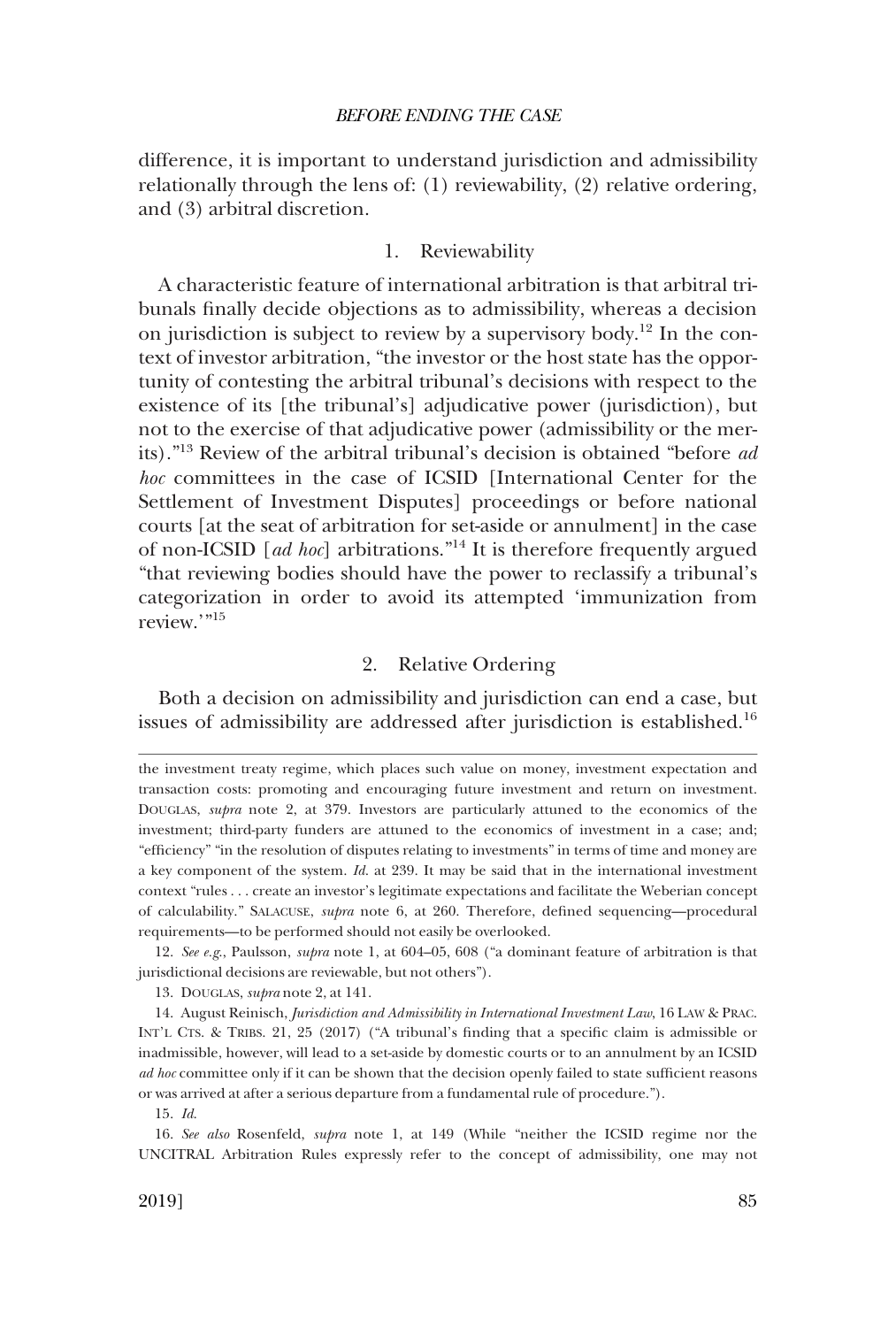<span id="page-5-0"></span>Jurisdiction must be established before a claim can be admitted.<sup>17</sup> Therefore, jurisdiction must be addressed, frst, in sequence and ordering, as a pre-condition or condition precedent to deciding admissibility.18 While an arbitral tribunal can be assembled, and it is within the competence of a tribunal to rule on its jurisdiction, jurisdiction in investment arbitration is multi-dimensional: a tribunal can have jurisdiction over a general class of cases, that is its jurisdictional feld, but lack jurisdiction as regards to a particular case because of certain specific conditions to consent to arbitration that have not been met.<sup>19</sup> Accordingly, the process to arbitration takes on added importance.<sup>20</sup> Jurisdiction is the single largest power struggle in investment arbitration: if the arbitral tribunal sustains a preliminary objection, would the decision "lead to the conclusion that it is inappropriate for the tribunal to exercise its adjudicative power in any circumstances? $"^{21}$ 

## 3. Discretion

The degree of difference, conceptually, also turns on malleability of the terms and discretion. Jurisdiction is an on/off switch, a stop/start valve; $2^2$  "a question relating to jurisdiction can and must be raised by a tribunal *proprio motu*,"<sup>23</sup> and a tribunal that lacks jurisdiction must dismiss the case.<sup>24</sup> Furthermore, an "impediment to exercising jurisdiction ...

18. See SGS Société Générale de Surveillance S.A. v. Islamic Republic of Pakistan, ICSID Case No. ARB/01/13, Decision on Objections to Jurisdiction, ¶ 184 (Aug. 6, 2003).

19. Heiskanen, *supra* note 11, at 235–236, 242 ("jurisdiction concerns the scope of the State's consent to arbitrate").

21. DOUGLAS, *supra* note 2, at 148.

22. *See*, *e.g*., Heiskanen, *supra* note 11, at 245–46 ("jurisdiction is . . . conceptually mandatory, a matter of either/or;" "jurisdiction is indeed a 'strict' concept in the sense that a tribunal either has or does not have jurisdiction").

23. DOUGLAS, *supra* note 2, at 141 (citing ICSID Arbitration Rules, Rule 41(2)); s*ee, e.g*., SGS Société Générale, ICSID Case No.  $ARB/01/13$ ,  $\parallel$  154 (where the tribunal raised the issue of jurisdiction and admissibility).

conclude that the concept is non-existent in investment arbitration proceedings. Rather, the power to dismiss a case for lack of admissibility can be grounded upon the theory of inherent powers.").

<sup>17.</sup> Paulsson, *supra* note 1, at 604; Reinisch, *supra* note 14, at 24 ("jurisdiction is a primary issue which has to be affrmed frst; and admissibility may be a secondary issue that only arises once a tribunal has affrmed its jurisdiction"); *see also* Micula v. Romania, ICSID Case No. ARB/05/20, Decision on Jurisdiction and Admissibility, ¶ 63 (Sept. 24, 2008) ("an objection to admissibility aims at the claim itself and presupposes that the tribunal has jurisdiction").

<sup>20.</sup> SALACUSE, *supra* note 6, at 411 ("The arbitration process is based on agreement by the parties and the authority of the arbitrator is founded on that agreement."). Questions of adherence to process or procedural requirements go to the integrity of the system.

<sup>24.</sup> Reinisch, *supra* note 14, at 21.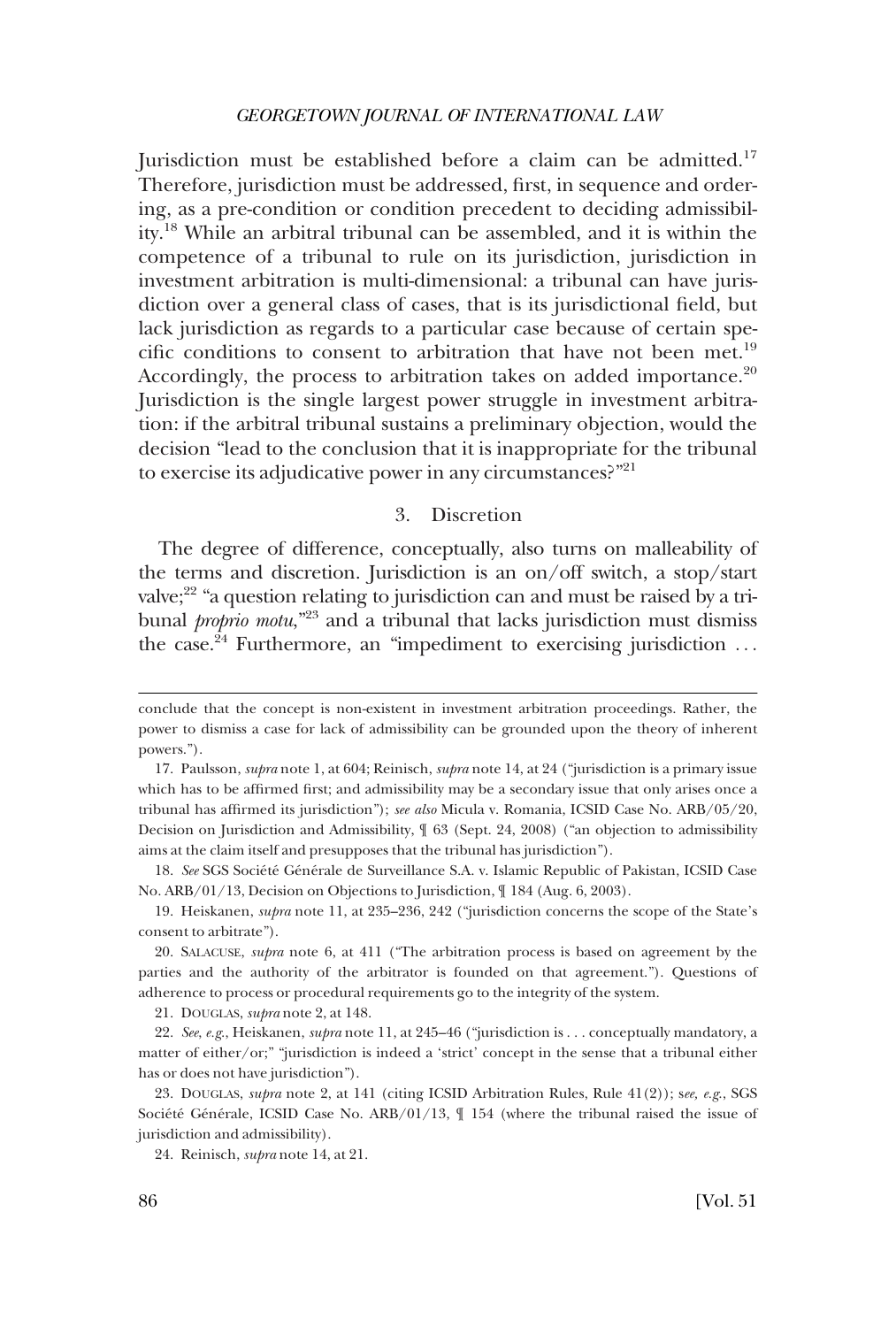embodied in a provision in a multilateral treaty . . . cannot be waived by the respondent host state either expressly or by its conduct in the proceedings."25 This is because an incorrect decision on jurisdiction can lead to an invalid or unenforceable award.

Admissibility is more elastic; dismissal of a claim for inadmissibility is discretionary.26 Additionally, there is a growing jurisprudence that assumes that the issue of admissibility can be bypassed: "the assessment of admissibility is a matter of discretion that is guided by considerations of judicial propriety and due administration of justice."<sup>27</sup> Admissibility can be avoided and overridden based on policy considerations and by looking to the underlying purpose of the limitation.<sup>28</sup> Therefore, the divergent effects of these different decisions determine the hydraulic of pressure for each party's claim and litigation strategy: for instance, the host state may want to start and stop a case on jurisdiction.<sup>29</sup>

The next question is whether there is malleability between the terms. In moving towards a distinguishing defnition in the next section, it is important to observe that scholars, such as Jan Paulsson, while articulating the "fundamental distinction between the two concepts,"30 still make room in their defnition for the legitimate expectations of the parties: "whether in a given case the parties should reasonably be considered to have intended that contentions regarding any particular issue, including threshold problems which might preclude consideration of the merits, should be decided conclusively by the arbitrators."<sup>31</sup> Re-characterizing the inquiry as whether an issue should be reached and decided by the arbitrators—results-oriented thinking—suggests malleability. In the discussion that follows, of particular note, will be

<sup>25.</sup> DOUGLAS, *supra* note 2, at 141.

<sup>26.</sup> *Id*.; *see also* David A.R. Williams, *Part III Procedural Issues, Ch. 22 Jurisdiction and Admissibility*, in THE OXFORD HANDBOOK OF INTERNATIONAL INVESTMENT LAW 868, 919-20 (Peter T. Muchlinski, Federico Ortino & Christoph Schreuer eds., 2008) ("It has been said that issues such as the existence of a legal dispute, the existence of a legal interest by the claimant, or the nationality of the claim all provide grounds for a challenge to admissibility.").

<sup>27.</sup> Rosenfeld, *supra* note 1, at 138.

<sup>28.</sup> *See* Reinisch *supra* note 14, at 35–36; Paulsson, *supra* note 1, at 616.

<sup>29.</sup> Arbitrator incentives also confgure the hydraulic of pressure. Arguably, in the jurisdiction/admissibility game there is a hydraulic of pressure pushing an issue into the bucket of admissibility, simply because this provides arbitrators with more discretion and latitude and is a path of less resistance.

<sup>30.</sup> Paulsson, *supra* note 1, at 603.

<sup>31.</sup> *Id*. at 615. This partly explains why "[a] considerable number of tribunals have simply evaded the intricacies of making a distinction between admissibility and jurisdiction and left the question open." Rosenfeld, *supra* note 1, at 143 n.34.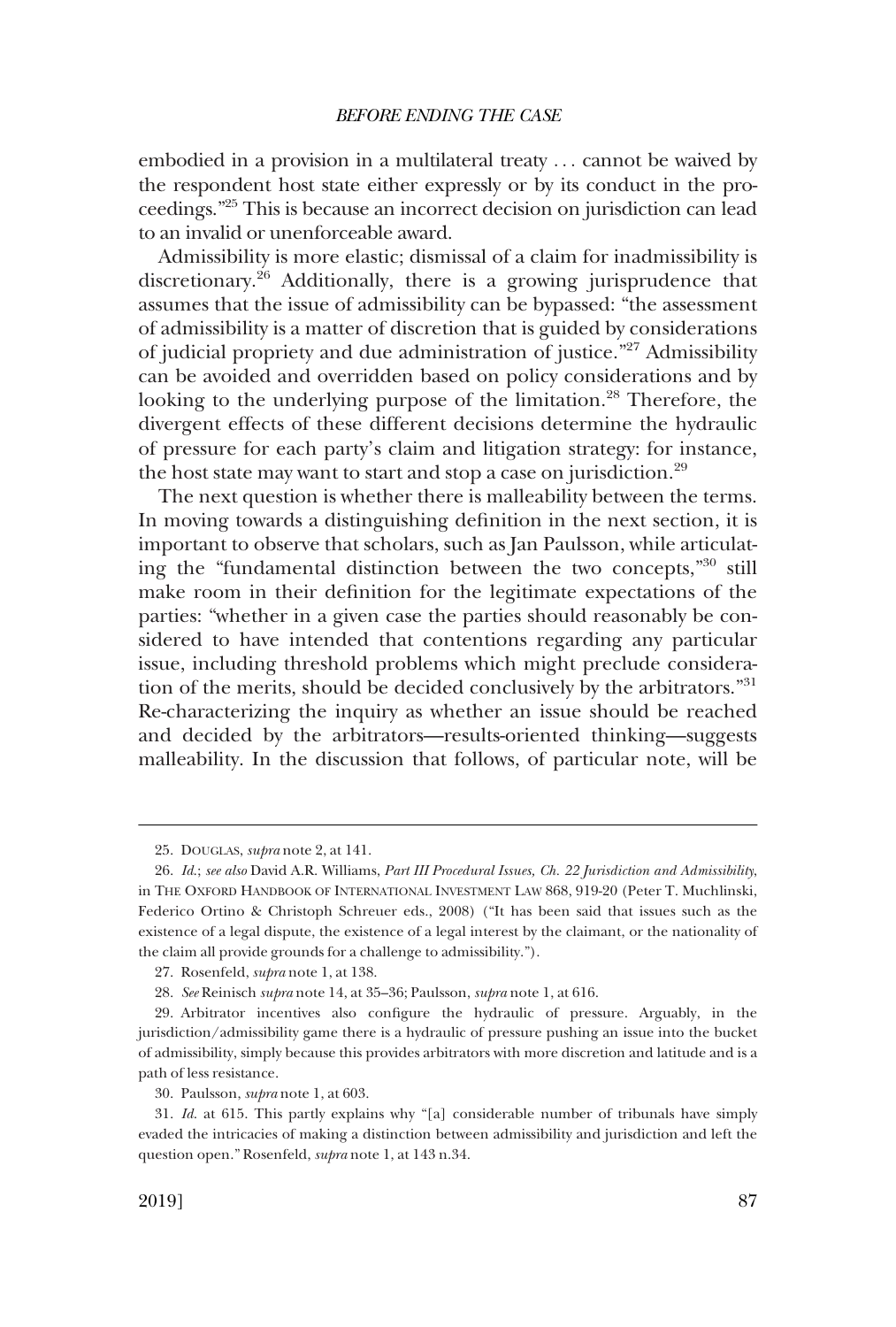<span id="page-7-0"></span>the degree of malleability of the terms.<sup>32</sup>

#### B. *The Award: The Right Decision for the Wrong Reasons?*

The arbitral tribunal in *BG v. Argentina* awarded BG Group \$185 million in damages under the Argentina-United Kingdom Bilateral Investment Treaty ("the Treaty").33 In reaching the merits, the investment tribunal interpreted the dispute resolution provision in the Treaty. Article 8 of the Treaty, "Settlement of Disputes Between an Investor and the Host State," states:

(1) Disputes with regard to an investment which arise within the terms of this Agreement between an investor of one Contracting Party and the other Contracting Party, which have not been amicably settled shall be submitted, at the request of one of the Parties to the dispute, to the decision of the competent tribunal of the Contracting Party in whose territory the investment was made.

(2) The aforementioned disputes shall be submitted to international arbitration in the following cases:

(a) if one of the Parties so requests, in any of the following circumstances:

(i) where, after a period of eighteen months has elapsed from the moment when the dispute was submitted to the competent tribunal of the Contracting Party in whose territory the investment was made, the said tribunal has not given its fnal decision;

<sup>32.</sup> *See generally* Heiskanen, *supra* note 11, at 233, 245 ("Should one not simply settle on the pragmatic view that jurisdiction and competence are effectively synonymous, and that although admissibility may become an issue in certain circumstances, it is a form of preliminary objection that is often linked to the merits of the case and should therefore ordinarily be joined to the merits phase—a consequence that considerably reduces its practical relevance as a preliminary issue of legal principle?" "It turns out, upon closer analysis, that the conceptual triad of jurisdiction, admissibility and competence may be understood to consist of only two concepts jurisdiction and competence/admissibility—or indeed of only one: jurisdiction in the broad sense (also comprehending competence/admissibility) or competence in the broad sense (also covering jurisdiction and admissibility).").

<sup>33.</sup> BG Award, *supra* note 9, ¶¶ 457–58, 467 (BG claimed new legislation in Argentina on gas tariffs, a product of Argentina's economic crisis, caused an expropriation of BG's investment, license rights, and denied BG fair and equitable treatment under the BIT).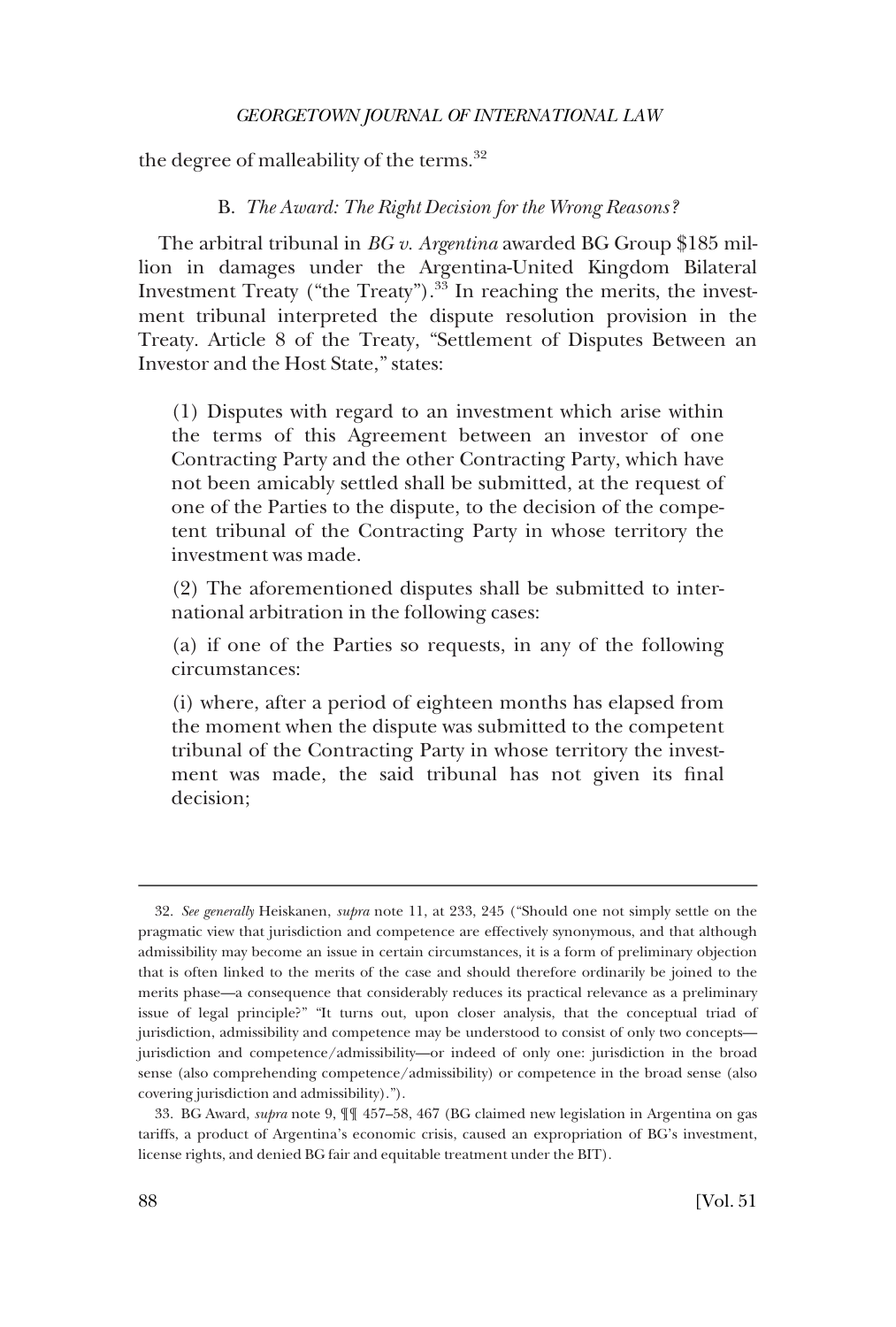(ii) where the fnal decision of the aforementioned tribunal has been made but the Parties are still in dispute;

(b) where the Contracting Party and the investor of the other Contracting Party have so agreed.<sup>34</sup>

In its preliminary submissions, Argentina objected to the jurisdiction of the tribunal and the admissibility of BG's claims. In the main, <sup>35</sup> "Argentina argued that failure by BG to bring its grievance to Argentine courts for 18 months renders its claims in this arbitration inadmissible."36 Argentina further alleged that the tribunal *lacked jurisdiction*  because "Argentine courts have exclusive jurisdiction over this dispute,"37 "Argentina did not assume any commitment with respect to BG,"38 and "Argentina has not consented to the arbitration of this dispute."39

36. *Id*. ¶ 141 ("It is to be noted that Article 8(1) of the BIT entitles Argentina to trigger domestic litigation of treaty disputes, and there is no evidence on the record that Argentina even attempted to do so.") (footnote omitted); *see also* BG Grp. v. Argentina, 572 U.S. 25, 48 n.1 (2014) (Sotomayor J., concurring) ("Argentina points to no evidence that its objection was of the consent variety. This omission is notable because Argentina knew how to phrase its arguments before the arbitrators in terms of consent; it argued separately that it had not consented to arbitration with BG Group on the ground that BG was not a party to the license underlying the dispute. . . . The question here . . . is, whether the local litigation requirement was a condition on Argentina's consent to arbitrate . . . or a procedural condition in an already binding arbitration agreement. . . That Argentina apparently took the latter position in arbitration is surely relevant evidence that the condition was, in fact, not one on its consent."). BG argued that the local litigation requirement "is senseless as there is no chance that in a case of this nature a decision could ever be rendered within the eighteen-month period. BG further contended that the MFN clause of the Argentina-U.K. BIT entitles BG to rely on the more favorable treatment extended by Argentina to US investors. The Argentina-U.S. Bilateral Investment Treaty does not require prior recourse to local courts for a period of 18 months. Finally, BG relied on the customary international law rule that the requirement of exhaustion of local remedies may be disregarded in cases where '*. . . the course of justice is unduly slow or unduly expensive in relation to the prospective compensation*.'" BG Award, *supra* note 9, ¶ 142 (footnote omitted).

37. BG Award, *supra* note 9, ¶ 106.

38. *Id*. ¶ 158.

39. *Id*. ¶ 180. It is unclear from the Award whether Argentina was trying to plead in the alternative or merely blended and blurred the two terms. See Philip Morris Brands Sarl v. Oriental Republic of Uru., ICSID Case No. ARB/10/7 (formerly FTR Holding SA v. Oriental Republic of Uru.), Decision on Jurisdiction, ¶ 93 (July 2, 2013), [https://www.italaw.com/sites/default/fles/](https://www.italaw.com/sites/default/files/case-documents/italaw1531.pdf) [case-documents/italaw1531.pdf](https://www.italaw.com/sites/default/files/case-documents/italaw1531.pdf) ("Respondent further seeks the following order" "that it [the Tribunal] has no jurisdiction to determine this dispute and/or that PM Asia's claim is

<sup>34.</sup> Agreement for the Promotion and Protection of Investments, U.K.-Arg., art. 8, Dec. 11, 1990, 1765 U.N.T.S. 38.

<sup>35.</sup> BG Award, *supra* note 9, ¶ 95 ("[T]he dispute between the two focuses on the scope of protection to which BG's investment is entitled.").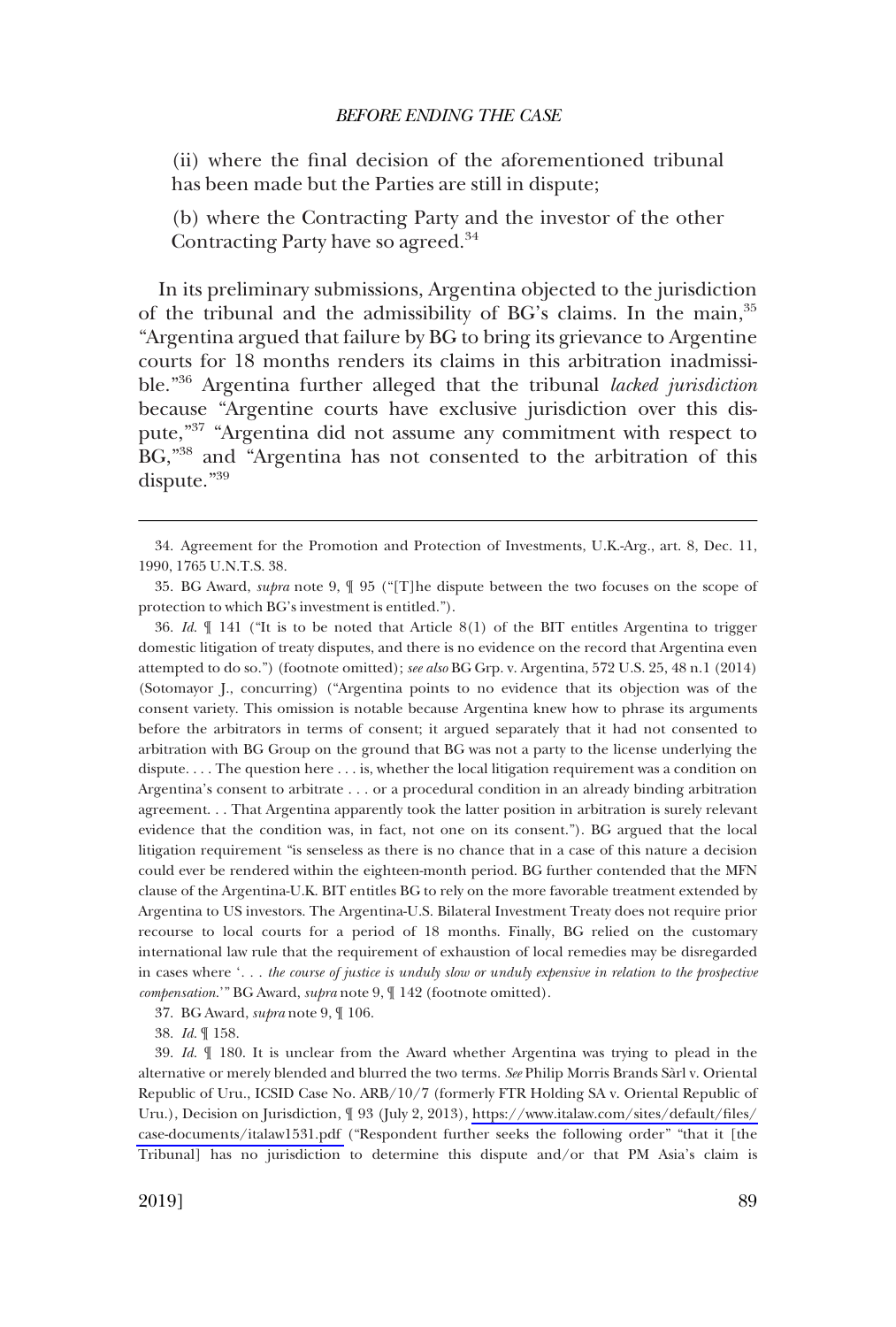The tribunal in its award showed interplay and fuidity between the concepts of admissibility and jurisdiction. The ordering of the award seemed to suggest that the tribunal ruled in favor of the admissibility of BG's claims, before resolving all of Argentina's objections as to jurisdiction.<sup>40</sup> This may be due in part to the way Argentina framed its objections. It may be said that the tribunal never properly addressed or raised the issue of its jurisdiction. The tribunal failed to distinguish between jurisdiction and admissibility; and the tribunal did not address the issue of its jurisdiction over this particular case. It sidestepped the issue, or accepted the frame provided by the parties, even while blurring the distinction. $41$ 

inadmissible"). Justice Breyer's opinion for the majority of the U.S. Supreme Court characterized the objection this way: "According to Argentina, the arbitrators lacked jurisdiction because: (1) BG Group was not a Treaty-protected 'investor'; (2) BG Group's interest in MetroGAS was not a Treaty-protected 'investment'; and (3) BG Group initiated arbitration without frst litigating its claims in Argentina's courts, despite Article 8's requirement. . . . 171a. In Argentina's view, 'failure by BG to bring its grievance to Argentine courts for 18 months renders its claims in this arbitration inadmissible.'" BG Grp., 572 U.S. at 30 (quoting BG Award, *supra* note 9, ¶ 141). Chief Justice Roberts in dissent stated that "Argentina *did* object to the tribunal's jurisdiction to hear the dispute" and a "negative inference [should not be taken] from the *arbitrator's* [sic] characterization of Argentina's argument[.]" *Id*. at 63 n.2.

BG Award, *supra* note 9, ¶ 157 ("The Tribunal consequently fnds admissible the claims 40. brought by BG in this arbitration, thus rendering unnecessary the examination of the relevance of Article 3 of the BIT (Most Favored Nation) to determine whether Claimant should have sought relief by the courts of Argentina during at least a period of 18 months before resorting to arbitration."); *see id*. ¶¶ 104-243; *see also* Hanno Wehland, *Jurisdiction and Admissibility in Proceedings under the ICSID Convention and the ICSID Additional Facility Rules*, *in* ICSID CONVENTION AFTER 50 YEARS: UNSETTLED ISSUES 227, 233 (Crina Baltag ed., 2017), [https://www.researchgate.net/](https://www.researchgate.net/publication/316515881_Jurisdiction_and_Admissibility_in_Proceedings_under_the_ICSID_Convention_and_the_ICSID_Additional_Facility_Rules)  [publication/316515881\\_Jurisdiction\\_and\\_Admissibility\\_in\\_Proceedings\\_under\\_the\\_ICSID\\_Convention\\_](https://www.researchgate.net/publication/316515881_Jurisdiction_and_Admissibility_in_Proceedings_under_the_ICSID_Convention_and_the_ICSID_Additional_Facility_Rules)  [and\\_the\\_ICSID\\_Additional\\_Facility\\_Rules](https://www.researchgate.net/publication/316515881_Jurisdiction_and_Admissibility_in_Proceedings_under_the_ICSID_Convention_and_the_ICSID_Additional_Facility_Rules) ("Objections to jurisdiction and admissibility are often addressed simultaneously as 'preliminary objections' in a frst phase of the proceedings before dealing with the merits of a dispute. As a consequence, tribunals sometimes leave explicitly open the question of whether a particular issue relates to jurisdiction or admissibility.") (footnotes omitted).

41. BG phrased its claim as falling under an exception to the customary international law rule of exhaustion of local remedies. BG Award, *supra* note 9, ¶¶ 144, 146. Although the tribunal did not accept BG's argument, it ruled in favor of BG on this issue for other reasons and structured its reasoning around the question of admissibility as provided by the parties. While there are commentators who believe exhaustion of local remedies "reverses the traditional rule of international law to the effect that a claim is admissible before an international jurisdiction." Heiskanen, *supra* note 11, at 238 n.28. This should be considered an erroneous proposition that produces confusion as seen in the U.S. Supreme Court's interpretation of the Award. *See*  Williams, *supra* note 26, at 928 ("Presumably, if the exhaustion of local remedies is framed as a condition of consent in the BIT, then the matter is properly dealt with as a jurisdictional issue of consent, the claim itself being admissible."); INT'L CTR. FOR SETTLEMENT OF INV. DISPUTES, ICSID CONVENTION, REGULATIONS AND RULES, art. 26 (2006), [https://icsid.worldbank.org/en/](https://icsid.worldbank.org/en/documents/icsiddocs/icsid%20convention%20english.pdf)  [documents/icsiddocs/icsid%20convention%20english.pdf.](https://icsid.worldbank.org/en/documents/icsiddocs/icsid%20convention%20english.pdf) This may explain in part why the U.S.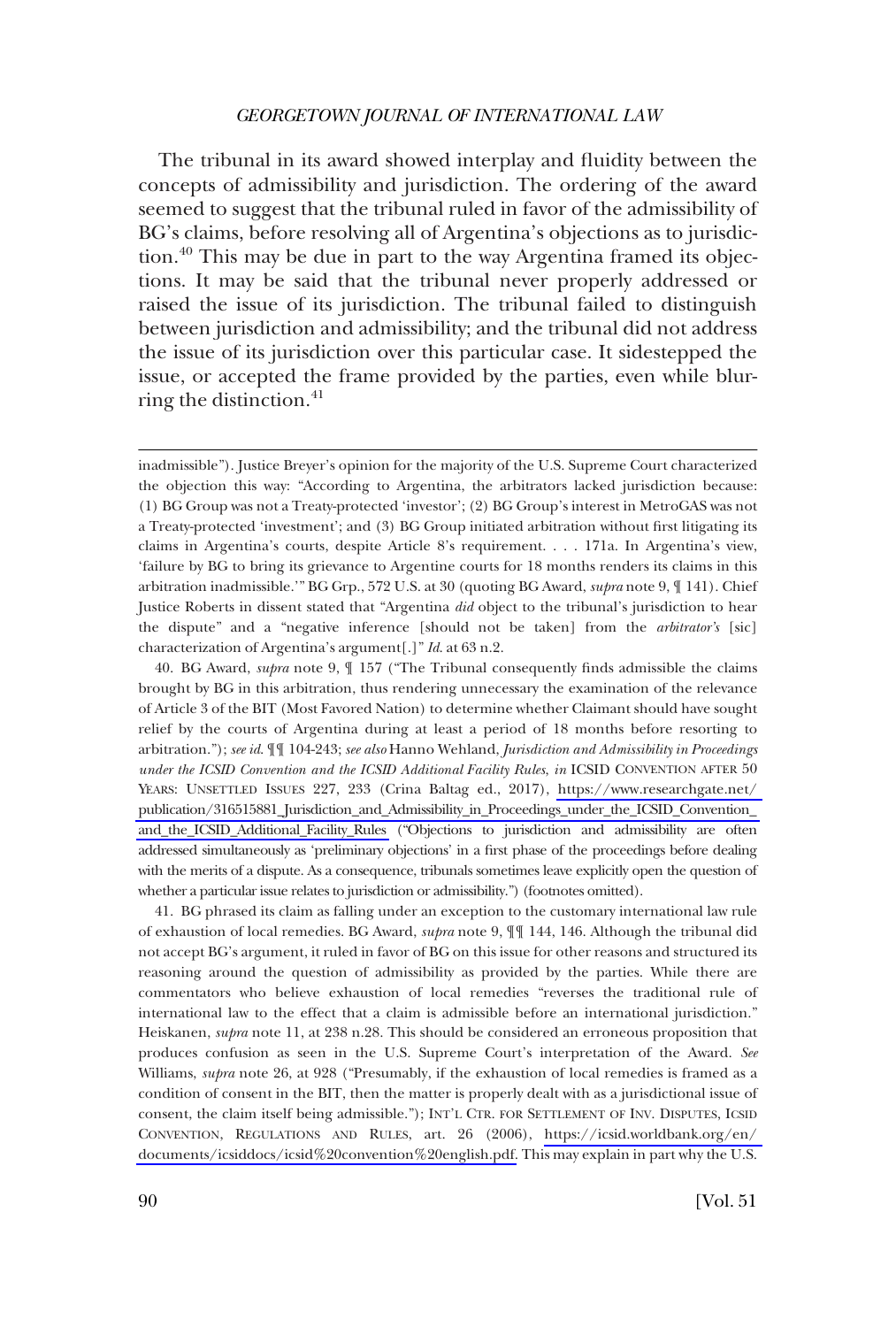Another reason that may be posited, however, for the blurred distinction in the Award is the conscious desire on the part of the tribunal to qualify the local litigation requirement as merely a matter of admissibility. Because Argentina "passed laws that made it impossible for BG to actually comply with the local litigation requirement and to take legal action in Argentina,"42 the tribunal used policy considerations and reverse-engineering to work back from the desired result. That is, the tribunal looked ahead to the merits.

This was not the only option for the tribunal to reach its result—or even the best option. It is "not uncommon that states prevent the satisfaction of a condition" or "prevent resort to courts that would otherwise be necessary in order to comply with a local litigation requirement."<sup>43</sup> Regardless of the pleadings, the tribunal could have directed further briefng on its jurisdiction, or raised and taken jurisdiction on the basis of a "spectrum of doctrinal approaches" that: "the failure to comply with a condition to arbitrate may not be invoked if such failure is due to the state's own fault."<sup>44</sup> A claim to the tribunal's jurisdiction in *BG v. Argentina*, for instance, may be analogized to principles of administrative and constitutional law. For example, such a claim to jurisdiction may be grounded on principles of customary international law, such as Article 32 of the Vienna Convention on the Law of Treaties (VCLT)

Supreme Court believed the tribunal's determination on the local litigation requirement concerned jurisdiction: "It [the tribunal] began by determining that it had "jurisdiction" to consider the merits of the dispute. In support of that determination, the tribunal concluded that BG Group was an "investor," that its interest in MetroGAS amounted to a Treaty-protected "investment," and that Argentina's own conduct had waived, or excused, BG Group's failure to comply with Article 8's local litigation requirement. *Id*. at 99a, 145a, 161a, 171a. The panel pointed out that in 2002, the President of Argentina had issued a decree staying for 180 days the execution of its courts' fnal judgments (and injunctions) in suits claiming harm as a result of the new economic measures. *Id*. at 166a–167a. In addition, Argentina had established a 'renegotiation process' for public service contracts, such as its contract with MetroGAS, to alleviate the negative impact of the new economic measures. *Id*. at 129a, 131a. But Argentina had simultaneously barred from participation in that 'process' frms that were litigating against Argentina in court or in arbitration. *Id*. at 168a–171a. These measures, while not making litigation in Argentina's courts literally impossible, nonetheless 'hindered' recourse 'to the domestic judiciary' to the point where the Treaty implicitly excused compliance with the local litigation requirement. *Id*. at 165. Requiring a private party in such circumstances to seek relief in Argentina's courts for 18 months, the panel concluded, would lead to 'absurd and unreasonable result[s].' *Id*. at 166a." BG Grp., 572 U.S. at 30-31. The Tribunal's decision was explicitly made on the basis of policy: "the Tribunal" states "that a serious problem would loom if admissibility of Claimant's claims were denied this allowing Respondent at the same to" for instance "restrict the effectiveness of domestic judicial remedies." BG Award, *supra* note 9, ¶ 156.

<sup>42.</sup> Rosenfeld, *supra* note 1, at 139 (footnote omitted).

<sup>43.</sup> *Id*. at 145.

<sup>44.</sup> *Id*. at 152.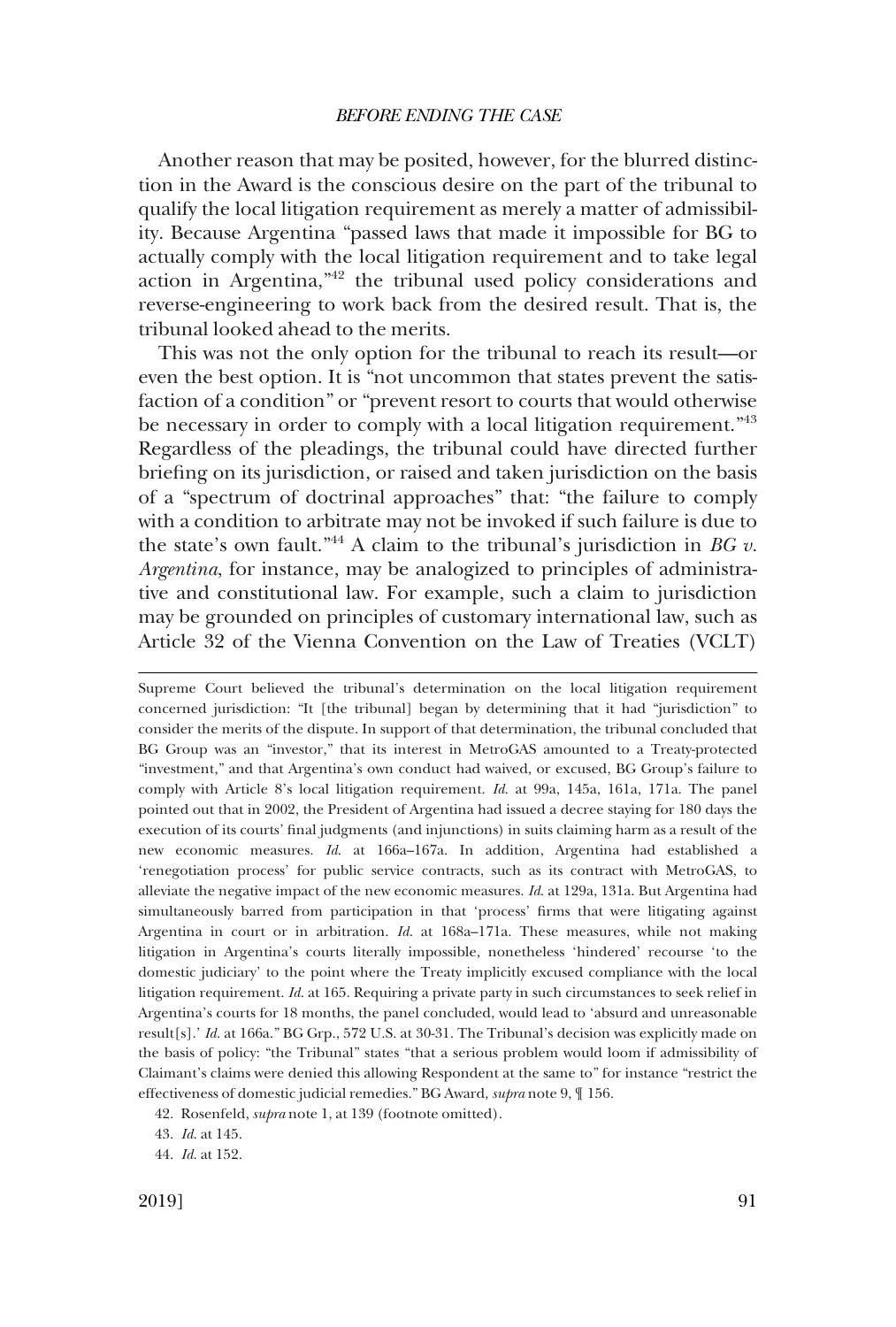and its implicit futility exception;<sup>45</sup> the concept of force majeure; frustration of the satisfaction of a condition as an "implied waiver [of the condition]; the principle of abuse of rights or the principle of estoppel;" bad faith under VCLT Article 26; denial of justice;<sup>46</sup> denial of procedural rights/due process; a fair and equitable treatment jurisdictional claim; and denial of the object and purpose of the Treaty under VCLT Article  $31<sup>47</sup>$  This is not to suggest that to excuse a jurisdictional

*See* Occidental Petroleum Corp. v. Republic of Ecuador, ICSID Case No. ARB/06/11, 45. Decision on Jurisdiction, ¶ 94 (Sept. 9, 2008), [https://www.italaw.com/sites/default/fles/case](https://www.italaw.com/sites/default/files/case-documents/ita0577.pdf)[documents/ita0577.pdf](https://www.italaw.com/sites/default/files/case-documents/ita0577.pdf) ("[T]he Tribunal accepts, albeit without prejudging the merits, that attempts at reaching a negotiated solution were indeed futile in the circumstances."). "A number of tribunals have confrmed that where negotiations are bound to be futile, there is no need for the waiting period to have fully lapsed: *see, e.g., Lauder v. The Czech Republic*, Award dated 3 September 2001 at paragraphs 187-191. *See also Consorzio Groupement L.E.S.I. DIPENTA v. People's Democratic Republic of Algeria*, ICSID Case No. ARB/03708, Award dated 10 January 2005 at paragraph 32(iv); *SGS Société Générale de Surveillance S.A. v. Islamic Republic of Pakistan*, ICSID Case No. ARB/10/13, Decision on Jurisdiction dated 6 August 2003 at paragraph 184; and *Ethyl Corporation v. The Government of Canada*, Award on Jurisdiction dated 24 June 1998 at paragraph 84." *Id*. at ¶ 94 n.10. "[C]laimants do not have to seek to avail themselves of remedies which offer no reasonable prospect of success." JAN PAULSSON, DENIAL OF JUSTICE IN INTERNATIONAL LAW 130 (2005).

46. *See* Murphy Expl. & Prod. Co. – Int'l v. Republic of Ecuador, Partial Award on Jurisdiction, ¶¶ 190, 192 (Perm. Ct. Arb. Nov. 13, 2013) ("The Tribunal notes that if it were to dismiss Claimant's claim on the basis of Respondent's jurisdictional objection, the dispute would not be settled and Claimant would not have access to a binding resolution of the merits of its case through international arbitration;" "[a]s Claimant has pointed out, access to dispute resolution is in fact structured so as to lead to a decision on the merits."). "[A] claim of denial of justice is an international complaint which cannot be disposed of by the very state whose conduct is in question[.]" PAULSSON, *supra* note 45, at 58.

47. *See* Bilateral Investment Treaty, Arg.-U.K., art. 2.2, Dec. 11, 1990; Rosenfeld, *supra* note 1, at 145, 152 (citing *Occidental Petroleum Corporation Occidental Exploration and Production Company v. Republic of Ecuador*, ICSID Case No. ARB/06/11, Decision on Jurisdiction, ¶ 46 (Sept. 9, 2008), which held that the six-month waiting period requirement needs not be complied with when attempts at a negotiated solution proved futile); *see* SALACUSE, *supra* note 6, at 252–53 (discussing fair and equitable treatment claims). *But see* DONALD R. SHEA, THE CALVO CLAUSE 278 (1955) (stating the proposition that local litigation requirements are Calvo clauses); Andrés Jana, *International Commercial Arbitration in Latin America: Myths and Realities*, J. INT'L ARB. 413, 415 (2015) (the Calvo doctrine "stated that if there is a confict between a state and a foreign person, this confict should be subject to the local courts. . . It was based on the notion that there should be no preferential treatment of a foreign national as compared to the local national"); Guido Santiago Tawil, *On the Internationalization of Administrative Contracts, Arbitration and the Calvo Doctrine*, *in* 15 ARBITRATION IN CHANGING TIMES, ICCA CONGRESS SERIES 325, 328–29 (Albert Jan van den Berg ed., 2011) ("[T]he Calvo Doctrine emerged in the second half of the nineteenth century within Latin American countries as a reaction against both the international minimum standard of treatment and the remedy of diplomatic protection;" The Calvo Doctrine's central tenet is that international law requires that foreigners who establish themselves in another country should have the same right of protection as nationals of that host country. Foreigners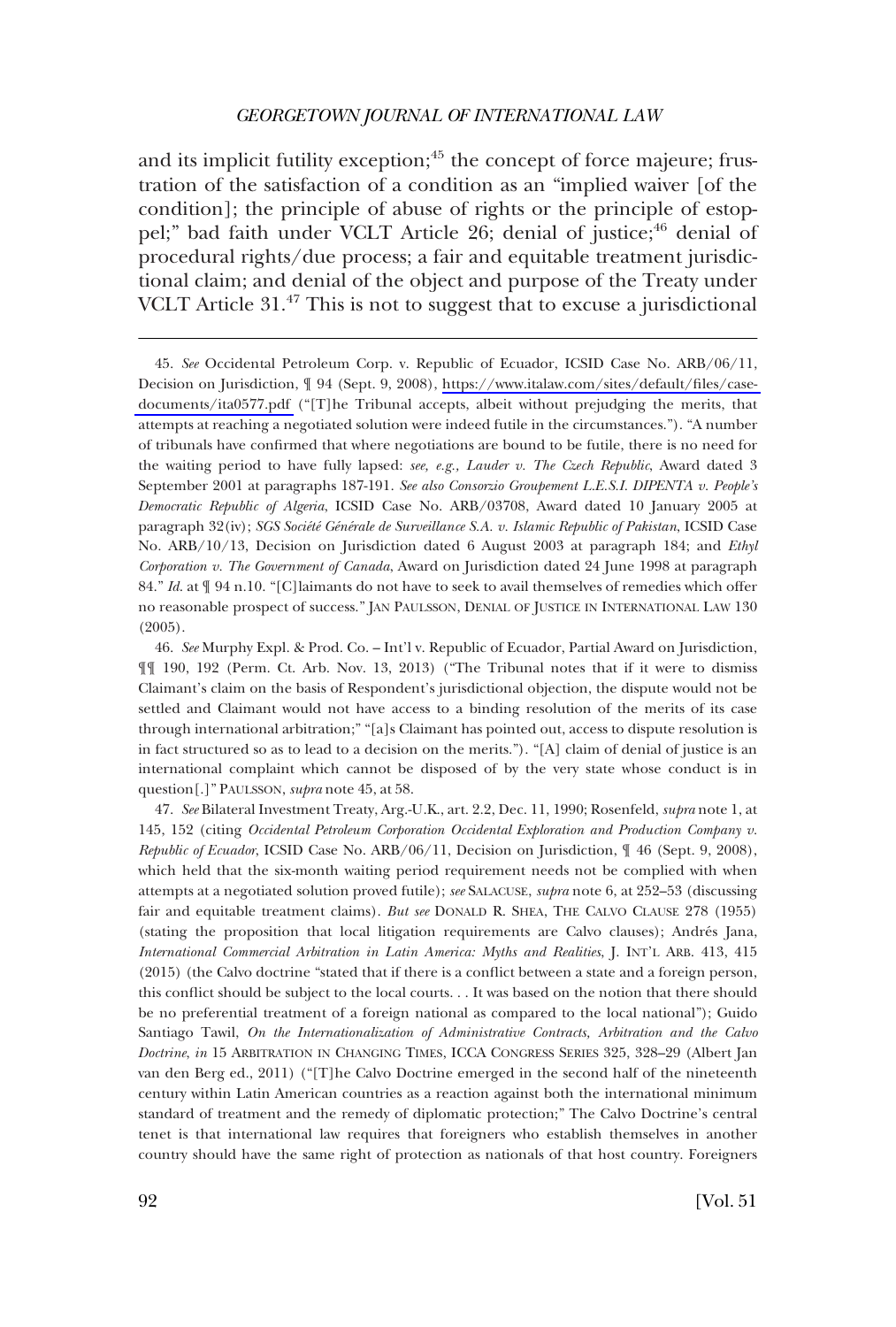prerequisite is a low burden,<sup>48</sup> or that this avenue provides the tribunal with greater discretion as to jurisdiction.<sup> $49$ </sup> Rather, it is to explain why the tribunal may have decided "in favor of admissibility," when the path to jurisdiction seemed perilous; it seemed more uncertain in terms of jurisprudential foundation, validity, and enforcement.<sup>50</sup> Whether this was the correct decision or proper administration of the local litigation requirement is another matter to be discussed further below.

It is important to recognize that the tribunal also insulated its decision from review by determining the admissibility of BG's claims. It is telling that the tribunal thought of its decision as both: (1) ruling on conditions to arbitrate and (2) closely connected to the merits—since the tribunal felt compelled to reach the merits.<sup>51</sup> This decision shows a tribunal pulled between the competing claims of jurisdiction and admissibility.

Therefore, several touchstones at the outset of analysis of the decision are as follows. First, conditions to arbitrate contained in a treaty are jurisdictional: the tribunal seemingly acknowledged this when it stated, "[a]s a matter of treaty interpretation ... Article  $8(2)(a)(i)$  cannot be construed as an absolute impediment to arbitration."52 Second, issues of admissibility are closely connected to the merits: "the Tribunal

50. As will be explored later in this paper, a jurisdictional decision is the safer, more certain decision in terms of enforcement. If a tribunal "chooses" admissibility and gets the jurisdictional decision wrong, a court will potentially still review the decision and eviscerate the award. The law should be more developed in this area.

51. The tribunal did not see this as a choice between two presumptions.

52. BG Award, *supra* note 9, ¶147. Conditions, impediments and controls to arbitration that should be excused are jurisdictional claims. The Tribunal continues, "[w]here recourse to the domestic judiciary is unilaterally prevented or hindered by the host State, any such interpretation would lead to the kind of absurd and unreasonable result proscribed by Article 32 of the Vienna Convention, allowing the State to unilaterally elude arbitration, which has been the engine of the transition from a politicized system of diplomatic protection to one of direct investor-State adjudication." *Id*.; *see* GARY BORN, INTERNATIONAL COMMERCIAL ARBITRATION 924-925 n.1536 (2d ed. 2014) (interpreting the Award as holding "requirement to litigate in host State courts for 18 months cannot be construed as an absolute impediment to arbitration where recourse to domestic judiciary is unilaterally prevented or hindered by host State").

should receive the same treatment as nationals. While this aspect of the principle may be viewed positively, the negative aspect which complements this principle is that foreigners should receive only treatment equal to national treatment and no more.").

<sup>48.</sup> *See generally* Occidental Award, ICSID Case No. ARB/06/11.

<sup>49.</sup> Rosenfeld, *supra* note 1, at 145 ("[I]t is unfortunately not uncommon that states prevent the satisfaction of a condition in a compromissory clause – be it that they undermine attempts at negotiations or that they prevent resort to courts that would otherwise be necessary in order to comply with a local litigation requirement. In these cases, it is not only a postulate of policy that states should not be entitled to invoke a lack of jurisdiction on this ground. Instead, there are various doctrinal approaches to justify such result.").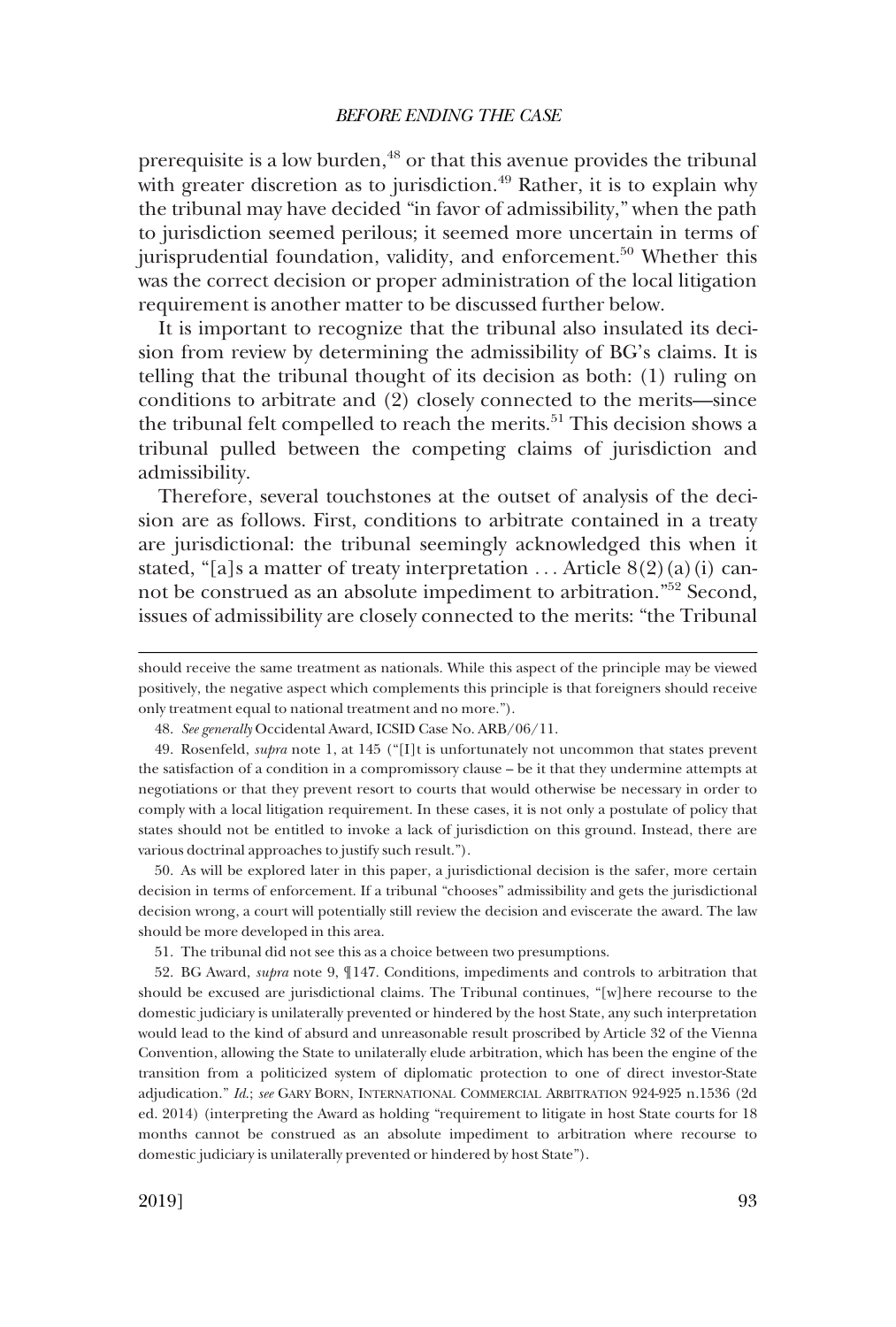<span id="page-13-0"></span>is also persuaded that under the dire circumstances surrounding the emergency measures, the Executive Branch sought to prevent the collapse of the fnancial system by (i) directly interfering with the normal operation of its courts, and (ii) by excluding litigious licensees from the renegotiation process."53 The tribunal, therefore, blurred the distinction and avoided a direct discussion of the jurisdiction/admissibility divide, as it relates to the local litigation requirement in the BIT; the very issue the U.S. Supreme Court faced on writ of certiorari as to the reviewability of the award.

As will be explored more in the following section, the tribunal had a duty to ascertain whether it had jurisdiction, before proceeding to and deciding the merits. Additionally, pre-arbitration requirements should be respected insofar as that process is the agreed process of the parties and that process is workable.

## III. THE DEFINITION OF JURISDICTION AND ADMISSIBILITY AND THE SUPREME COURT'S DECISION IN *BG V. ARGENTINA*: TOWARD A BRIGHTER-LINE TEST OR HEURISTIC?

This section begins by further differentiating between jurisdiction and admissibility, specifcally, as the terms relate to conditions to arbitrate in a treaty. The Supreme Court's review of the award provides the foundation for a discussion of opposing presumptions of "procedural requirements," articulated in the international law sources on which the Court relies.

## A. *Division and Defnition: Stating A Difference*

When approaching the question of jurisdiction and admissibility, it is important to hold the two concepts apart—to the extent of stating that there is no correlation, with no interaction between the two. In this context, linguistic formulations, short-hands, or labels break down;<sup>54</sup> the tendency to plaster the ground for debate with slogans creates a twilight zone effect or vanishing point, where the issues become "hostage to

<sup>53.</sup> BG Award, *supra* note 9, ¶155. Issues of admissibility are often thought of as closely tied to the merits. This is because "[a] decision concerning whether a claim qualifes for present determination (admissibility) . . . is a decision on the merits insusceptible of review beyond that which is available to decisions on the merits generally." DOUGLAS, *supra* note 2, at 134.

<sup>54.</sup> Paulsson, *supra* note 1, at 615; DOUGLAS, *supra* note 2, at 141; *see, e.g*., Reinisch, *supra* note 14 ("admissibility objections are often of a temporal nature"). Even formulas treating a limitation on a claim as admissibility and a limitation on access to a forum/tribunal as jurisdiction can seem imprecise when jurisdiction concerns the "scope of an investment treaty tribunal's adjudicatory power . . . over claims relating to an investment." DOUGLAS, *supra* note 2, at 134.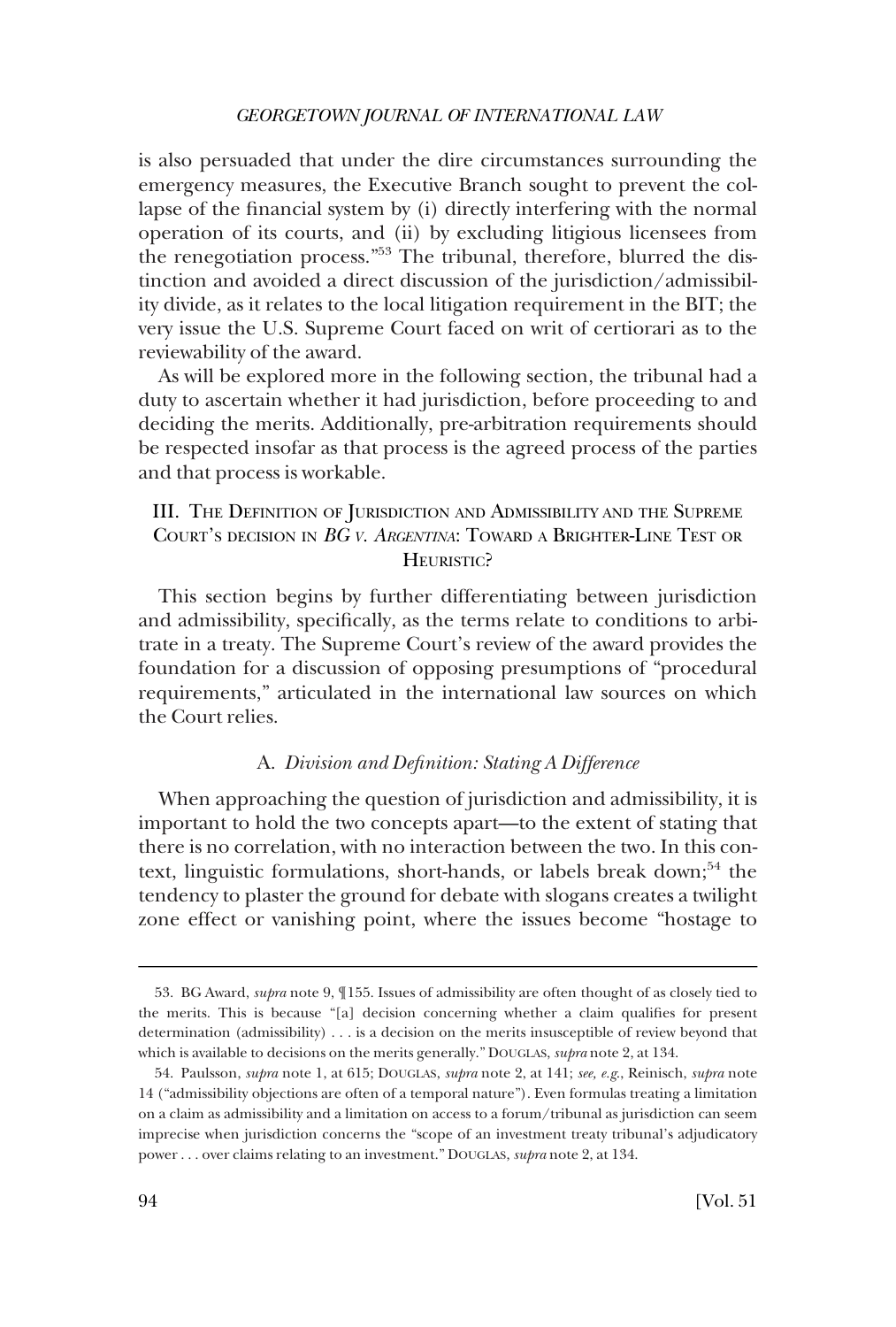whatever presumptions individual decision-makers may wish to make about unexpressed intentions."55 This Article poses the question: can these issues be dramatically de-politicized and sharply categorized? Specifcally, did the decision on the local litigation requirement involve a policy decision?<sup>56</sup>

The terms jurisdiction and admissibility refer to unique and differentiated concepts. The arbitral tribunal gets its power, jurisdiction, from the parties; that power comes from the consent or agreement to arbitrate. In the investment treaty context, for "a third party benefciary [to] emerg[e] in a new legal relationship with one of the contracting states," an "individual or legal entity with the nationality of one contracting state [must] . . . undertake certain positive steps to achieve the status of a third party benefciary: it must acquire an investment in one of the other contracting states and thereby attain the status of an investor."57 The dispute resolution provision in an investment treaty represents an offer; for an investor to constitute consent and jurisdiction, the investor must accept or submit to certain general and specifc conditions.58 Those general conditions form constructs that must attain and come together to provide a tribunal with general jurisdiction. In a treaty, aspects of general jurisdiction may be elaborated such as: *ratione materiae* (subject matter), *ratione personae* (persons), and *ratione temporis* 

58. *See, e.g*., Rosenfeld, *supra* note 1, at 141; Wehland, *supra* note 40, at 245 ("Where the investor wishes to accept the host State's offer to arbitrate under the treaty mechanism, the requirement in . . . the BIT is jurisdictional, since the failure to observe the six months cooling-off period affects the very possibility to accept the host State's offer to conclude an arbitration agreement."); BG Grp. v. Argentina, 572 U.S. 25, 55 (2014) (Roberts, J., dissenting) ("BG Group concedes that other terms of Article 8(1) constitute conditions on Argentina's consent to arbitrate, even though they are not expressly labeled as such. *See* Transcript of Oral Argument at 57, BG Grp. v. Argentina 572 U.S. 25 (2014) ("You have to be a U.K. investor, you have to have a treaty claim, you have to be suing another party to the treaty. And if those aren't true, then there is no arbitration agreement"). The Court does not explain why the only other term—the litigation requirement—should be viewed differently.").

<sup>55.</sup> Paulsson, *supra* note 1, at 614.

<sup>56.</sup> If the decision to allow the claim to go forward involved a policy decision, should it not be made by a politically accountable party, not an arbitrator?

<sup>57.</sup> DOUGLAS, *supra* note 2, at 135; *see also* Reinisch, *supra* note 14, at 28 (stating that jurisdiction is formed "without any direct contractual agreement between the parties, so called 'arbitration without privity'."). "Investment treaties themselves do not expressly name the actual benefciary of the rights enshrined in them." Jacomijn van Haersolte-van Hof & Anne K. Hoffmann, *The Relationship between International Tribunals and Domestic Courts*, *in* THE OXFORD HANDBOOK OF INTERNATIONAL INVESTMENT LAW 993 (Peter T. Muchlinski, Federico Ortino, Christoph Schreuer eds., 2008).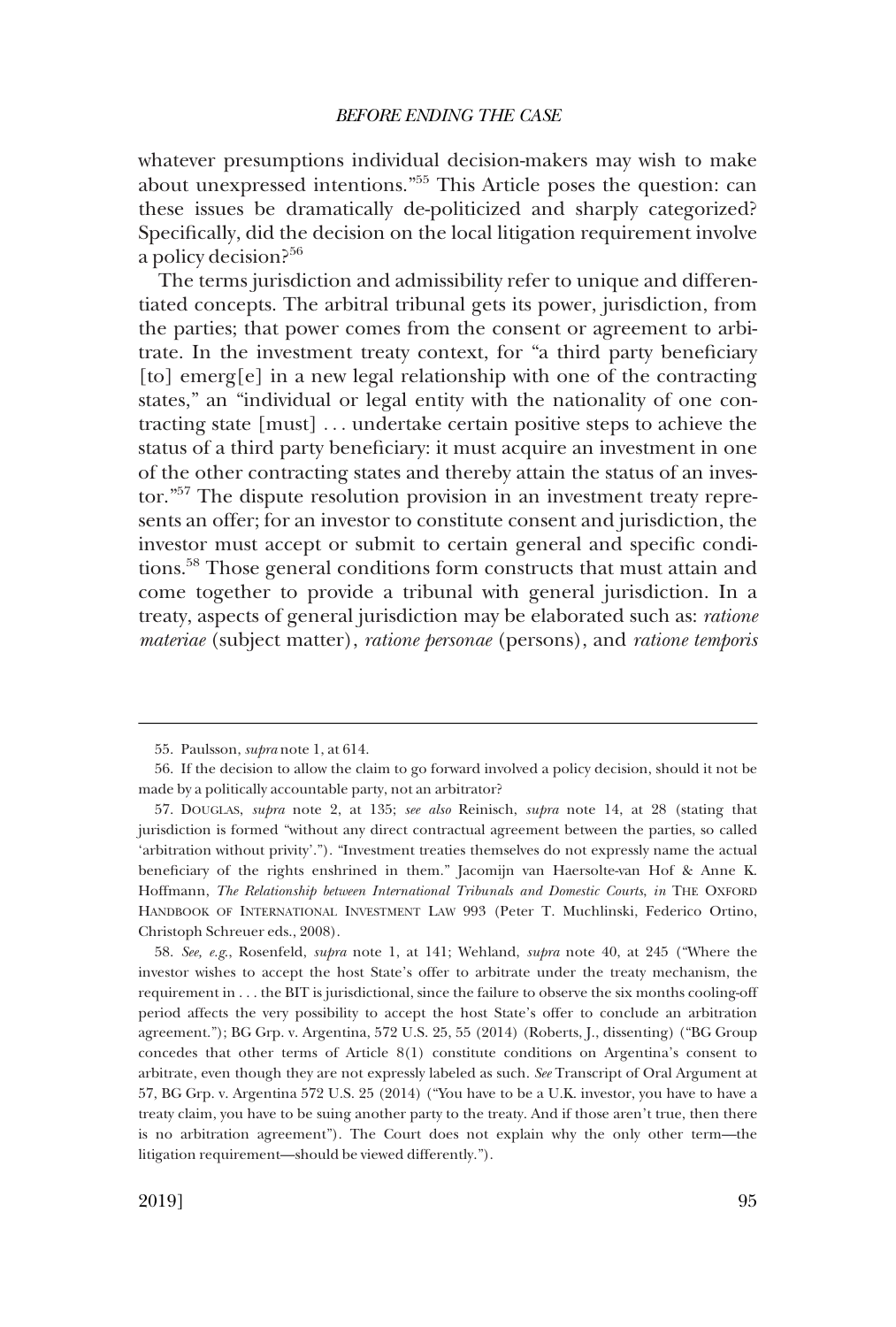(temporal).<sup>59</sup> The treaty defines its general scope (often in a definitions section): who is an investor, what is an investment in the territory of the Contracting State, and the treaty's application to investments within a certain temporal period.60 In addition, a dispute resolution provision narrows the focus of jurisdiction to the case, often providing specifc conditions to consent—for instance—to arbitrate.<sup>61</sup> Dispute resolution clauses "draw up boundaries to the tribunal's jurisdiction, delimiting which kind of claims they could or could not entertain."<sup>62</sup>

Jurisdiction, therefore, concerns the fundamental power of the arbitral tribunal. The confnes of jurisdiction should not be susceptible to value and policy choices, as is posited for admissibility—concerning whether a claim should be heard.<sup>63</sup> Therefore, methods that work back

60. DOUGLAS, *supra* note 2, at 144 ("[t]he material, personal and temporal scope of an investment treaty tribunal's adjudicatory power (jurisdiction) over claims relating to an investment"); Rosenfeld, *supra* note 1, at 141.

61. DOUGLAS, *supra* note 2, at 144 ("The scope of the tribunal's adjudicative power is circumscribed by the same acts that confrm the existence of that power."). Therefore, a claim or case becomes jurisdictionally permissible, power is attained, at the point at which these conditions are satisfed. "The explicit requirements to give notice of the dispute as arising under the BIT and to seek consultations and negotiations until one year has elapsed from the date of notifcation of the dispute is not to be watered down to a mere statement of aspiration. The Tribunal fnds compliance is an essential element of Turkey's prospective consent to qualify its sovereignty to permit unknown future investors of the other contracting State to claim relief under the terms of the BIT against it in an international forum. The Tribunal fnds that the fulfillment of the requirements in Article  $8(2)$  is a pre-condition to the jurisdiction of this Tribunal." Tulip Real Estate Inv. and Dev. Netherlands B.V. v. Republic of Turkey, ICSID Case No. ARB/11/28, Decision on Bifurcated Jurisdictional Issue, ¶ 72 (Mar. 5, 2013). "Article 26 of the ICSID Convention explicitly recognises that a Contracting State may impose conditions on its consent to arbitration under the ICSID Convention, in a manner that determines the conditions in which jurisdiction may be said to exist and be capable of being exercised (without prejudice to any issue as to admissibility)." Kılıç İnşaat İthalat İhracat Sanayi ve Ticaret Anonim Şirketi v. Turkmenistan, ICSID Case No. ARB/10/1, Award, ¶ 6.3.4 (July 2, 2013).

62. Guido Santiago Tawil, *The Distinction Between Contract Claims and Treaty Claims: An Overview*, *in* INTERNATIONAL ARBITRATION 2006: BACK TO BASICS?, 13 ICCA CONGRESS SERIES 511 (Albert Jan van den Berg ed., 2007).

63. *See* Murphy Exploration and Prod. Co. Int'l v. Republic of Ecuador, ICSID Case No. ARB/ 08/4, Award on Jurisdiction, ¶ 149 (Dec. 15, 2010) ("[T]he requirement that the parties should seek to resolve their dispute through consultation and negotiation for a six-month period does

<sup>59.</sup> *See, e.g*., Heiskanen, *supra* note 11, at 237. Article 25 of the ICSID Convention's jurisdictional elements are for cases brought under the ICSID Rules. Under an ICSID Arbitration these elements have to be fulflled in addition to the requirements in the applicable Treaty—the double-barreled test. Reinisch, *supra* note 14, at 30. In a non-ICSID case, such as *BG v. Argentina*, jurisdictional requirements in the Treaty are the sole focus. "[O]ne may interpret the 'jurisdiction of the Centre' so as to designate the general outer jurisdictional limits of ICSID arbitration and to interpret the 'competence of the Tribunal' so as to designate the concrete jurisdictional limits of an ICSID tribunal in a given case." Rosenfeld, *supra* note 1, at 149.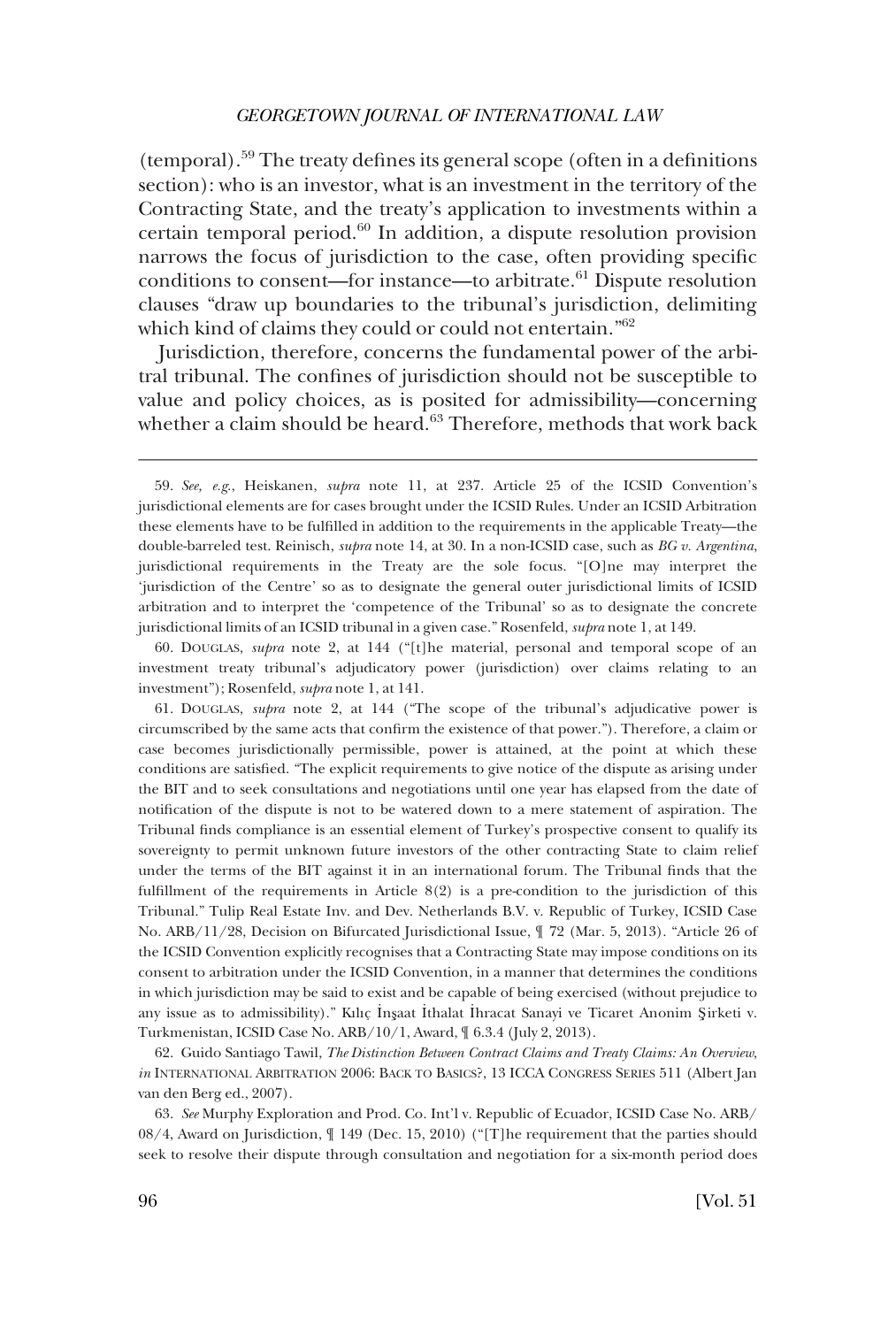from results or start with policy considerations, obliterate this distinction and erode the stability of the concept of jurisdiction.<sup>64</sup>

Jurisdiction is such an important issue that an arbitral tribunal has a near obligation to not pass over the issue and raise and resolve the issue on its own initiative, regardless of the pleadings.<sup>65</sup> The same is not true of admissibility. There is a clear normative difference recognized in the investment regime: questions of admissibility are *not* to be resolved by arbitral tribunal *sua sponte* or *motu proprio*. 66

The term "admissibility" is generally not found in International Investment Agreements (IIAs), nor is it found in the ICSID Convention,

64. Arbitral jurisdiction is never arbitrary. A jurisdictional regime should not produce widely vacillating decisions interpreting the same or similar treaty mechanisms. With the investment regime, arguably, there is a strong value to be reasonably consistent. *See, e.g*., Paulsson, *supra* note 1, at 617 ("If the reason for such an outcome would be that the claim could not be brought to the particular forum seized, the issue is ordinarily one of jurisdiction and subject to further recourse;" "[i]f the reason would be that the claim should not be heard at all (or at least not yet), the issue is ordinarily one of admissibility and the tribunal's decision is fnal.").

The systemic architecture and lines of demarcation are more frmly drawn as to 65. obligations. *See* Inna Uchkunova, *Arbitral, Not Arbitrary – Part II: Special Case of Application of Arbitral Discretion. Functions Excercisable Proprio Motu in ICSID Arbitration* (Feb. 4, 2013), [http://](http://arbitrationblog.kluwerarbitration.com/2013/02/04/arbitral-not-arbitrary-part-ii-special-case-of-application-of-arbitral-discretion-functions-exercisable-proprio-motu-in-icsid-arbitration/?print=print)  [arbitrationblog.kluwerarbitration.com/2013/02/04/arbitral-not-arbitrary-part-ii-special-case](http://arbitrationblog.kluwerarbitration.com/2013/02/04/arbitral-not-arbitrary-part-ii-special-case-of-application-of-arbitral-discretion-functions-exercisable-proprio-motu-in-icsid-arbitration/?print=print)[of-application-of-arbitral-discretion-functions-exercisable-proprio-motu-in-icsid-arbitration/?](http://arbitrationblog.kluwerarbitration.com/2013/02/04/arbitral-not-arbitrary-part-ii-special-case-of-application-of-arbitral-discretion-functions-exercisable-proprio-motu-in-icsid-arbitration/?print=print)  [print=print.](http://arbitrationblog.kluwerarbitration.com/2013/02/04/arbitral-not-arbitrary-part-ii-special-case-of-application-of-arbitral-discretion-functions-exercisable-proprio-motu-in-icsid-arbitration/?print=print) Under ICSID Rule 41(2), "The Tribunal *may on its own initiative* consider, at any stage of the proceeding, whether the dispute or any ancillary claim before it is within the jurisdiction of the Centre and within its own competence." (emphasis added). However, this discretionary or permissive responsibility has been interpreted by tribunals as a near obligation or duty: "[T]he question of jurisdiction of an international instance involving consent of a sovereign State deserves a special attention at the outset of any proceeding against a State Party to an international convention creating the jurisdiction. As a preliminary matter, the question of the existence of jurisdiction based on consent must be examined proprio motu, i.e., without objection being raised by the Party." Mihaly Int'l v. Democratic Socialist Republic of Sri Lanka, ICSID Case No. ARB/00/2, Award, ¶ 56 (Mar. 15, 2002), [https://www.italaw.com/sites/default/fles/case-documents/ita0532.pdf.](https://www.italaw.com/sites/default/files/case-documents/ita0532.pdf)

66. *See, e.g*., Hochtief AG v. Argentina Republic, ICSID Case No. ARB/07/31, Decision on Jurisdiction, ¶ 95 (Oct. 24, 2011) ("In the ICJ, for example, rules on admissibility include such matters as the rules on the nationality of claims and the exhaustion of local remedies. The ICJ may have jurisdiction to decide whether State A had injured corporation B in violation of international law; but it may be that the claim actually fled is inadmissible because it has been brought by the wrong State, or because local remedies have not yet been exhausted. But if no objection is raised on such grounds, the Court will not raise the matter proprio motu.").

not constitute, as Claimant and some arbitral tribunals have stated, 'a procedural rule' or a 'directory and procedural' rule which can or cannot be satisfed by the concerned party. To the contrary, it constitutes a fundamental requirement that Claimant must comply with, compulsorily, before submitting a request for arbitration under the ICSID rules."). C*ontra* Ronald S. Lauder v. Czech Republic, Final Award, ¶ 190 (Sept. 3, 2001) (stating an "overly formalistic approach . . . would not serve to protect any legitimate interests of the Parties").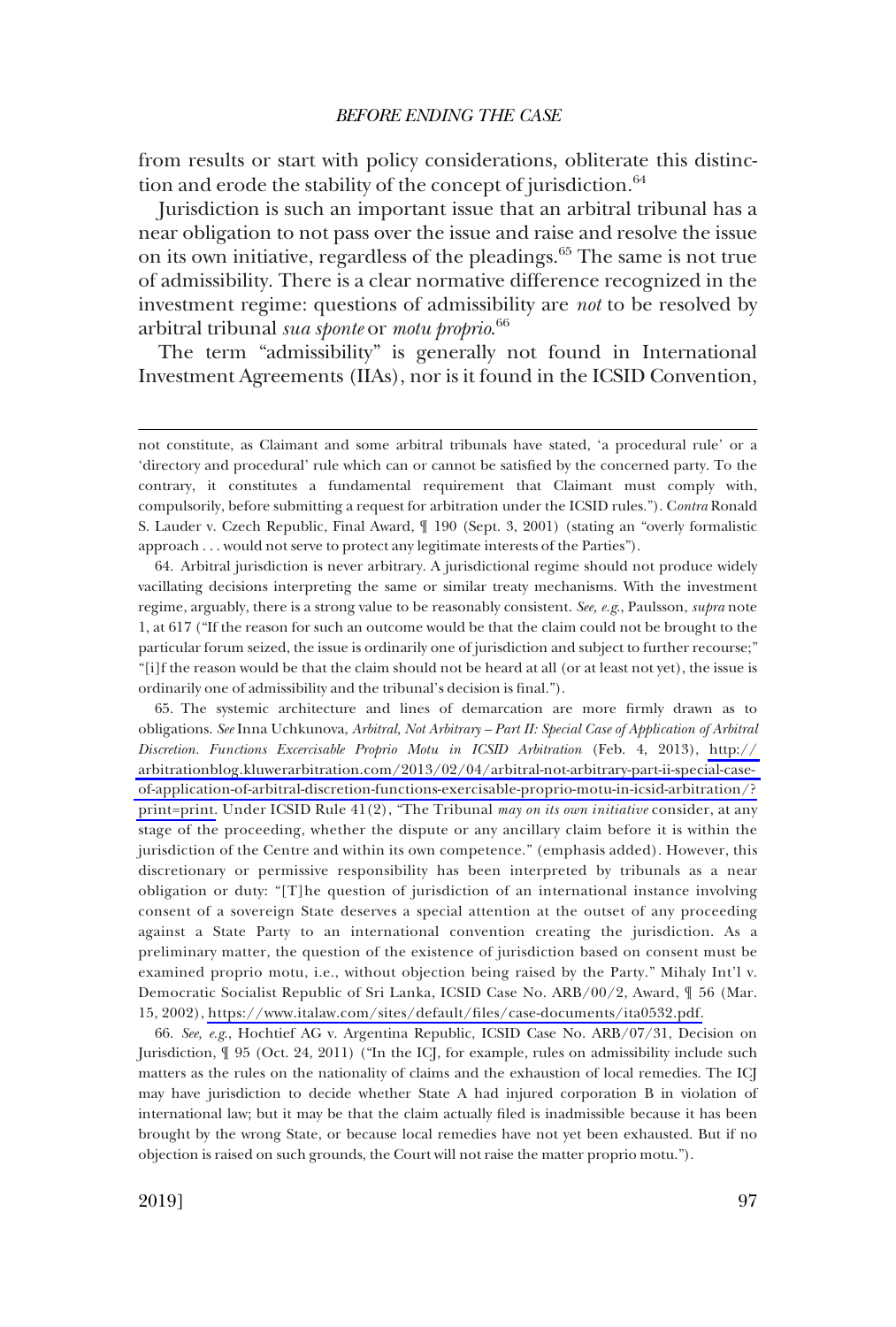ICSID Arbitration Rules, and UNCITRAL Arbitration Rules.<sup>67</sup> Nevertheless, there is an expansive literature of admissibility that belies its application; this literature may be considered misleading or mistaken and obscures the desirability of uniform interpretation.<sup>68</sup> Specific conditional requirements in treaties, such as waiting periods, local exhaustion requirements, and fork-in-the-road provisions are subject to ongoing debate and disagreement about the parties' intentions and policy choices, apparently to be made by tribunals. Introducing choice and optionality into this discussion buffets about the proper parameters of jurisdiction and admissibility.69 *Daimler v. Argentina*, therefore, starkly counsels, "[a]ll BIT-based dispute resolution provisions  $\ldots$  are by their very nature jurisdictional."<sup>70</sup>

68. Are criteria governing the application of admissibility discernible and suffciently clear to provide reasonable predictability? Sometimes admissibility is used loosely to refer to the admittance of claims; at others, it is undergirded by technical, legal principles. *See* Wehland, *supra* note 40, at 239 ("[f]or instance, issues of standing, limitation periods regarding the assertion of claims, and principles aiming to avoid multiple proceedings such as lis pendens, forum non conveniens, or res judicata, all clearly relate to the admissibility of a claim"); Andrea Carlevaris, *Preliminary Matters: Objections, Bi-furcation, Request for Provisional Measures*, *in* LITIGATING INTERNATIONAL INVESTMENT DISPUTES: A PRACTITIONER'S GUIDE 173, 181–82 (Chiara Giorgetti ed., 2014) (advocating an overly broad and expansive reading of admissibility) ("[d]espite being the most common type of preliminary issues, jurisdictional objections are not the only preliminary matters investment tribunals may have to decide. Other preliminary matters include . . . the admissibility of the claims (*e.g*., in case of objections to their ripeness, based on the alleged failure to comply with any prearbitral procedural requirements."). Wehland states that "it is possible for requirements under an IIA to relate to admissibility rather than jurisdiction." Wehland, *supra* note 40, at 246. Wehland argues that Article 26(2) of the Energy Charter Treaty represents such an example, where consent is provided in the instrument. The question is whether the three-month waiting period requirement provides a specifc condition to consent to that particular claim? That is, if it is a condition for bringing a claim provided in an IIA, it is jurisdictional. The consent to which Wehland refers is the general consent; specifc consent as to the particular claim must also be considered—if so stipulated or spelled out in the IIA.

69. *See generally* Wehland, *supra* note 40 (specifcally discussing cooling-off periods, prior recourse to courts requirements, and fork-in-the-road provisions).

70. Daimler Fin. Servs. AG v. Argentine Republic, ICSID Case No. ARB/05/1, Decision on Jurisdiction, ¶ 193 (Aug. 22, 2012) ("The BIT [German-Argentina] contains 'mandatory and

<sup>67.</sup> Rosenfeld, *supra* note 1, at 149; Reinisch, *supra* note 14, at 30. Therefore, some tribunals eschew the distinction altogether. *See, e.g*., CMS Gas Transmission Company v. The Argentine Republic, ICSID Case No. ARB/01/8, Decision on Jurisdiction, ¶ 41 (July 17, 2003), [https://www.](https://www.italaw.com/sites/default/files/case-documents/ita0183.pdf)  [italaw.com/sites/default/fles/case-documents/ita0183.pdf](https://www.italaw.com/sites/default/files/case-documents/ita0183.pdf) ("The distinction between admissibility and jurisdiction does not appear quite appropriate in the context of ICSID as the Convention deals only with jurisdiction and competence."). "Still both ICSID and non-ICSID tribunals have generally adhered to the distinction and relied on it, contributing to the investment law jurisprudence in this feld." Reinisch, *supra* note 14, at 31. Rosenfeld locates the power to dismiss a case for lack of admissibility under the inherent powers of arbitration tribunals and Article 44 of the ICSID Convention, Article 19 of the ICSID Arbitration Rules, or Article 17 of the UNCITRAL Arbitration Rules. Rosenfeld, s*upra* note 1, at 149–50.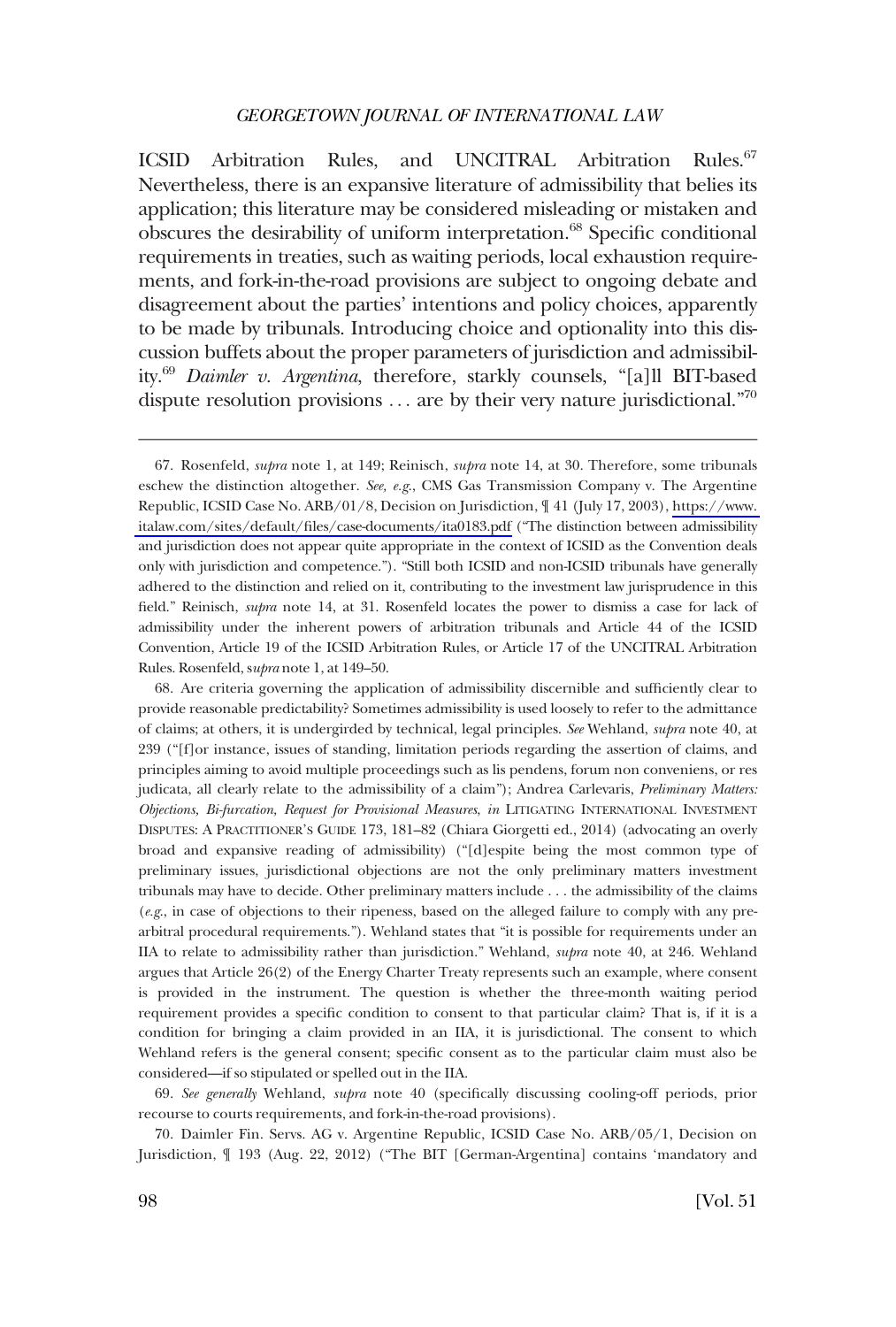<span id="page-18-0"></span>There is no need to drag in policy arguments; all conditions to arbitration in an international investment instrument are jurisdictional. The province of admissibility, as involving discretionary decisions, is limited. The presumption should be that admissibility's role is narrow(er)and allowing policy determinations at the threshold distorts the credibility and effectiveness of investor-state dispute settlement.

#### B. *The Supreme Court's Decision: More Confusion*

This section discusses the Supreme Court's decision, reasoning, effort at operationalizing a test, and the domestic precedent and presumptions the Court considers. The section then examines the international law sources the Court relies on and the opposing presumptions present in these sources. The section concludes by delineating a path to a brighter-line test out of *BG v. Argentina*.

## 1. The Majority's Reasoning

The Supreme Court's decision in *BG v. Argentina* seems to have been forecast by Jan Paulsson in his article, "Jurisdiction and Admissibility." Paulsson writes: "[t]he persistent abuse of the word *arbitrability* has led to international disharmony, because elsewhere that word has an established meaning that is narrow and therefore useful. The American use of the word confates admissibility and jurisdiction. This has created a vast muddle."71

The Supreme Court granted certiorari in the case because of "the importance of the matter for international commercial arbitration" and reversed the United States Court of Appeals for the District of Columbia Circuit after it had reversed the decision of the District Court for the District of Columbia confrming the award.<sup>72</sup>

necessarily sequential language' under which an investor-State tribunal may exercise jurisdiction with the contracting state parties' consent, much in the same way in which legislative acts confer jurisdiction upon domestic courts").

<sup>71.</sup> Paulsson, *supra* note 1, at 609.

<sup>72.</sup> BG Grp. v. Argentina, 572 U.S. 25, 32 (2014). The award was rendered in Washington, DC. The District Court for the District of Columbia denied Argentina's claims that the arbitrators exceeded their powers under the Federal Arbitration Act and confrmed the award. The Court of Appeals for the District Court of Columbia reversed, holding that "the interpretation and Article 8's local litigation requirement was a matter for courts to decide de novo, i.e., without deference to the views of the arbitrators. The Court of Appeals then went on to hold that the circumstances did not excuse BG Group's failure to comply with the requirement. Rather, BG Group must 'commence a lawsuit in Argentina's courts and wait eighteen months before fling for arbitration.' Because BG Group had not done so, the arbitrators lacked authority to decide the dispute. And the appeals court ordered the award vacated." *Id*. (citation omitted).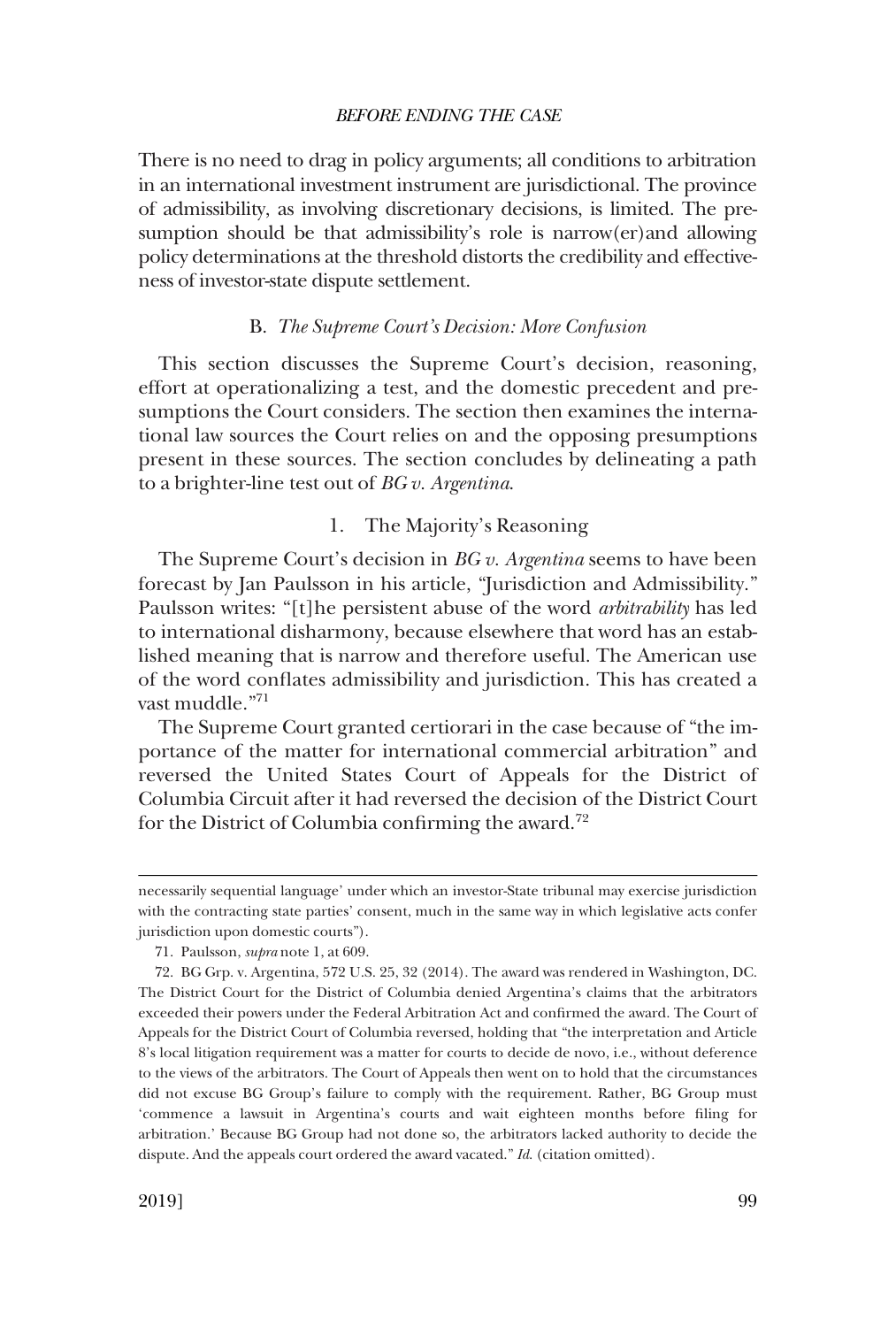The Court framed the question before it as whether a U.S. court should review de novo or with deference an arbitration award made under a treaty, interpreting a local litigation requirement.<sup>73</sup> The Court viewed its decision as dealing with jurisdiction: "the arbitration panel . . . began by determining that it has 'jurisdiction' to consider the merits of the dispute. In support of that determination, the tribunal concluded . . . that Argentina's own conduct had waived, or excused, BG Group's failure to comply with Article 8's local litigation requirement."<sup>74</sup>

In beginning its analysis, the Court viewed the Treaty as an ordinary contract: "[i]f the contract is silent on the matter of who primarily is to decide 'threshold' questions about arbitration, courts determine the parties' intent with the help of presumptions."75 "On the one hand, courts presume that the parties intend courts, not arbitrators, to decide what we have called disputes about 'arbitrability.'"<sup>76</sup> "On the other hand, courts presume that the parties intend arbitrators, not courts, to decide disputes about the meaning and application of particular procedural preconditions for the use of arbitration."<sup>77</sup> The Court continues, stating that the "provision before us is . . . procedural" because the "text and structure of the provision make clear that it [the local litigation requirement] operates as a procedural condition precedent to arbitration. . . . It determines *when* the contractual duty to arbitrate arises, not *whether* there is a contractual duty to arbitrate at all."78 The Court

<sup>73.</sup> *Id*. at 33–34.

<sup>74.</sup> *Id*. at 30. That the Court initially signaled its review as concerning jurisdiction is surprising in light of the decision it later reaches.

<sup>75.</sup> *Id*. at 34.

<sup>76.</sup> *Id*.

<sup>77.</sup> *Id*.

<sup>78.</sup> *Id*. at 35. The feld of procedural pre-conditions has been muddled by claims such as this: "Preliminarily, claims that a party has failed to comply with contractual procedural requirements present a question of characterization. Claims of this nature can be characterized as 'jurisdictional' defenses (on the theory that the arbitration agreement is not triggered or does not provide an arbitral tribunal with authority until pre-arbitration procedural requirements have been complied with), 'admissibility' defenses (on the theory that the arbitration agreement provides jurisdiction, but does not permit assertion of substantive claims until after specifed requirements have been satisfed), or 'procedural' requirements (on the theory that prearbitration requirements merely concern the procedural conduct of the dispute resolution mechanism, but do not affect the parties' substantive rights to be heard)." BORN, *supra* note 52, at 935. It is diffcult to understand what Born means by "the procedural conduct of the dispute resolution mechanism." Is he referring to the procedure of the arbitration? The notion of a third category "procedural requirement" is a much disputable proposition. "It is important to distinguish between issues relating to jurisdiction and admissibility from those relating to the procedure of the arbitration." DOUGLAS, *supra* note 2, at 77. Douglas is careful to make this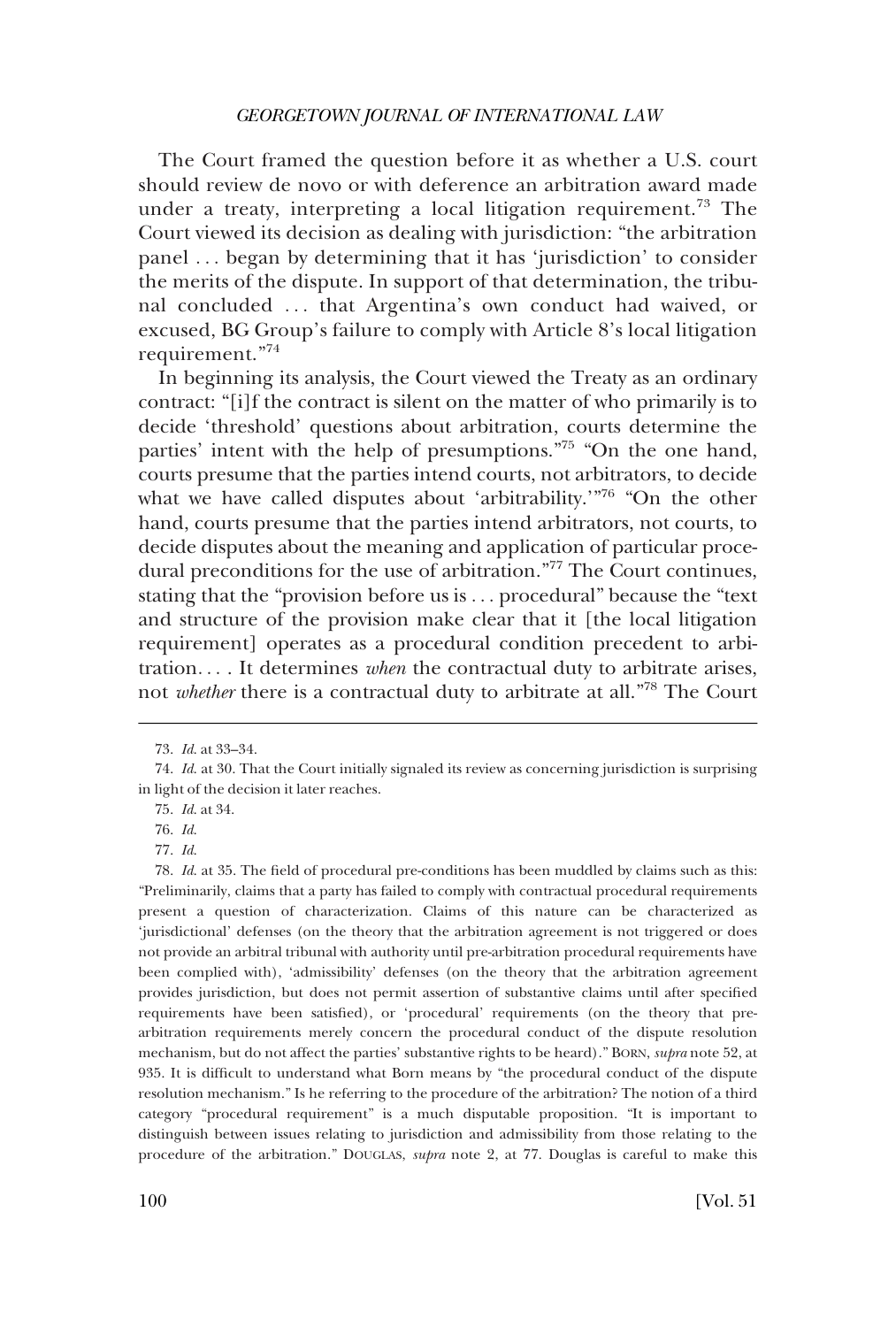further distinguishes between a "condition precedent to arbitration in an already-binding arbitration contract" and "a substantive condition on Argentina's consent to arbitration," and further holds that because "[t]he Treaty nowhere says that the provision is to operate as a substantive condition on the formation of the arbitration contract," the operation of the provision can be "outweighed" by policy considerations.79 In other words, in reviewing an arbitral tribunal's decision on "jurisdiction,"80 the Supreme Court holds that the tribunal decided a "claimsprocessing rule," "a claims processing requirement" that "is not a requirement that affects the arbitration contract's validity or scope, [and] we [the Court] presume that the parties (even if they are sovereigns) intended to give that authority to the arbitrators."81 The Court, therefore, holds that the tribunal apparently decided an issue of admissibility—to which the Court must afford considerable deference—even though the Court does not use this word.<sup>82</sup> In this way, the Court perpetuates more confusion.

The Court's dance between presumptions and its discussion of a procedural rule of arbitrability accords with Paulsson's reading of *First Options of Chicago v. Kaplan* (1995):<sup>83</sup>

Instead of seeing that this [case] was an issue of *jurisdiction*, and that the issue of whether a party has subjected itself to the authority of an arbitral tribunal can never be fnally decided by the relevant arbitrator(s), the Supreme Court explained that this was an issue of *arbitrability*, and that the answer depended on the 'fairly simple' question: 'Did the parties agree to submit the arbitrability question itself to arbitration?'<sup>84</sup>

79. BG Grp., 572 U.S. at 40–43.

distinction because "[t]he procedural rules governing the arbitration do not regulate the existence, scope and exercise of adjudicative power by the arbitral tribunal but rather issues such as the modalities for constituting the tribunal, the taking of evidence, the conduct of hearings, and so on." *Id*. Born characterizes the decision in the United States Court of Appeals for the District of Columbia Circuit this way: "The court held that the BIT's pre-arbitration litigation requirement was a jurisdictional requirement (distinguishable from other procedural requirements regarding the conduct of the arbitral process itself)." BORN, *supra* note 52, at 939.

<sup>80.</sup> As related above, the Court characterized the tribunal's decision to bypass the local litigation requirement as a jurisdictional decision. *Id*. at 29–32. The Court does not categorize its decision as pertaining to jurisdiction or admissibility. It uses the language of arbitrability and procedural requirements, perpetuating further confusion.

<sup>81.</sup> *Id*. at 41–44.

<sup>82.</sup> Nevertheless, the Court went on to review the arbitrators' decision.

<sup>83.</sup> First Options of Chicago v. Kaplan, 514 U.S. 938 (1995).

<sup>84.</sup> Paulsson, *supra* note 1, at 611–12.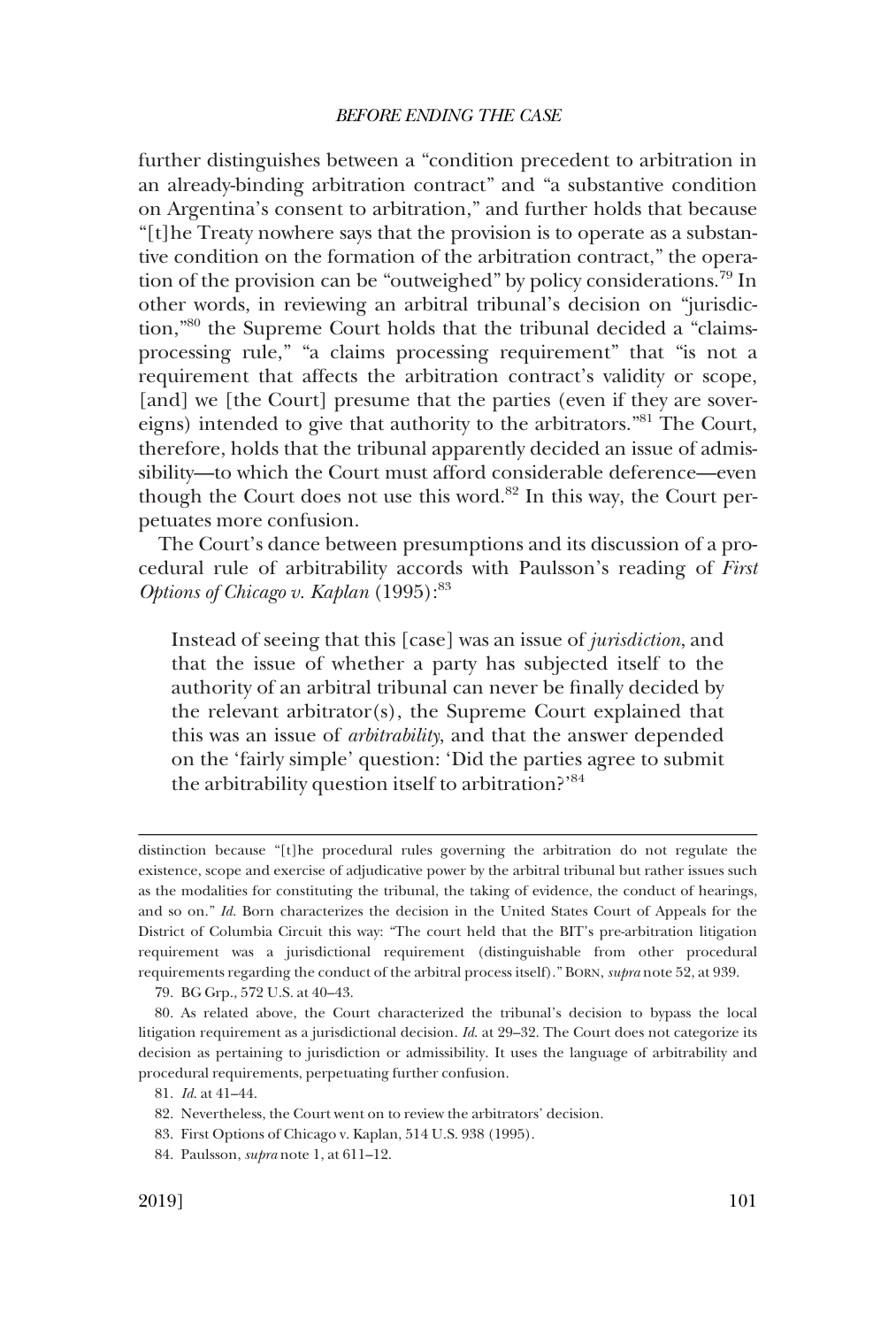<span id="page-21-0"></span>Paulsson states, "[i]t may be 'fairly simple' to imagine that parties might address *arbitrability* explicitly . . . [y]et it is something so rare or accidental in international practice that one cannot accept that the possibility of such a stipulation should serve as a reasonable basis on which to expect parties to regulate their conduct."

Flash ahead to 2014 and the decision in *BG v. Argentina*, and the Supreme Court is still using the same logic it applied in *First Options* citing *First Options*—but now applying that logic to the international investment space.85 As in *First Options*, the Court sidestepped or departed from its original question: the question was whether the arbitral tribunal's decision on the local litigation requirement was reviewable and *the correct one*—and, in effect, if this decision invalidated the award. In its discussion, the Court reframed the issue, as whether the parties agreed to submit the arbitrability question to arbitration when a "pre-arbitration procedural requirement" is at issue;<sup>86</sup> a question as reviewed, that never addressed the specifc issue of whether the local litigation requirement concerned the jurisdictional authority of the tribunal or the admissibility of BG's claims.87

2. Analysis of Sources: International Arbitration Treatises

Although the decision in *BG v. Argentina* may be criticized "for not being in line with international law,<sup>388</sup> it is important to consider the "international arbitration treatises" the Court relies on for its

<sup>85.</sup> The Supreme Court's rule is unworkable: IIAs addressed in arbitration, whether signed pre- or post-1995 and *First Options* have not and will not be amended to make the intentions of the parties explicit as to "conditions to consent to arbitrate." Does the Supreme Court's rule make sense?

<sup>86.</sup> Paulsson also observes that in Howsam v. Dean Witter Reynolds, Inc., 587 U.S. 79 (2002) and Green Tree Financial Corp. v. Bazzle, 529 U.S. 444 (2003) two cases after *First Options* on arbitrability, the Court avoided invoking admissibility. Paulsson, *supra* note 1, at 612 ("[i]nstead of purporting to read the minds of parties who assuredly had not been thinking about this matter at all, it would have been better to say that this was about admissibility").

<sup>87.</sup> That confusion is further perpetuated in scholarly articles on *BG v. Argentina*. "On certiorari, the US Supreme Court concluded that the arbitrators' jurisdictional determinations were lawful and reversed the judgment of the Court of Appeals by majority decision." Rosenfeld, *supra* note 1, at 139. "The majority held that the local litigation requirement in Article 8 of the United Kingdom–Argentina BIT was a matter of admissibility and not a jurisdictional requirement." *Id*.

<sup>88.</sup> *Id*. at 152. *But see* Brief of Amici Curiae Professors and Practitioners of Arbitration Law in Support of Reversal at 12–16, BG Grp. v. Republic of Argentina, 572 U.S. 25 (2014) (No. 12-138) (explaining that to assume the parties intended de novo review of the provision by a court "is likely to set United States courts on a collision course with the international regime embodied in thousands of [bilateral investment treaties]").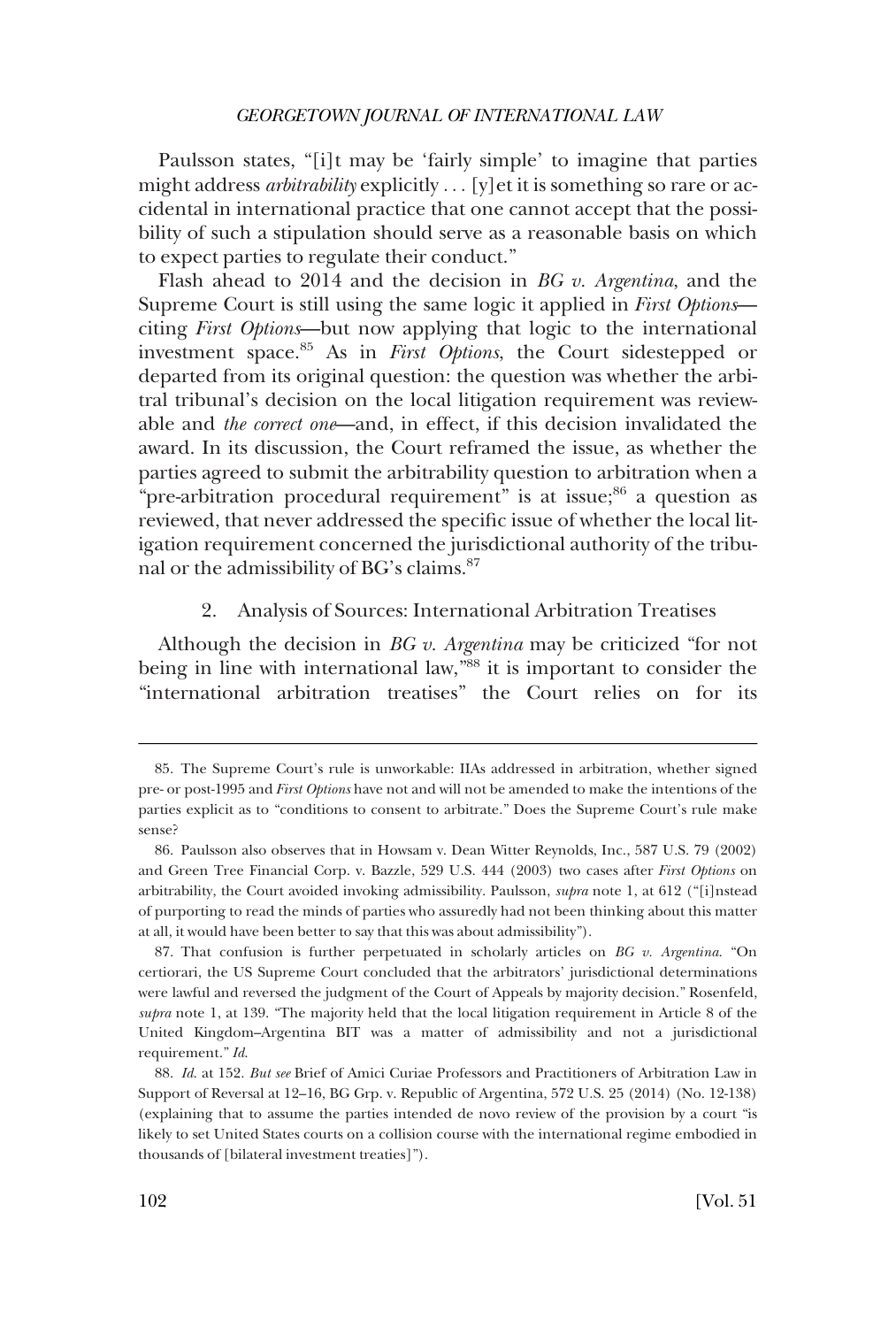propositions.<sup>89</sup> In the majority's view, "[t]he treaties ... primarily describe how an offer to arbitrate in an investment treaty can be accepted, such as through an investor's fling of a notice of arbitration."90

Indeed, while "[m]ost investor-State dispute settlement clauses in BITs offer unequivocal consent to arbitration," "[n]ot all references to investor-State arbitration in BITs constitute binding offers of consent by the host State."91 Moreover, "[n]early all consent clauses in BITs provide for certain procedures that must be adhered to," and "[s]ome consent clauses in BITs provide for a mandatory attempt at settling the dispute in the host State's domestic courts for a certain period of time," as in the case of the Argentina-United Kingdom  $BIT<sup>92</sup>$  A treatise by Christoph Schreuer, which is cited by the Court, uses the example of the Argentina-Germany BIT, a BIT similar to the Argentina-United Kingdom BIT:

[T]he Argentina-Germany BIT provides in Article 10(2) that any investment dispute shall frst be submitted to the host State's competent tribunals. The provision continues:

(3) The dispute may be submitted to an international arbitration tribunal in any of the following circumstances:

(a) at the request of one of the parties to the dispute if no decision on the merits of the claim has been rendered after the expiration of a period of eighteen months from the date in which the court proceedings referred to in para. 2 of this Article have been initiated, or if such decision has been rendered, but the dispute between the parties persist.

<sup>89.</sup> BG Grp., 572 U.S. at 38–43, 54–55.

<sup>90.</sup> *Id*. at 42. *See also* CHRISTOPHER F. DUGAN, DON WALLACE, JR., NOAH RUBINS, & BORZU SABAHI, INVESTOR-STATE ARBITRATION 221 (2008) ("The investor's reciprocal consent is normally given through the fling of a request for arbitration or other document initiating the dispute settlement process."). However, this does not address the host state's consent. The Court cites to the following sources: SALACUSE, THE LAW OF INVESTMENT TREATIES 381 (2010); Christoph Schreuer, *Consent to Arbitration*, *in* THE OXFORD HANDBOOK OF INT'L INV. L. 830, 836–37 (P. Muchlinski, F. Ortino, & C. Schreuer eds., 2008); Dugan, Investor-State Arbitration, at 221–22.

<sup>91.</sup> Christoph Schreuer, *Part III Procedural Issues, Ch. 21 Consent to Arbitration*, *in* THE OXFORD HANDBOOK OF INT'L INV. L. 836 (Peter T. Muchlinski, Federico Ortino, Christoph Schreuer eds., 2008).

<sup>92.</sup> *Id*. at 843, 847.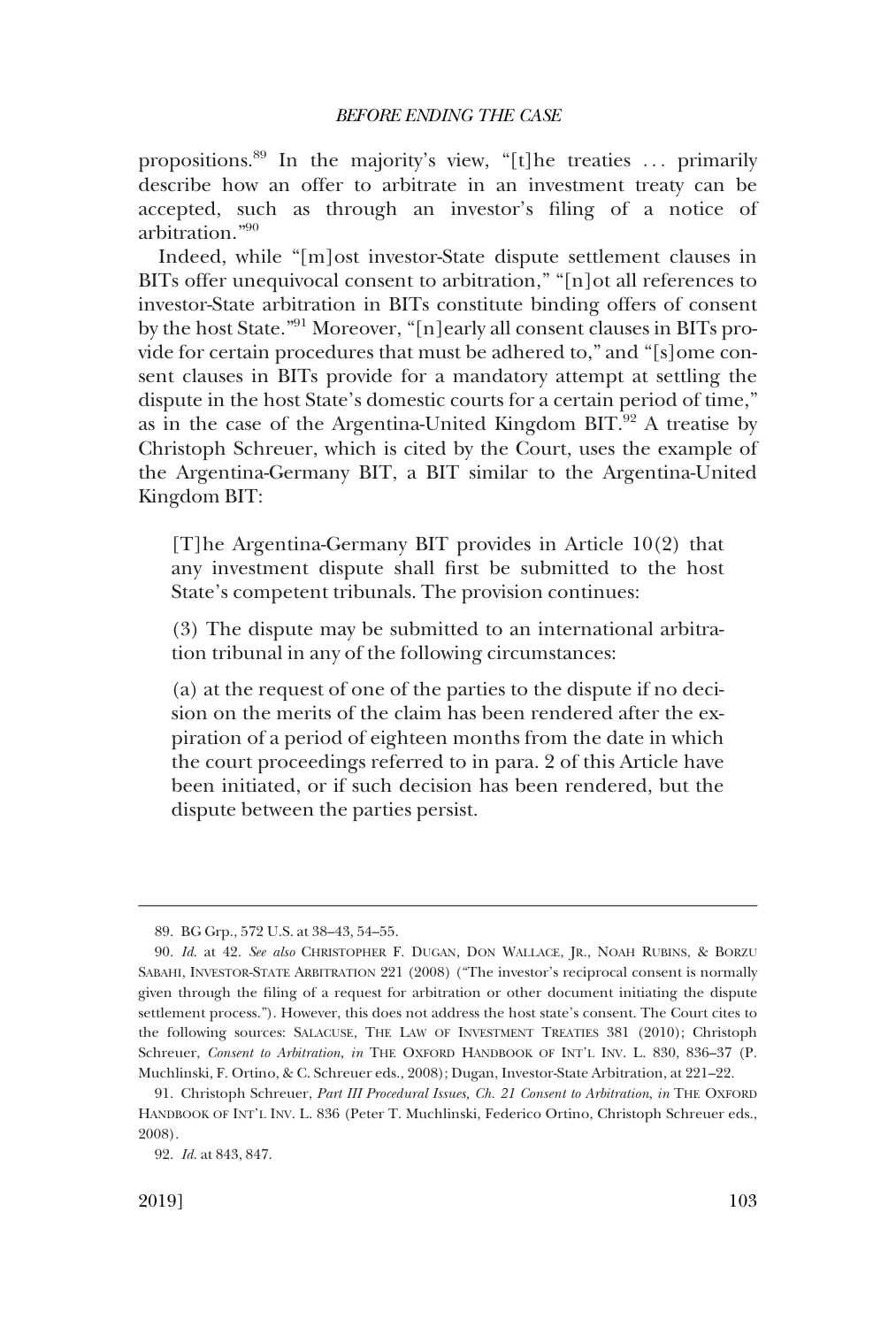A requirement of this kind as a condition for consent to arbitration creates a considerable burden to the party seeking arbitration with little chance of advancing the settlement of the dispute. A substantive decision by the domestic courts in a complex investment dispute is unlikely within 18 months, certainly if one includes the possibility of appeals. Even if such a decision should have been rendered, the dispute is likely to persist if the investor is dissatisfed with the decision's outcome. Therefore, arbitration remains an option after the expiry of the period of  $18$  months<sup>93</sup>

Therefore, the treatise makes clear that even though the local litigation requirement creates a considerable burden to arbitration, that burden is a condition to consent and jurisdictional.<sup>94</sup> To use the language of the majority opinion of the U.S. Supreme Court on "procedural requirements": "[*p*]*rocedural requirements* [emphasis added] are potential obstacles to the effectiveness of consent to jurisdiction."95 The presumption of this treatise by Christoph Schreuer, cited by the majority, is that pre-arbitration requirements, contained in a BIT, as in the Argentina-UK BIT, are jurisdictional pre-conditions or limitations.

An opposing presumption is projected by Gary Born; and the majority rests heavily on Born, in injecting into the conversation, a third category: "a purely procedural precondition to arbitrate"96—procedural preconditions that can be bypassed. The majority quotes Gary Born for the proposition that "[a] substantial body of arbitral authority from investor-state disputes concludes that compliance with procedural mechanisms in an arbitration agreement (or bilateral investment treaty) is not ordinarily a jurisdictional prerequisite."97 To Chief Justice Roberts in

<sup>93.</sup> *Id*. at 847–48; *see also* Wintershall Aktiengesellschaft v. Argentine Republic, ICSID Case No. ARB/04/14, Award, ¶ 160 (Dec. 8, 2008) ("That an investor could choose at will to omit the second step [the 18-month domestic courts requirement] is simply not provided for nor even envisaged by the Argentina-Germany BIT – because (Argentina's) the Host State's 'consent' (standing offer) is premised on there being frst submitted to the courts of competent jurisdiction in the Host State the entire dispute for resolution in the local courts.").

<sup>94.</sup> Schreuer, *supra* note 91, at 831 ("Participation in treaties plays an important role in the jurisdiction of tribunals but cannot, by itself, establish jurisdiction. Both parties must have expressed their consent.").

<sup>95.</sup> *Id*. at 866 ("These may impose periods for negotiations or mandate an attempt to settle the dispute in domestic courts for a certain period of time. Contrariwise, fork-in-the-road clauses may nullify consent to international arbitration where domestic remedies have been utilized.").

<sup>96.</sup> BG Grp., 527 U.S. at 43.

<sup>97.</sup> *Id*.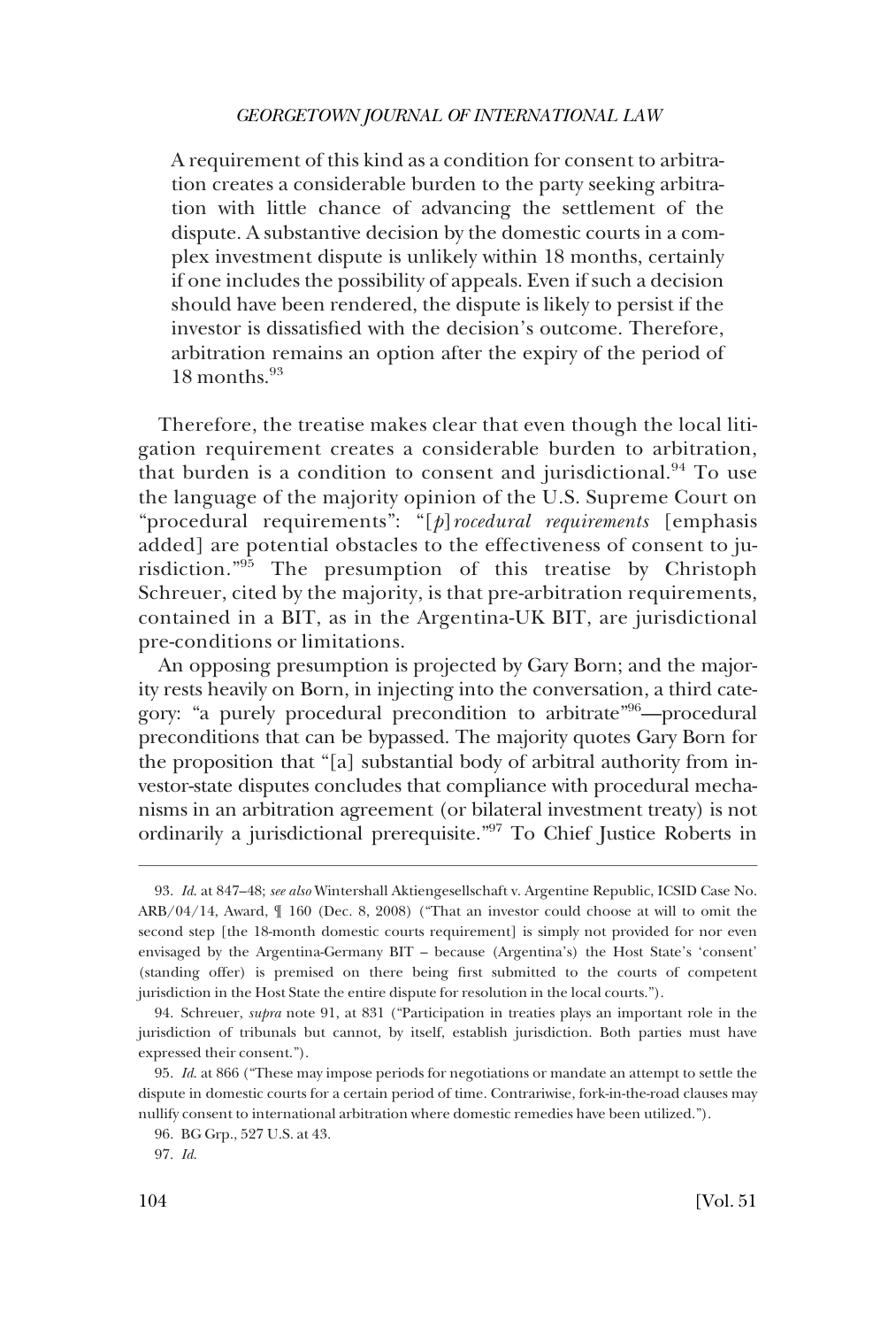dissent, that begs the question or "simply restates the question. The whole issue is whether the local litigation requirement is a mere 'procedural mechanism' or instead a condition on Argentina's consent to arbitrate."98 Born expounds further on the issue:

[A] substantial body of arbitral authority from investor-state disputes concludes that compliance with negotiation, mediation, conciliation, or similar procedural requirements in an arbitration agreement (or bilateral investment treaty) is not ordinarily a prerequisite to commencing arbitral proceedings. These decisions arise in both the context of provisions containing so-called "cooling off periods" (requiring notice and negotiations for a specifed time period) and provisions requiring litigation of claims in domestic courts for a specifed time period.<sup>99</sup>

There is a real worry, however, that the paradigm of international commercial arbitration will be grafted onto investment arbitration, when there are systemic and normative differences—very different stakes and conditions, including no privity—to take into account.<sup>100</sup>

99. BORN, *supra* note 52, at 923–24 n.1535–36.

<sup>98.</sup> *Id*. at 55 (Roberts, J., dissenting). How far does the demoting label "mere procedural requirements" go? Ordinarily process cannot be had without knowing what that process is. The jettisoning of a procedural requirement is still a *process* chosen. Processes are meant not to change. If they do change, it should be through tightly controlled procedures.

<sup>100.</sup>  Born's paradigm is international commercial arbitration. "[A] substantial body of decisions by international commercial arbitral tribunals holds that violations of pre-arbitration procedural requirements (such as violations of waiting (or "cooling off") periods or requirements to negotiate the resolution of disputes) are not violations of mandatory obligations." *Id*. at 923. He then says, "[s]imilarly, a substantial body of arbitral authority from investor-state disputes concludes that compliance with negotiation, mediation, conciliation, or similar procedural requirements in an arbitration agreement (or bilateral investment treaty) is not ordinarily a prerequisite to commencing arbitral proceedings." *Id*. However, frst, the stakes in investment arbitration are vastly different than in international commercial arbitration; and, so too, the dispute resolution provisions and conditions to arbitration. The investment regime is a public international law regime rather than a private law system. "[T]he treat[y] in question potentially will give rise to multiple disputes over a potentially extended period of time. This is to be distinguished from legal instruments establishing one-off contractual arrangements." U.N. Secretariat, U.N. Comm'n Int'l Trade Law, Working Group III (Investor-State Dispute Settlement Reform), *The identifcation and consideration of concerns as regards investor to state dispute settlement*  (Nov. 20, 2017)[,https://trade.ec.europa.eu/doclib/docs/2017/november/tradoc\\_156402.pdf.](https://trade.ec.europa.eu/doclib/docs/2017/november/tradoc_156402.pdf) Second, a treaty is not an ordinary contract. "The majority opinion nowhere explains when and how Argentina agreed *with BG Group* to submit to arbitration. Instead, the majority seems to assume that, in agreeing with the United Kingdom to adopt Article 8 along with the rest of the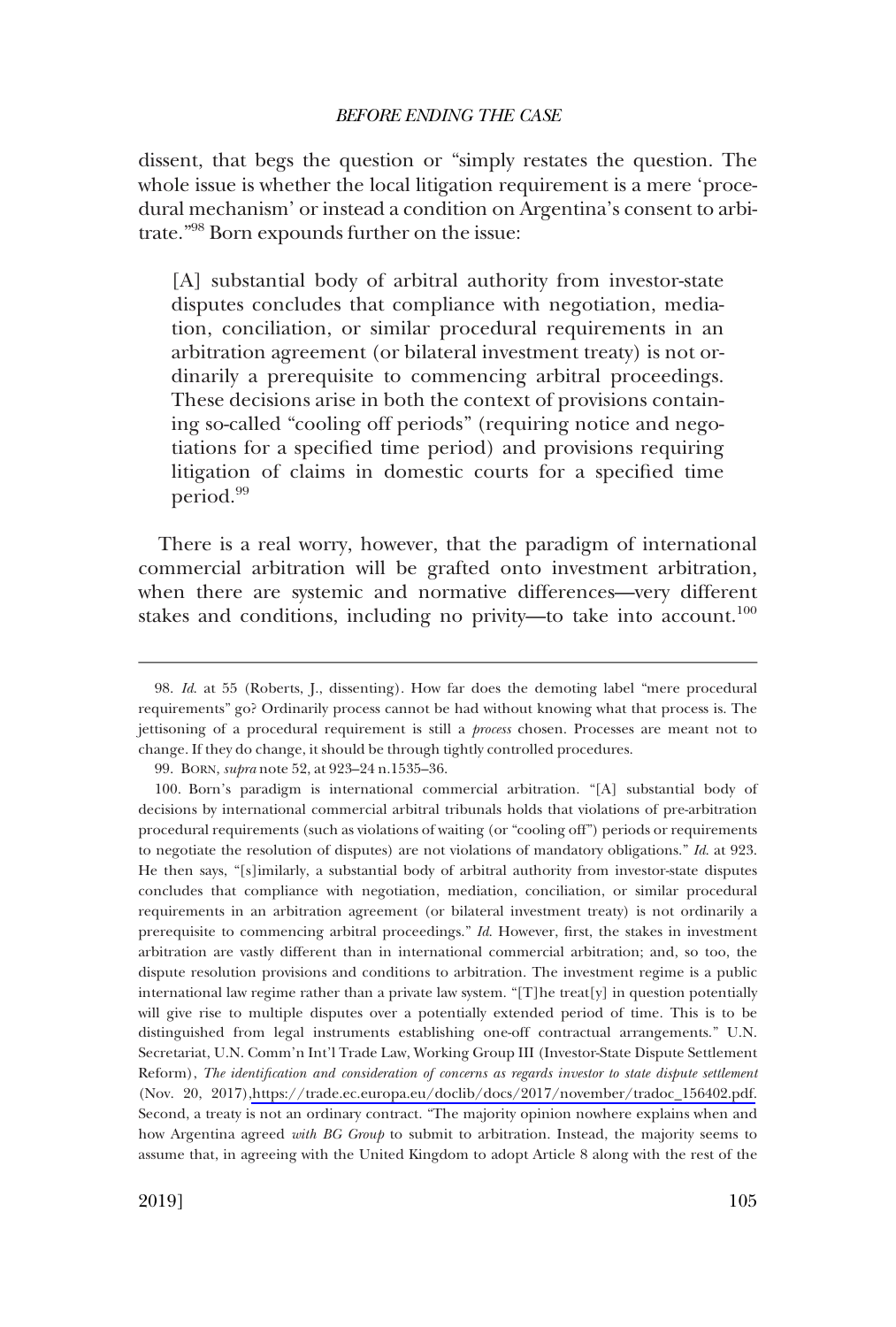Born also states, "[t]he question of whether the parties intended a prearbitration procedure to be mandatory, or, alternatively, non-mandatory, has often turned on a case-by-case assessment of the parties' contractual language and intentions . . . 'when a word expressing obligation [such as 'shall'] is used in connection with amicable dispute resolution techniques, arbitrators have found that this makes the provision binding upon the parties' and 'compulsory, before taking jurisdiction.'"101 The Born presumption is that no clause is a "condition precedent" unless explicitly distinguished as such:

To determine whether a particular provision is a 'condition precedent' or similar precondition to arbitration, whose breach bars access to arbitration, the language of the provision is important. Provisions that specifcally provide that a particular prearbitration step is a 'condition precedent' or 'condition' will generally be more likely to be characterized as foreclosing access to arbitration if they are breached. Similarly, provisions with specifc time periods and concrete pre-arbitration steps are more likely to be categorized as conditions precedent than mere contractual obligations ["whose breach entitle[s] a counterparty to damages, but were not conditions whose breach would preclude a party from initiating arbitration"].<sup>102</sup>

Treaty, Argentina thereby formed an agreement with all potential U.K. investors (including BG Group) to submit all investment-related disputes to arbitration. That misunderstands Article 8 and trivializes the signifcance to a sovereign nation of subjecting itself to arbitration anywhere in the world, solely at the option of private parties." BG Grp., 572 U.S. at 51 (Roberts, J., dissenting). "The Court begins by deciding a different case, 'initially treat[ing] the document before us as if it were an ordinary contract between private parties.' *Ante*, at 1206. The 'document before us,' of course, is nothing of the sort. It is instead a treaty between two sovereign nations: the United Kingdom and Argentina. No investor is a party to the agreement. Having elided this rather important fact for much of its analysis[.]" *Id*. at 49. "When there is no express agreement between the host country and an investor, they must form an agreement in another way, before an obligation to arbitrate arises." *Id*. at 50. Among other considerations, the class of follow-on potential disputants in investment arbitration makes investment arbitration materially different from international commercial arbitration. The stakes are also different because of the involvement of a sovereign as a party: "the power [granted to private adjudicators] to sit in judgment on its sovereign acts. Given these stakes, one would expect the United Kingdom and Argentina to have taken particular care in specifying the limited circumstances in which foreign investors can trigger the Treaty's arbitration process." *Id*. at 58. In Born's defense, investment arbitration is an odd species: it takes a form of private dispute resolution and imports it into public international law to decide disputes between sovereigns and non-state actors.

<sup>101.</sup> BORN, *supra* note 52, at 924–26.

<sup>102.</sup> *Id*. at 929–30.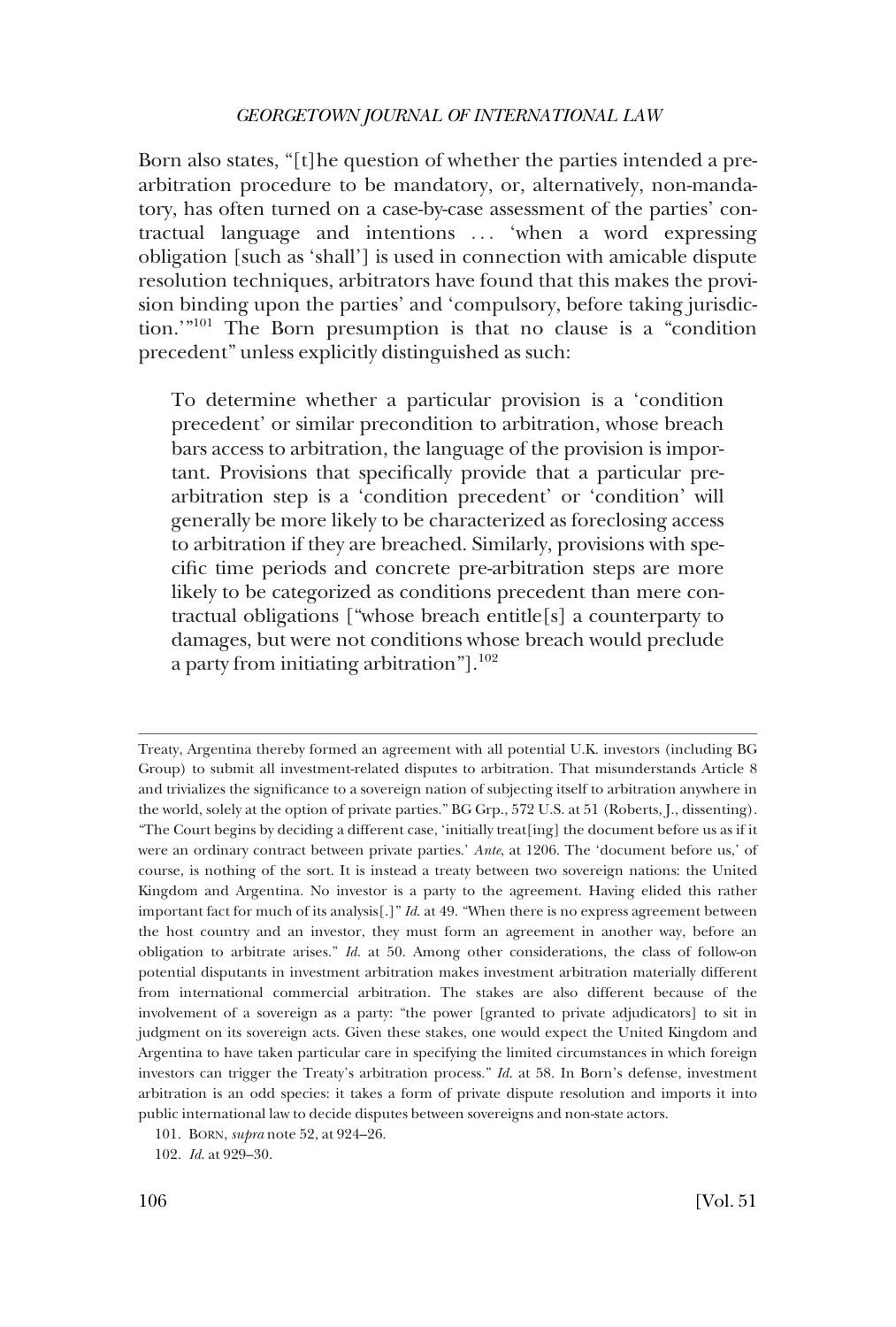Effectively, Born perceives clauses of dispute resolution provisions in treaties as malleable conditions. He also distinguishes between "obligations to negotiate" and concrete pre-arbitration procedures. The categories appear murky: concrete pre-arbitration procedures provide specifc time periods; obligations to negotiate are "by nature imperfect and uncertain obligations, whose breach has only minimal consequences on the parties' rights" and are "not intended to result in a bar to access to arbitration."103 He concludes, therefore, "absent very explicit language" negotiation requirements should not be treated as a condition precedent to arbitration, "impos[ing] disproportionate costs and delay on the entire dispute resolution process."104

In the 2014 edition of *International Commercial Arbitration*, Born explicitly refers to the appellate court decision vacating the award in *Republic of Argentina v. BG Group PLC*, as a controversial decision that treated a pre-arbitral procedural requirement as a jurisdictional requirement.105 Born provides at least three reasons for determining this case another way: (1) it is "important that pre-arbitration negotiation and litigation requirements not limit the parties' access to justice.<sup>106</sup> (2) Requiring satisfaction of a mandatory condition precedent would be 'unduly formalistic,'"<sup>107</sup> it would require the arbitrators to dismiss the case and for the party to complete the necessary procedural steps before commencing the same arbitral process again.<sup>108</sup> And ultimately, (3) "[f]ragmenting resolution of procedural issues between (potentially two or more) national courts and the arbitral tribunal produces the risk of multiple proceedings, inconsistent decisions, judicial interference in the arbitral process and the like."109 These justifcations and the need for a consistent rule and international harmony on the issue of "procedural local litigation requirements" will be addressed in the fnal section of this Article. For now, it is important to acknowledge

<sup>103.</sup> *Id*. at 931.

<sup>104.</sup> *Id*.

<sup>105.</sup> *Id*. at 940. "[A]lthough pre-arbitration procedural requirements can conceivably be drafted to resemble jurisdictional requirements, the better view is that these requirements inherently involve aspects of the arbitral procedure and, equally important, the remedies for breach of these requirements necessarily involve procedural issues – in both cases, which are best suited for resolution by arbitral tribunals, subject to minimal judicial review, like other procedural decisions." *Id*. at 939.

<sup>106.</sup> *Id*. at 932.

<sup>107.</sup> *Id*.

<sup>108.</sup> *See* Murphy, Partial Award on Jurisdiction, *supra* note 46 (for an example where a procedural jurisdictional defect was cured and the case was resubmitted to arbitration).

<sup>109.</sup> BORN, *supra* note 52, at 937.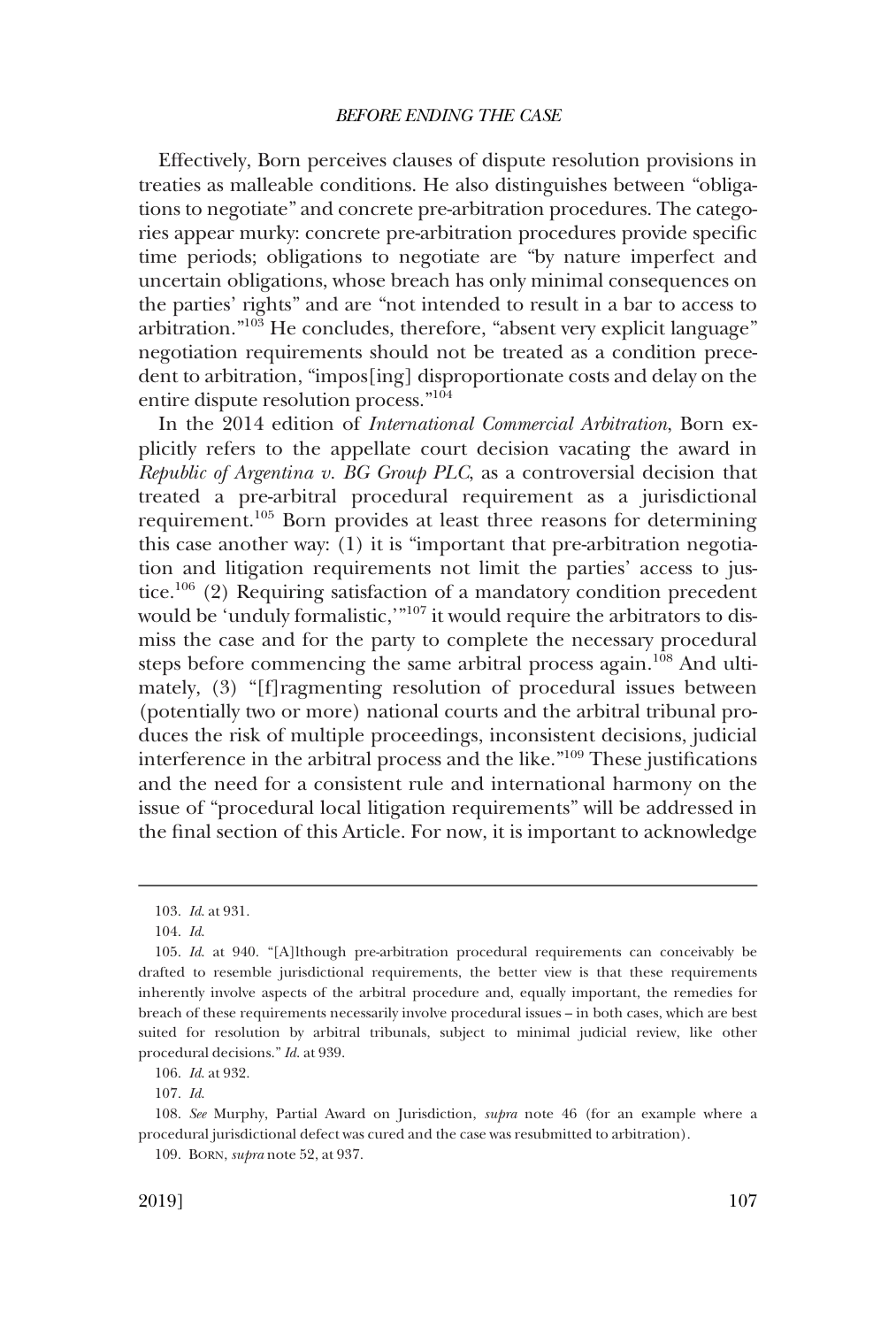<span id="page-27-0"></span>the opposing presumptions at odds and in tension in the Supreme Court's international law sources.

## 3. Toward a Brighter-Line Test

The sources cited by the majority are split between recognizing prearbitration requirements as hard rules, creating a stable legal framework upon which parties can rely, and *requirements* necessitating a policy decision. This latter alternative or category of *policy decisions* is apparently to be made by arbitrators in light of system design.

Policy decisions are more diffcult decisions, however, to structure. Policy decisions are unpredictable, and they produce a patchwork of different decisions—where one factor is weighted more and others are left behind. For instance, the attempt to place the parties on equal-footing. Each policy decision has its own collateral effects and consequences for the case. *Arbitral policymakers*—those who make policy decisions—tend to view threshold issues as always involving diffcult policy decisions.

Perhaps the greater debate is about whether those difficult decisions should be and have already been made in advance—*ex ante*—by public international law actors, namely sovereigns, in compromissory agreements in international investment instruments; or whether these decisions should be made by party-appointed arbitrators impromptu, ad hoc, and *ex post* after a dispute has arisen and is before them. Obtaining a view, a correct view, of the system design choice, has serious practical implications for the expectations of all participants.

As stated above, Born, specifcally, identifes three possible categorizations of procedural requirements.<sup>110</sup> Although jurisdiction and admissibility can be categorized as defenses, the category "procedural requirements" circumvents issues of jurisdiction:

[These] [c]laims ... can be characterized as "jurisdictional" defenses (on the theory that the arbitration agreement is not triggered or does not provide an arbitral tribunal with authority until pre-arbitration procedural requirements have been complied with), "admissibility" defenses (on the theory that the arbitration agreement provides jurisdiction, but does not permit assertion of substantive claims until after specifed

<sup>110.</sup> Refect for a minute on why so much process is frontloaded into investment arbitration, even more so than international commercial arbitration. As this paper maintains, this is because of the relative stakes and costs of achieving arbitral jurisdiction.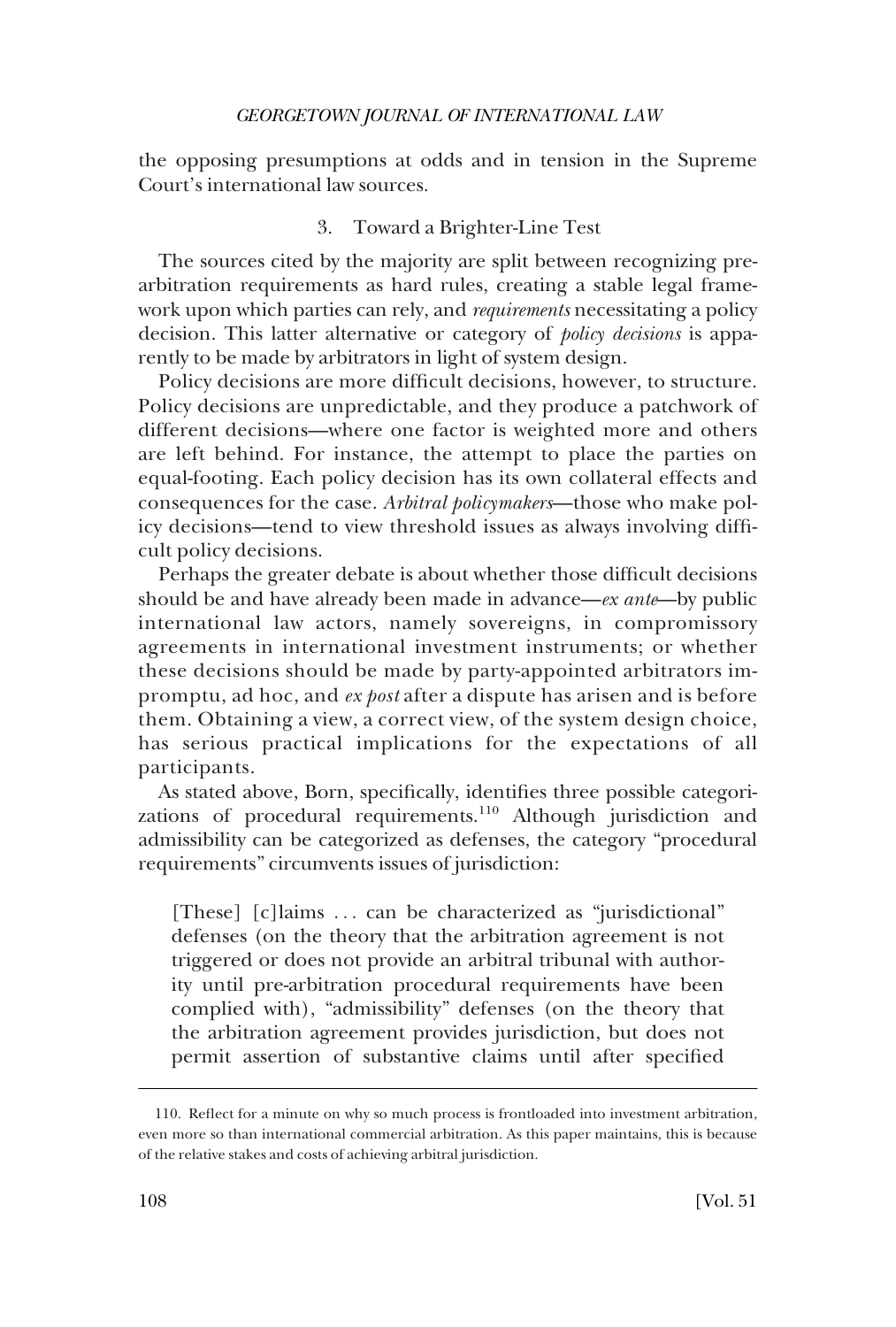requirements have been satisfed), or "procedural" requirements (on the theory that pre-arbitration requirements merely concern the procedural conduct of the dispute resolution mechanism, but do not affect the parties' substantive rights to be heard). $111$ 

The argument of this Article is that the term procedural requirements is merely a slogan;<sup>112</sup> it is non-descriptive or all-descriptive; it implies that a policy judgment has already been made by the tribunal the tribunal will assume jurisdiction. Effectively, the tribunal forgoes interpretation and admits the claim. Instead of even asking the question, whether a "requirement" impacts jurisdiction or admissibility, introducing the phrase "a mere procedural mechanism," oblates the distinction—it presumes what it sets out to fnd—"whether the local litigation requirement is a mere 'procedural mechanism.'" It presumes a "procedural requirement" can be bypassed, unless the dispute resolution mechanism explicitly provides otherwise. Does this scrutiny or test make sense?

In searching for a unitary standard, the Born presumption fnds "it appropriate to presume that pre-arbitration procedural requirements are not 'jurisdictional'" unless "the parties' contractual language clearly and unequivocally indicates" otherwise.<sup>113</sup> The problem with the category procedural requirements is that the category subsumes jurisdiction and admissibility; the category gives the arbitrator the freedom to reach the result she wants to reach. In the Supreme Court's verbal formulation: the categorization never considers or decides the question whether there is a duty to arbitrate. Rather, it assumes a false dichotomy between whether there is a duty to arbitrate and when the duty to arbitrate arises—where both verbal formulations can encompass the jurisdictional mandate and consent of the parties.

<sup>111.</sup> BORN, *supra* note 52, at 936.

<sup>112.</sup> Are party agreed procedures for an arbitration normally avoidable? Generally, arbitrators should follow the agreed procedures of the parties, unless they are absolutely unworkable.

<sup>113.</sup> BORN, *supra* note 52, at 937; BG Grp., 572 U.S. 25, 47 (2014) (Sotomayor, J., concurring) ("where the waiver requirement is expressly denominated a 'condition on consent' in an international investment treaty, the label could well be critical in determining whether the states party to the treaty intended the condition to be reviewed by a court"); *see also* Murphy, *supra* note 46, ¶ 125 n.257 (citing KENNETH J. VANDEVELDE, U.S. INTERNATIONAL INVESTMENT AGREEMENTS 600 (2009) (citing U.S. Submission in Pope & Talbot v. Canada) RLA-196) ([Respondent] "note[s] that the United States considers conditions attached to arbitration to be mandatory and jurisdictional.").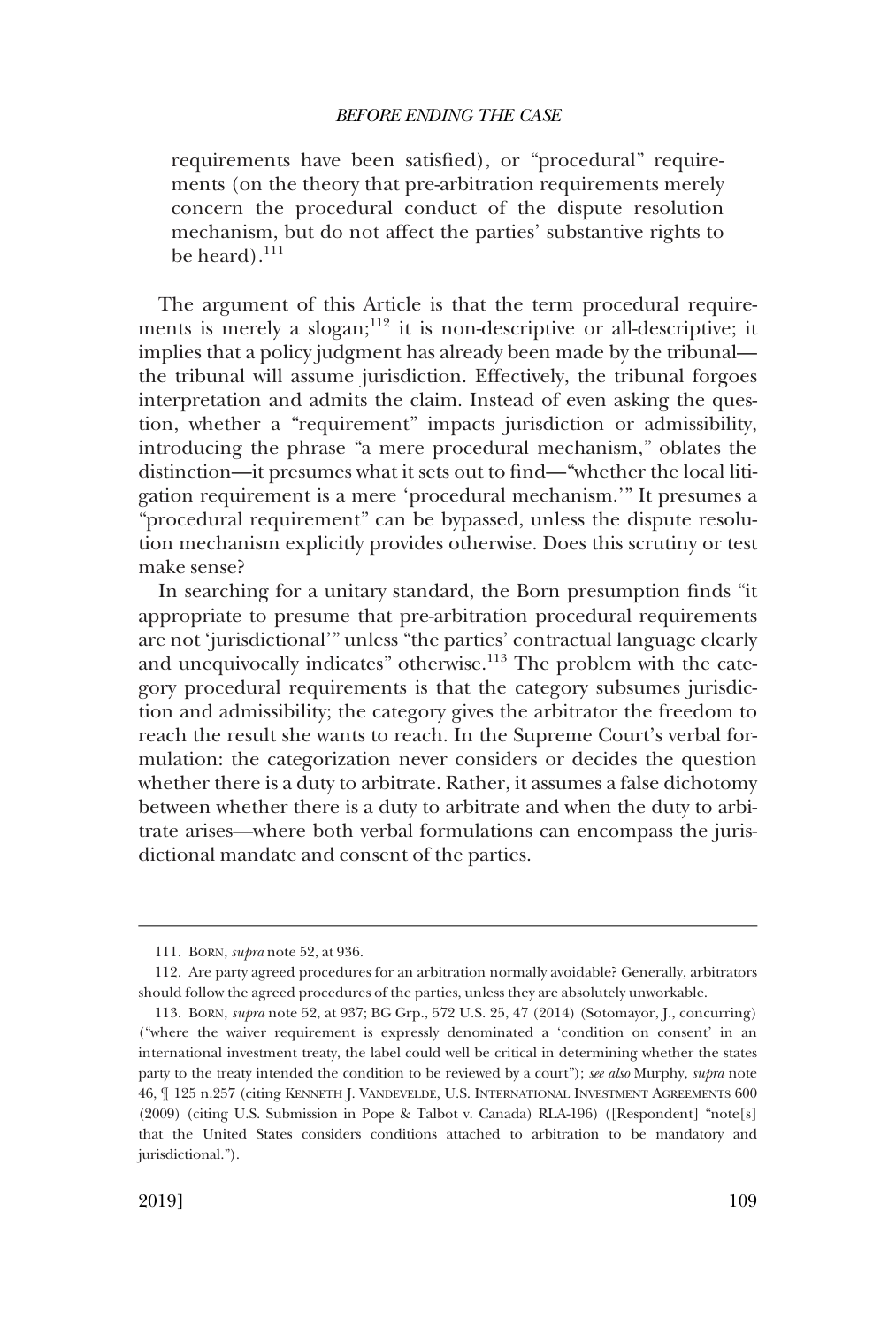The diffculty tribunals and courts therefore encounter in assessing BITs is in treating the dispute resolution mechanism as meaning what it says.114 A section in a BIT "Settlement of Investment Disputes" "implies that investors' conditional entitlement to arbitrate lies solely" in that section and that section provides "the exclusive consent to arbitrate investment disputes."115 The Born view is less formalized; it is less practicable because "[t]he conditional language . . . would serve no purpose if there existed, somewhere in the shadows of the BIT, a parallel yet unwritten and unconditional entitlement to arbitrate."<sup>116</sup>

Properly framed, *BG v. Argentina* enumerates principles for approaching threshold issues: (1) jurisdiction is not a waivable defense. Even if the host state does not object on the proper grounds, the tribunal has a responsibility to raise this issue on its own. (2) Threshold determinations that make implicit judgments about the merits of the underlying legal dispute, move on from the essential inquiry about the tribunal's reach over certain cases or claims. (3) Sharply differentiated categories are needed to avoid deciding preliminary issues only on a policy determination.

*BG v. Argentina* is fnally a case about jurisdiction. "[T]he only question is whether BG group formed an *arbitration* agreement with Argentina."117 A bright line test assesses whether an agreement to arbitrate was formed or consent provided between a Contracting State and a claimant that was not a party to the original investment agreement.<sup>118</sup> "Under Article  $8(2)(a)$ , the requisite consent is demonstrated by compliance with the requirement to resort to a country's local courts."<sup>119</sup> This is not a vague requirement or "mere formality."<sup>120</sup> Rather, arbitral jurisdiction over the case and claims is not triggered or perfected until an investor "frst litigate[s] its dispute in Argentina's courts either to a 'fnal decision' or for 18 months, whichever comes frst."<sup>121</sup>

<sup>114.</sup> BG Grp., 572 U.S. at 56–57 (Roberts, J., dissenting); Rosenfeld, *supra* note 1, at 142–43 ("Many arbitral tribunals appear to have encountered diffculties in assessing conditions to consent to arbitrate."); Dede v. Romania, ICSID Case No. ARB/10/22, Award, ¶¶ 219, 225 (Sept. 5, 2013 (dismissing a claim as a result of investors' non-compliance with domestic litigation requirement) ("The BIT clearly says that the investor is entitled to submit the investment dispute to arbitration only after compliance with these preconditions.").

<sup>115.</sup> *Id*. ¶¶ 217, 221.

<sup>116.</sup> *Id*. ¶ 220.

<sup>117.</sup> BG Grp., 572 U.S. at 54 n.1 (Roberts, J., dissenting).

<sup>118.</sup> *Id*. at 61–62. "The majority opinion nowhere explains when and how Argentina agreed *with BG Group* to submit to arbitration." *Id*. at 51.

<sup>119.</sup> *Id*. at 53.

<sup>120.</sup> *Id*. at 62.

<sup>121.</sup> *Id*. at 54. Unlike the majority, Chief Justice Robert's takes the further step of citing to international arbitration awards interpreting local litigation requirements: "another arbitral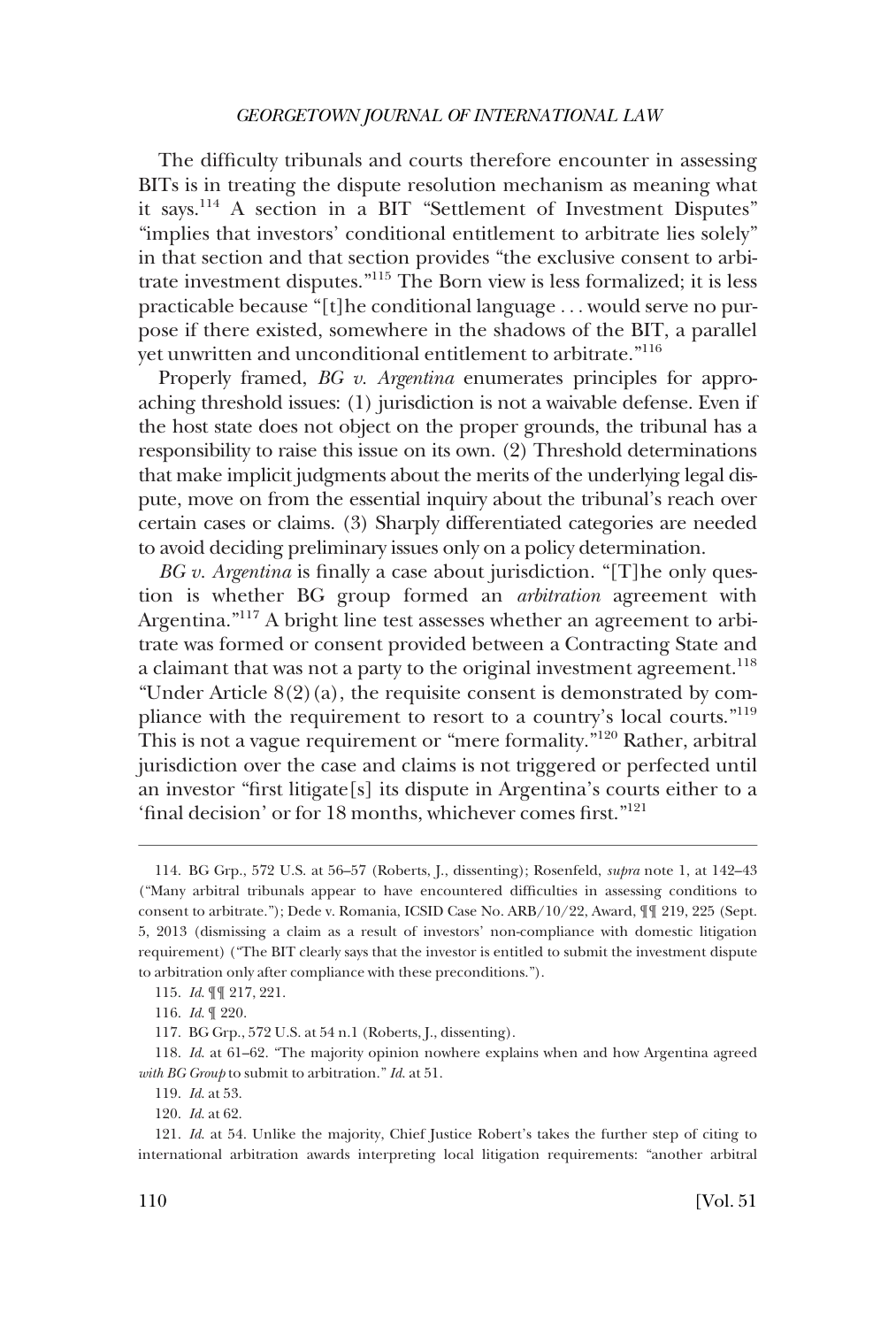Within this framework, the question then becomes whether the arbitral tribunal should have dismissed this case for lack of jurisdiction because BG did not litigate its case in Argentinian courts for eighteen months prior to commencing arbitration. For the tribunal to take jurisdiction, BG could have argued futility, that "there is no reasonable possibility of an effective remedy before courts of the respondent State."<sup>122</sup> Then, in determining its jurisdiction, the arbitral tribunal could have determined whether an available or effective legal remedy exist[ed] at the local level.123 (An international arbitral tribunal would seem better

tribunal concluded that the local litigation requirement was a condition on Argentina's consent to arbitrate despite the absence of the sort of clear statement apparently contemplated by the majority. *See* ICS Inspection & Control Servs. Ltd. v. Argentine Republic, PCA Case No. 2010–9, Award on Jurisdiction, ¶ 262 (Feb. 10, 2012). Still other tribunals have reached the same conclusion with regard to similar litigation requirements in other Argentine bilateral investment treaties. *See* Daimler Fin. Servs. AG v. Argentine Republic, ICSID Case No. ARB/ 05/1, Award, ¶¶ 193, 194 (Aug. 22, 2012); Wintershall Aktiengesellschaft v. Argentine Republic, ICSID Case No. ARB/04/14, Award, ¶ 116 (Dec. 8, 2008)." *Id*. at 54-55; *see also* Daimler Award, *supra* note 70, at ¶ 192 (interpreting conditions to consent such as local litigation requirements as jurisdictional) ("One may ask whether the Tribunal may nonetheless waive the 18-month domestic courts requirement on the grounds that it is merely procedural, not jurisdictional, and therefore within the discretionary power of the Tribunal to observe or discard. Such is the case, for example, with admissibility objections before domestic courts and tribunals. However, admissibility analyses patterned on domestic court practices have no relevance for BIT-based jurisdictional decisions in the context of investor-State disputes. In the domestic context, admissibility requirements are judicially constructed rules designed to preserve the efficiency and integrity of court proceedings. They do not expand the jurisdiction of domestic courts. Rather, they serve to streamline courts' dockets by striking out matters which, though within the jurisdiction of the courts, are for one reason or another not appropriate for adjudication at the particular time or in the particular manner in question.").

122. See DUGAN, *supra* note 90, at 350–51; Kılıç İnşaat İthalat İhracat Sanayi ve Ticaret Anonim **�**Sirketi v. Turkmenistan, ICSID Case No. ARB/10/1, Award, 2, ¶ 3.4.1, (July 2, 2013) (citing ICS, Inspection and Control Services Limited v. The Argentine Republic, UNCITRAL, PCA Case No. 2010-9, ¶ 269, (Feb. 10, 2012)) ("This is said to be a very stringent test that has been defned as requiring that the local remedy in question be 'patently unavailable' or "completely ineffective"); Kılıç İnşaat İthalat İhracat Sanayi ve Ticaret Anonim Şirketi v. Turkmenistan, ICSID Case No. ARB/10/1, Award, 2, ¶ 8.1.10, (July 2, 2013) ("Claimant's futility analysis is based principally on broad statements and third party studies/reports, to the effect that the Turkmen judiciary lacks independence, and that the Turkmen authorities would have had a particular aversion to Turkish investors. The Tribunal considers, however, that if a party to proceedings such as these is to make a futility argument, it has the onus of showing that recourse to the Contracting State's courts would be futile or ineffective, and that requires the tendering of probative evidence that goes to the specifcity of the issue in dispute. It is not enough to make generalised allegations about the insuffciency of a state's legal system. Against the backdrop of relevant Turkmen laws introduced into the record by Respondent, such material as has been relied upon by Claimant cannot constitute sufficient evidence of unavailability or ineffectiveness.").

123. See Kılıç İnşaat İthalat İhracat Sanayi ve Ticaret Anonim Şirketi v. Turkmenistan, ICSID Case No. ARB/10/1, Award, 2, ¶ 7.9.1, (July 2, 2013) ("unless Claimant is excused from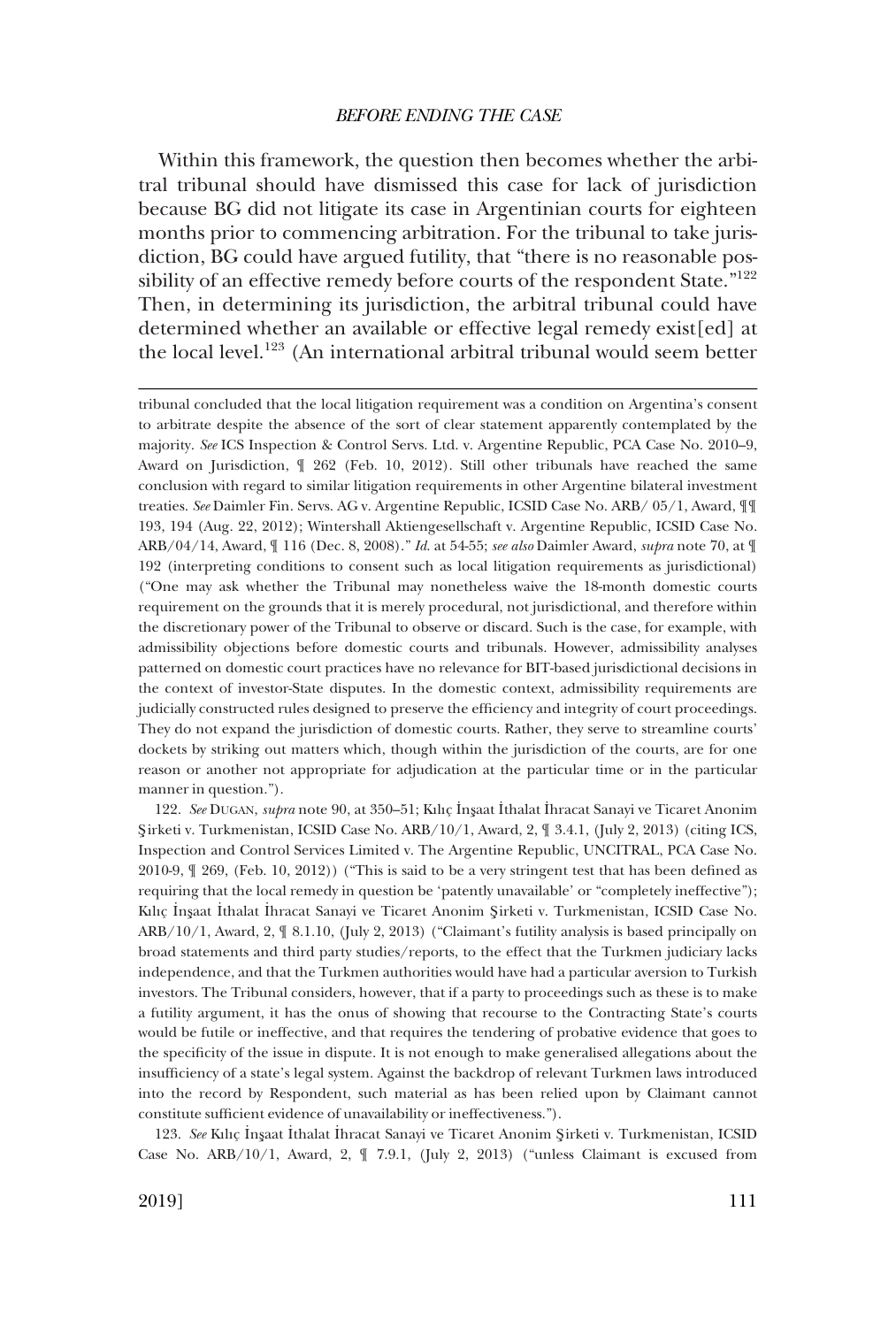<span id="page-31-0"></span>situated than a local court to make this decision.) This decision on jurisdiction would be properly subject to review before a court at the place of arbitration in ad hoc arbitration or in an annulment proceeding in an ICSID arbitration. Roberts's dissent therefore suggests that the tribunal made the right decision for the wrong reasons: that a condition to consent provision in a dispute resolution mechanism of an IIA could be excused if performance became impossible because of the offeror's fault; he draws analogy under customary international law to other areas of law.124

## IV. WITHOUT DISTINCTION: FLOUTING AND SIDESTEPPING JURISDICTION, ANALYZING TRADEOFFS

If the tribunal in *BG v. Argentina* blurred the distinction between jurisdiction and admissibility, the Supreme Court sidestepped the issue and saved the result. It crafted a rule that "minimize[d] the risk of undue interference by state courts at the enforcement or set-aside stage."125 The decision, however, did not respect the investment treaty or the "will of states," upholding the carefully calibrated bargain or compromise inherent in the system, including the importance of jurisdiction and the respect for strict limitations on jurisdiction in investorstate dispute settlement (ISDS).<sup>126</sup>

Arguments against a rigid distinction and jurisdictional threshold usually take several forms, based on: economy, effciency, and fairness, including access to justice, which would be better served through

mandatory prior recourse to Respondent's courts by reason of its futility argument" the tribunal has no jurisdiction over this arbitration); Int'l Law Comm'n, *Draft Articles on Responsibility of States for Internationally Wrongful Acts, with Commentaries* (2001), Exh. CL-25, art. 44, ¶ 5 ("Only those local remedies which are 'available and effective' have to be exhausted before invoking the responsibility of a State. The mere existence on paper of remedies under the internal law of a State does not impose a requirement to make use of those remedies in every case.") Chief Justice Roberts cites to Dugan for the proposition that a "background principle of customary international law [is] that a foreign individual injured by a host country must ordinarily exhaust local remedies—unless doing so would be "futile."' BG Grp., 572 U.S. at 64. Dugan generally speaks about exhaustion of local remedies when an exhaustion requirement is not contained in a treaty: an issue of admissibility. The doctrinal approach can equally be extended and analogized to conditions to arbitral jurisdiction. See Kılıç İnşaat İthalat İhracat Sanayi ve Ticaret Anonim **�**Sirketi v. Turkmenistan, ICSID Case No. ARB/10/1, Award, 2, ¶ 4.3.1-4.3.4, (July 2, 2013); DUGAN, *supra* note 90, 347–57.

<sup>124.</sup> *See* BG Grp., 572 U.S. at 56–57, 64 ("It would be open to BG Group to argue" that "an implicit aspect of Argentina's unilateral offer to arbitrate" is that a "failure to comply with an essential condition of the unilateral offer 'will not bar an action, if failure to comply with the condition is due to the offeror's own fault.'").

<sup>125.</sup> Rosenfeld, *supra* note 1, at 152.

<sup>126.</sup> *Id*.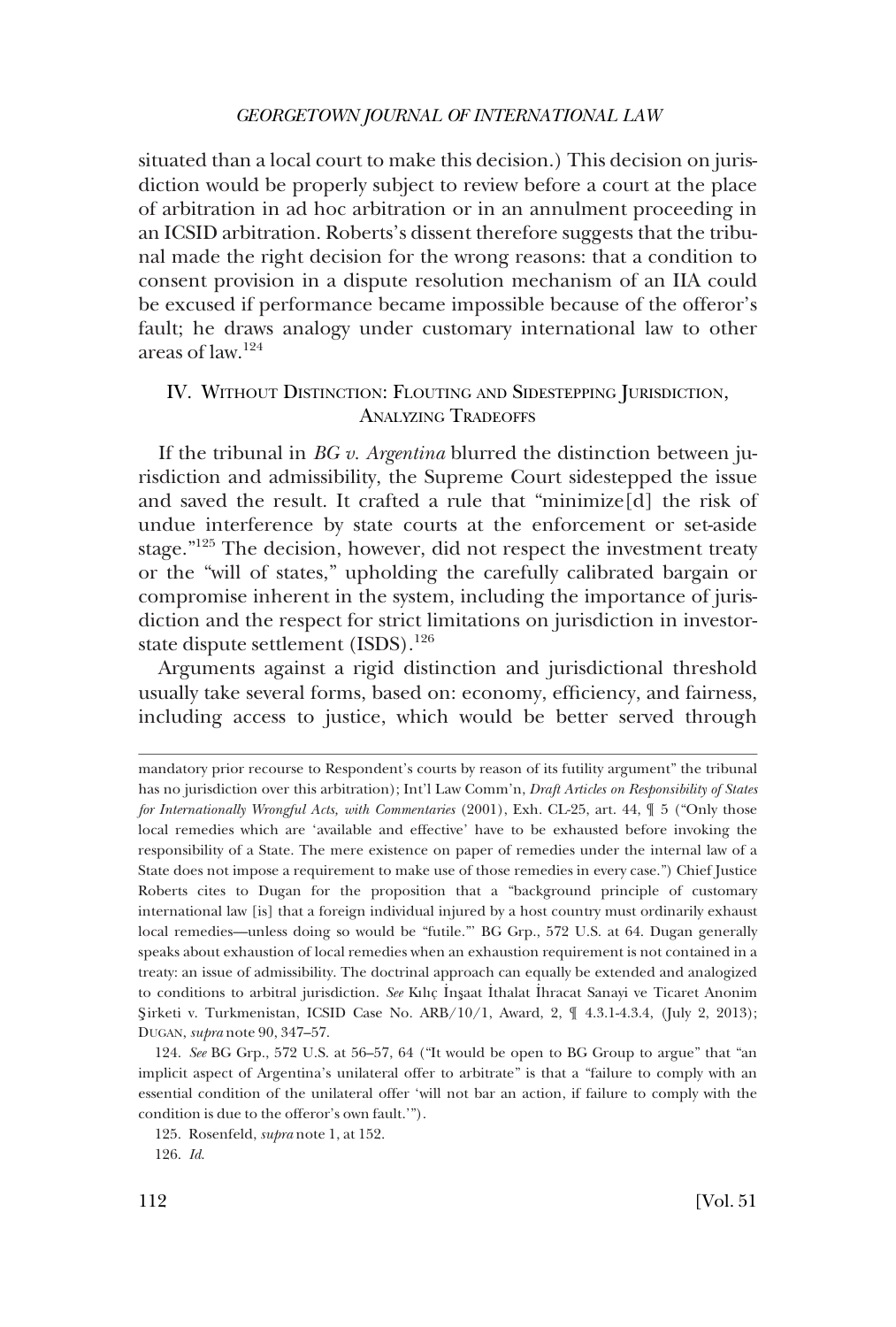providing arbitrators with more discretion. And, in truth, it is argued, that "jurisdiction," "admissibility," or "procedure" are simply alternative paths to reaching the same result—namely, the merits.

Then, why the fuss? Most commentators who consider the issue of procedural requirements believe a functional and malleable, rather than formal approach, is normatively preferable:

It would seem that the question of whether a mandatory waiting period is jurisdictional or procedural is of secondary importance. What matters is whether or not there was a promising opportunity for a settlement. There would be little point in declining jurisdiction and sending the parties back to the negotiating table if these negotiations are obviously futile. Negotiations remain possible while the arbitration proceedings are pending. Even if the institution of arbitration was premature, compelling the claimant to start the proceedings anew would be a highly uneconomical solution. A better way to deal with non-compliance with a waiting period may be a suspension of proceedings to allow additional time for negotiations if these appear promising.<sup>127</sup>

These commentators bypass the point of a strong emphasis on jurisdictional prerequisites. Because of the costs and stakes of investment arbitration, jurisdiction must be perfected at the preliminary stage, and the importance of the jurisdictional threshold must be re-affrmed and re-stated. The fulfllment of a condition to arbitration is important for the administration and integrity of the foreign direct investment system; gaining access to arbitral jurisdiction in the international investment regime is a consequential gateway in the whole dispute resolution process.128 The conditions in dispute resolution provisions in treaties are separable from the rest of the treaty and stand-alone as conditional requirements; they form dispute resolution failures, milestones, or stages. To bypass them is to elide, rewrite, or re-trade the complicated political bargain between public international law actors.

<sup>127.</sup> Schreuer, *supra* note 91, at 846.

<sup>128.</sup> *See* SALACUSE *supra* note 6, at 394 ("[i]f an arbitral tribunal ultimately judges contested measures to be illegal under the applicable treaty, the resulting award may not only require the offending government to pay the investor damages and to incur heavy arbitration costs but also to repeal or modify such measures in order to avoid similar claims from other foreign investors;" "in most investor-state, treaty-based disputes, host countries face the risk of having to pay substantial negotiated settlements or arbitration awards that might prove burdensome in relation to the country's budget and fnancial resources").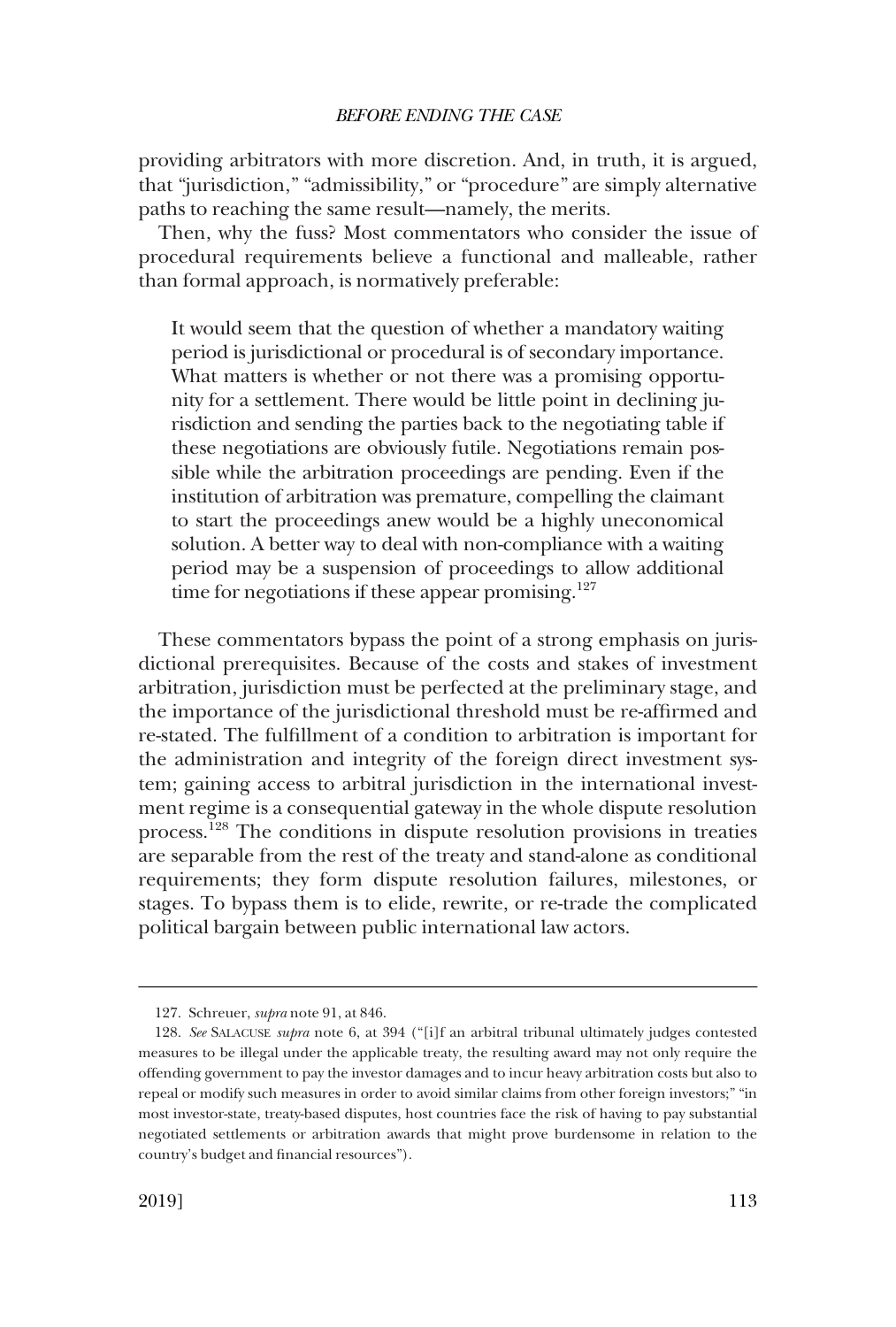Equally, it should be recognized that the pre-arbitration process is not impractical. "Investor-state arbitration has risks and costs for both sides."129 While economy, convenience, utility, burdensomeness, delay, and access to justice are legitimate concerns in considering local litigation requirements,130 these concerns could be considerably alleviated through a clear and consistent rule and coherent case law: to enforce the treaty as written and treat conditions in a dispute resolution provision as properly jurisdictional, implicating the power of a tribunal to decide a dispute that has failed other dispute resolution processes. Moreover, the biggest cost and delay that can be envisioned is the rendering of an invalid and unenforceable award based on lack of jurisdiction. The uniform application of a rule of pre-conditions to arbitration is necessary to ensure credibility and consistency in ISDS in interpreting the same or similar dispute resolution mechanisms and avoiding problems later at the enforcement stage.

Two additional points follow from this: (1) there should be greater development and defnition of the jurisprudence around when jurisdictional requirements can be validly excused, or when the process to arbitration can be adjudged as frustrated or rendered futile.<sup>131</sup> (2) Insofar

131. See Kılıç İnşaat İthalat İhracat Sanayi ve Ticaret Anonim Şirketi v. Turkmenistan, ICSID Case No. ARB/10/1, Award, ¶ 3.4.2 (July 2, 2013) ("Respondent asserts that few investor-state

<sup>129.</sup> *Id*. at 407 (stating that both parties should recognize "the hard realities of the costs, slow pace, and unpredictability of arbitration").

<sup>130.</sup> *See* Reinisch, *supra* note 14, at 42–43 ("Of course, asking such a question touches on the preliminary issue of whether . . . international investment tribunals, have to provide access to justice in the frst place. But even if it were only a policy maxim that investment tribunals should dispense justice by adjudicating investment claims that fall under their jurisdiction, diffcult problems start if one accepts that there may be justifable grounds in order to protect the integrity of the investment arbitration system. . ."); BORN, *supra* note 52, at 931 ("[I]t is also important that pre-arbitration negotiation and litigation requirements not limit the parties' access to justice. These provisions create the risk that parties will be prevented from pursuing presumptively meritorious claims, and obtaining presumptively justifed relief, in the parties' agreed forum for dispute resolution. Conditions restricting a party's access to adjudicative mechanisms, in an agreed forum, are not to be favored or interpreted expansively."). "[P]arties can be assumed to desire a single, centralized forum . . . . The more objective effcient and fair result, which the parties should be regarded as having presumptively intended, is for a single, neutral arbitral tribunal to resolve all questions regarding the procedural requirements and conduct of the parties' dispute resolution mechanism." *Id*. at 936; SALACUSE, *supra* note 6, at 394 ("Given the international legal nature of these disputes, unilateral attempts by a host state to deal with them through domestic laws and regulations may well be unsuccessful."). "[L]ocal courts may lack judicial independence and might be subject to the control of the host government, depriving the investor of an impartial forum. . . . [E]ven if the judiciary is independent, it may nonetheless harbor prejudice towards foreign investors." *Id*. at 397.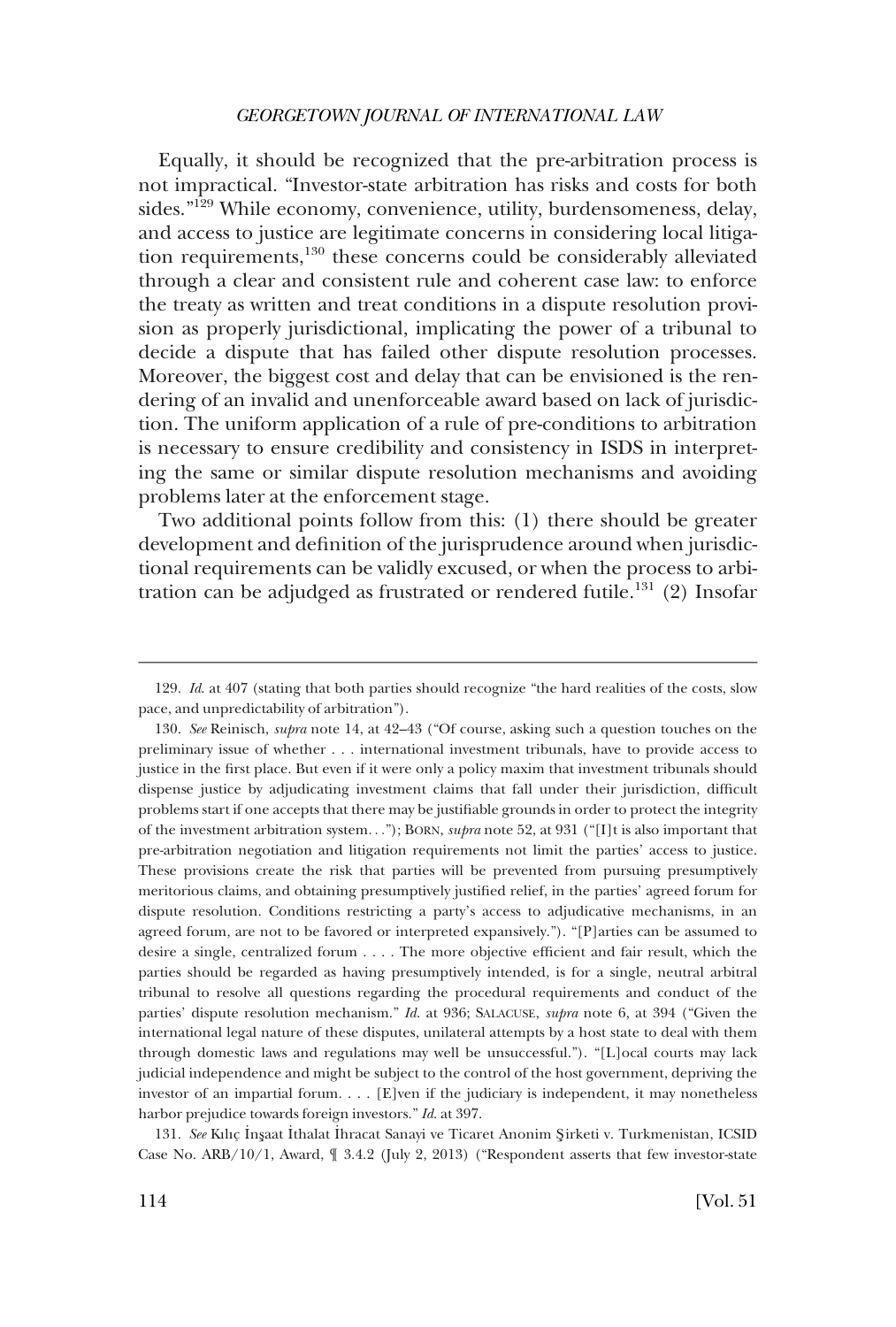<span id="page-34-0"></span>as tribunals should be interested in justice, $132$  it should be recognized that there are practical advantages for a host state to condition a staged proceeding in an investment instrument, especially where arbitral tribunals have "fewer incentives to dismiss cases,"133 and respondent states face tight turnaround times in preparing their submissions.<sup>134</sup> That is, jurisdictional requirements must not easily be overlooked or put aside. They serve practical advantages for both parties beyond honoring the public international law bargain.

The lesson of *BG v. Argentina* should be that process and its observance is important to the integrity of the international investment system. "Process requirements" should therefore not be treated simply as rules designed to make life more diffcult.

#### V. CONCLUSION: THE PRESUMPTION OF A JURISDICTIONAL REGIME

The local litigation requirement contained in Article 8 of the Argentina-United Kingdom BIT provided specifc jurisdictional conditions on Argentina's agreement to investment arbitration. The arbitral tribunal had a responsibility to address its jurisdiction with respect to the specifc conditions in Article 8, either at the parties' motion or on its own initiative. This decision would be open to review by a court in this ad hoc arbitration under the UNCITRAL Arbitration Rules.

Within the international investment system, getting this "most important matter of all" right, takes on added importance with the stakes and costs of investment arbitration.<sup>135</sup> This is because of the political nature and public international law context of investment disputes and the nature of the international investment system as a regime, in which actors, constituents, stakeholders, lawyers, and

decisions provide guidance for the application of the futility test to the mandatory requirement to submit a dispute to the local courts of the host state.").

<sup>132.</sup> Reinisch, *supra* note 14, at 43; U.N. Secretariat, U.N. Comm'n Int'l Trade Law, *supra* note 100.

<sup>133.</sup> Rosenfeld, *supra* note 1, at 150; *see also* SALACUSE, *supra* note 6, at 394 ("The political nature of these disputes infuences the strategies of both the governments and investors involved in seeking to resolve them.").

<sup>134.</sup> Note by the Secretariat, UN Comm'n Int'l Trade Law, Working Group III (Investor-State Dispute Settlement Reform), *Possible reform of Investor-State Dispute Settlement (ISDS), Comments by the Gov't of Thailand* (Apr. 11, 2018), [https://undocs.org/en/A/CN.9/WG.III/WP.147.](https://undocs.org/en/A/CN.9/WG.III/WP.147)

<sup>135.</sup> BG Grp., 572 U.S. at 62 (Roberts, J., dissenting) ("[O]ur precedents presume that parties do not submit to arbitration the most important matter of all: whether they are subject to an agreement to arbitrate in the frst place.") "Because an arbitrator's authority depends on the consent of the parties, the arbitrator should not as a rule be able to decide for himself whether the parties have in fact consented." *Id*. at 60.